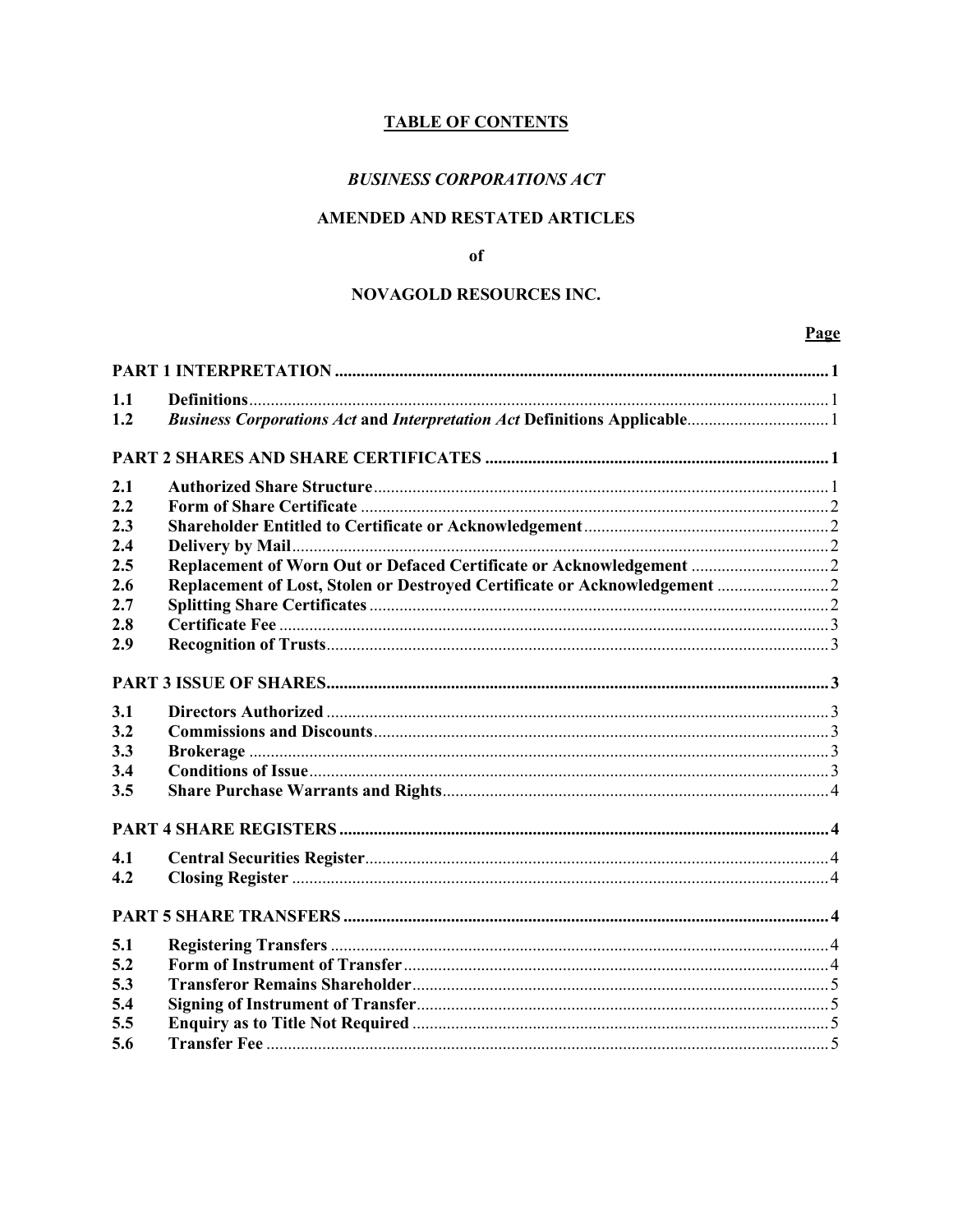| 6.1   |  |
|-------|--|
| 6.2   |  |
|       |  |
| 7.1   |  |
| 7.2   |  |
| 7.3   |  |
|       |  |
| 8.1   |  |
|       |  |
| 9.1   |  |
| 9.2   |  |
| 9.3   |  |
| 9.4   |  |
|       |  |
| 10.1  |  |
| 10.2  |  |
| 10.3  |  |
| 10.4  |  |
| 10.5  |  |
| 10.6  |  |
| 10.7  |  |
| 10.8  |  |
| 10.9  |  |
|       |  |
|       |  |
| 11.1  |  |
| 11.2  |  |
| 11.3  |  |
| 11.4  |  |
| 11.5  |  |
| 11.6  |  |
| 11.7  |  |
| 11.8  |  |
| 11.9  |  |
| 11.10 |  |
| 11.11 |  |
| 11.12 |  |
| 11.13 |  |
| 11.14 |  |
| 11.15 |  |
| 11.16 |  |
| 11.17 |  |
| 11.18 |  |
|       |  |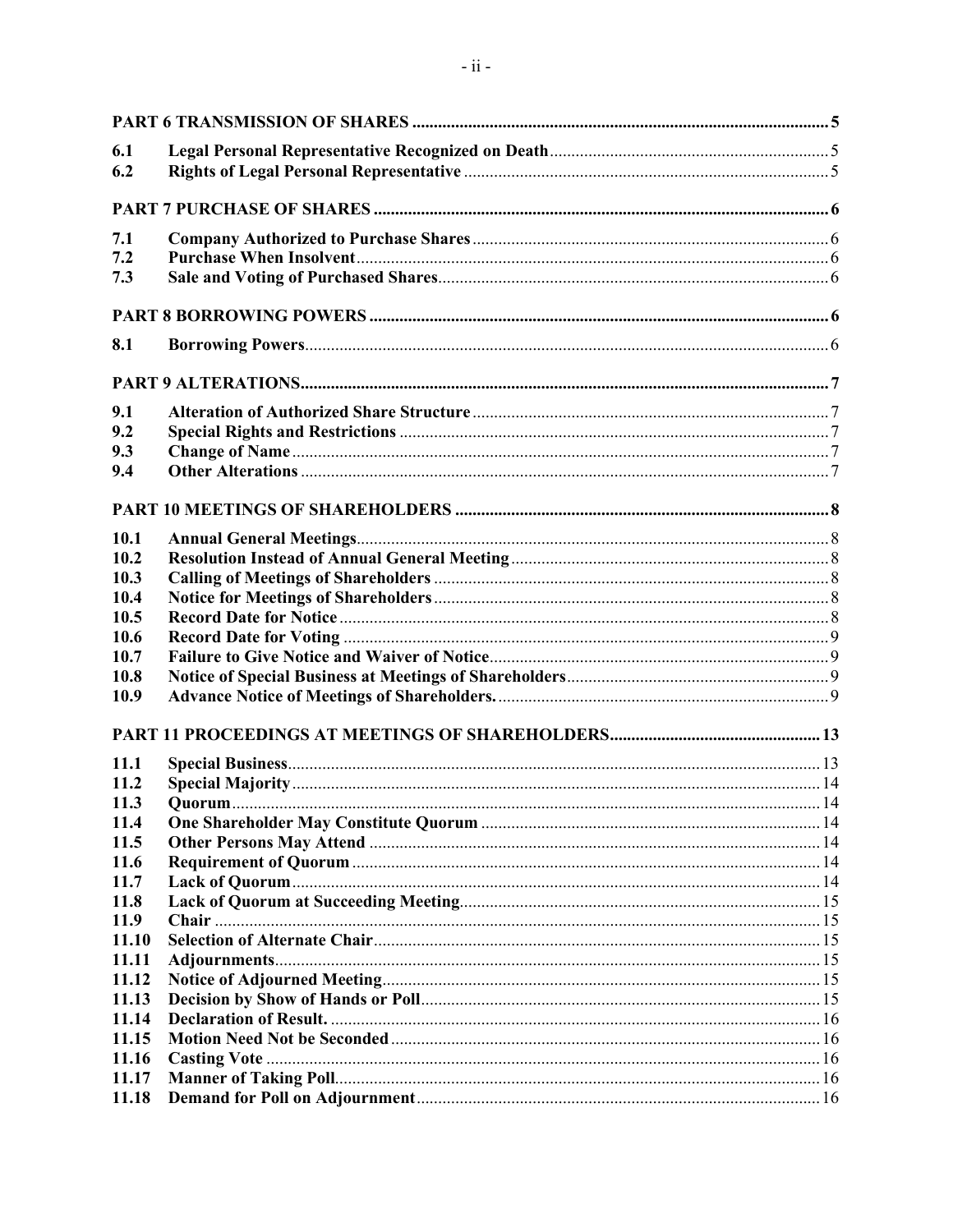| 11.19 |  |
|-------|--|
| 11.20 |  |
| 11.21 |  |
| 11.22 |  |
| 11.23 |  |
| 11.24 |  |
|       |  |
| 12.1  |  |
| 12.2  |  |
| 12.3  |  |
| 12.4  |  |
| 12.5  |  |
| 12.6  |  |
| 12.7  |  |
| 12.8  |  |
| 12.9  |  |
| 12.10 |  |
| 12.11 |  |
| 12.12 |  |
| 12.13 |  |
| 12.14 |  |
| 12.15 |  |
|       |  |
| 13.1  |  |
| 13.2  |  |
| 13.3  |  |
| 13.4  |  |
| 13.5  |  |
| 13.6  |  |
| 13.7  |  |
| 13.8  |  |
|       |  |
| 14.1  |  |
| 14.2  |  |
| 14.3  |  |
| 14.4  |  |
| 14.5  |  |
| 14.6  |  |
| 14.7  |  |
| 14.8  |  |
| 14.9  |  |
| 14.10 |  |
| 14.11 |  |
|       |  |
|       |  |
| 15.1  |  |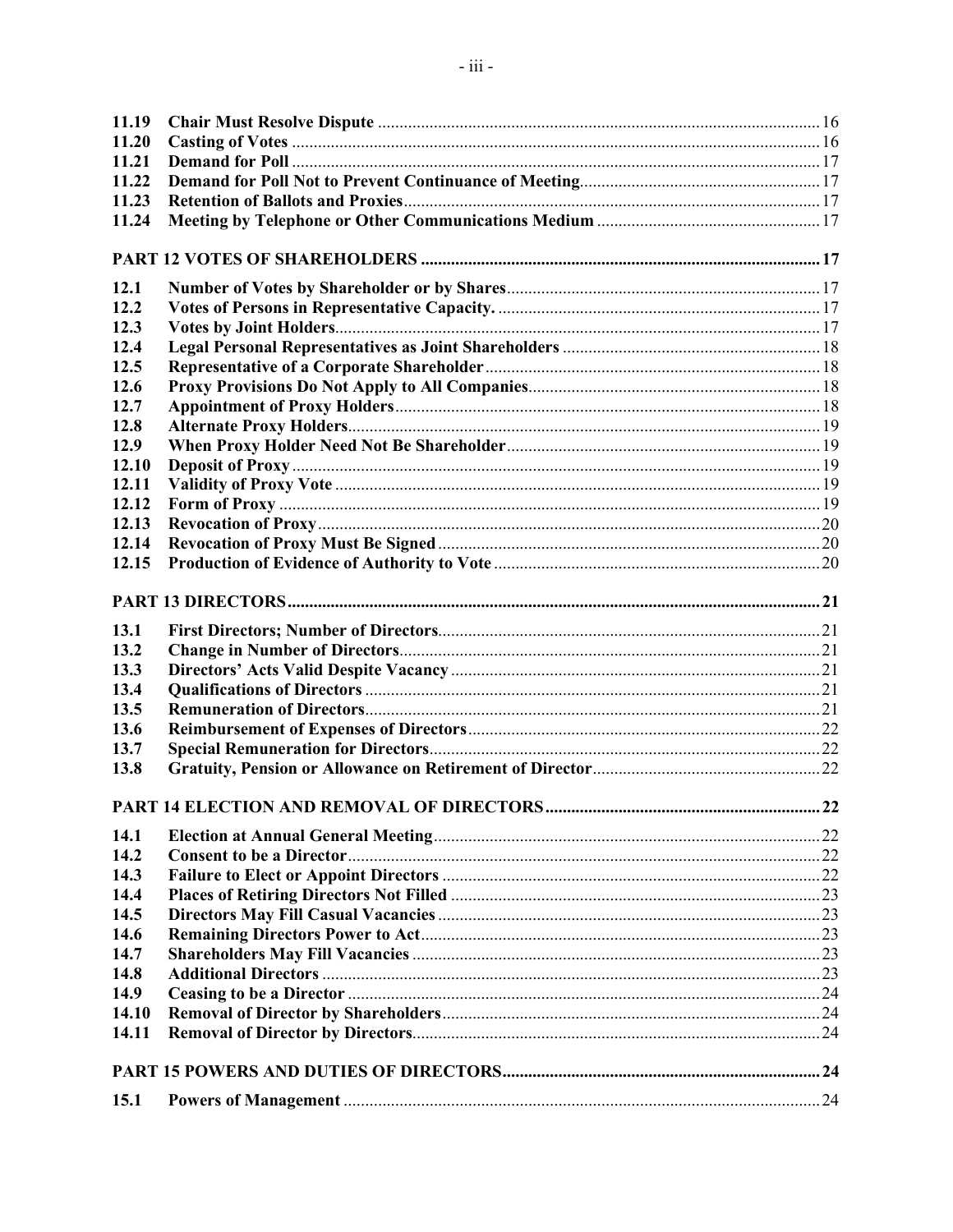| 15.2  |  |
|-------|--|
|       |  |
| 16.1  |  |
| 16.2  |  |
| 16.3  |  |
| 16.4  |  |
| 16.5  |  |
| 16.6  |  |
| 16.7  |  |
| 16.8  |  |
|       |  |
| 17.1  |  |
| 17.2  |  |
| 17.3  |  |
| 17.4  |  |
| 17.5  |  |
| 17.6  |  |
| 17.7  |  |
| 17.8  |  |
| 17.9  |  |
| 17.10 |  |
| 17.11 |  |
| 17.12 |  |
|       |  |
| 18.1  |  |
| 18.2  |  |
| 18.3  |  |
| 18.4  |  |
| 18.5  |  |
|       |  |
| 19.1  |  |
| 19.2  |  |
| 19.3  |  |
| 19.4  |  |
|       |  |
| 20.1  |  |
| 20.2  |  |
| 20.3  |  |
| 20.4  |  |
| 20.5  |  |
| 20.6  |  |
|       |  |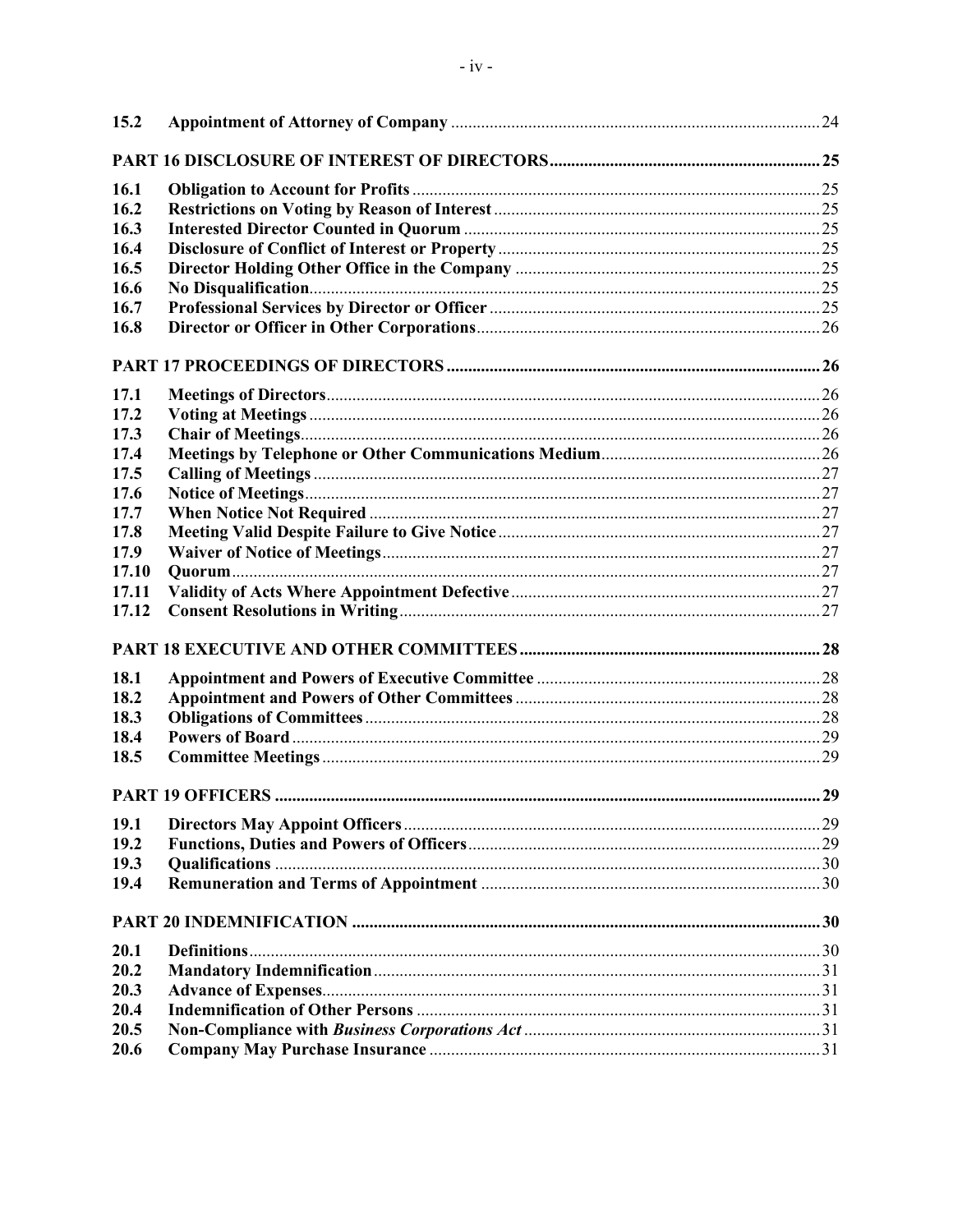| 21.1  |  |
|-------|--|
| 21.2  |  |
| 21.3  |  |
| 21.4  |  |
| 21.5  |  |
| 21.6  |  |
| 21.7  |  |
| 21.8  |  |
| 21.9  |  |
| 21.10 |  |
| 21.11 |  |
| 21.12 |  |
| 21.13 |  |
|       |  |
|       |  |
| 22.1  |  |
| 22.2  |  |
|       |  |
| 23.1  |  |
| 23.2  |  |
| 23.3  |  |
| 23.4  |  |
| 23.5  |  |
|       |  |
| 24.1  |  |
| 24.2  |  |
| 24.3  |  |
| 24.4  |  |
|       |  |
| 25.1  |  |
| 25.2  |  |
| 25.3  |  |
|       |  |
|       |  |
| 26.1  |  |
| 26.2  |  |
| 26.3  |  |
| 26.4  |  |
| 26.5  |  |
| 26.6  |  |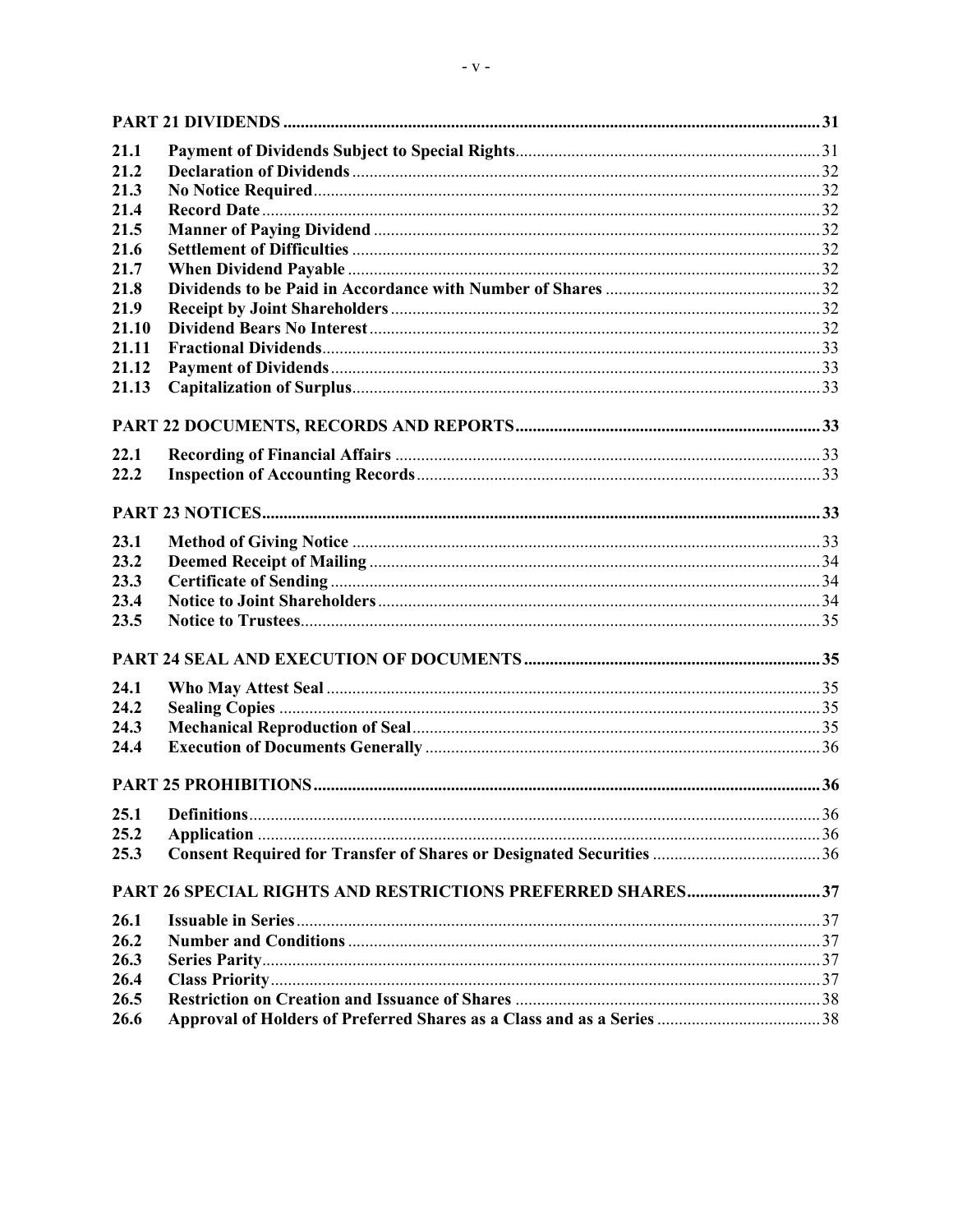# *BUSINESS CORPORATIONS ACT*

#### **AMENDED AND RESTATED ARTICLES**

**of**

### **NOVAGOLD RESOURCES INC.**

## **PART 1 INTERPRETATION**

#### **1.1 Definitions**

In these Articles, unless the context otherwise requires:

"**board of directors**", "**directors**" and "**board**" mean the directors or sole director of the Company for the time being;

"*Business Corporations Act*" means the *Business Corporations Act* (British Columbia) from time to time in force and all amendments thereto and includes all regulations and amendments thereto made pursuant to that Act;

"**legal personal representative**" means the personal or other legal representative of the shareholder;

"**registered address**" of a shareholder means the shareholder's address as recorded in the central securities register;

"**seal**" means the seal of the Company, if any.

#### **1.2** *Business Corporations Act* **and** *Interpretation Act* **Definitions Applicable**

The definitions in the *Business Corporations Act* and the definitions and rules of construction in the *Interpretation Act*, with the necessary changes, so far as applicable, and unless the context requires otherwise, apply to these Articles as if they were an enactment. If there is a conflict between a definition in the *Business Corporations Act* and a definition or rule in the *Interpretation Act* relating to a term used in these Articles, the definition in the *Business Corporations Act* will prevail in relation to the use of the term in these Articles. If there is a conflict between these Articles and the *Business Corporations Act*, the *Business Corporations Act* will prevail.

#### **PART 2 SHARES AND SHARE CERTIFICATES**

#### **2.1 Authorized Share Structure**

The authorized share structure of the Company consists of shares of the class or classes and series, if any, described in the Notice of Articles of the Company.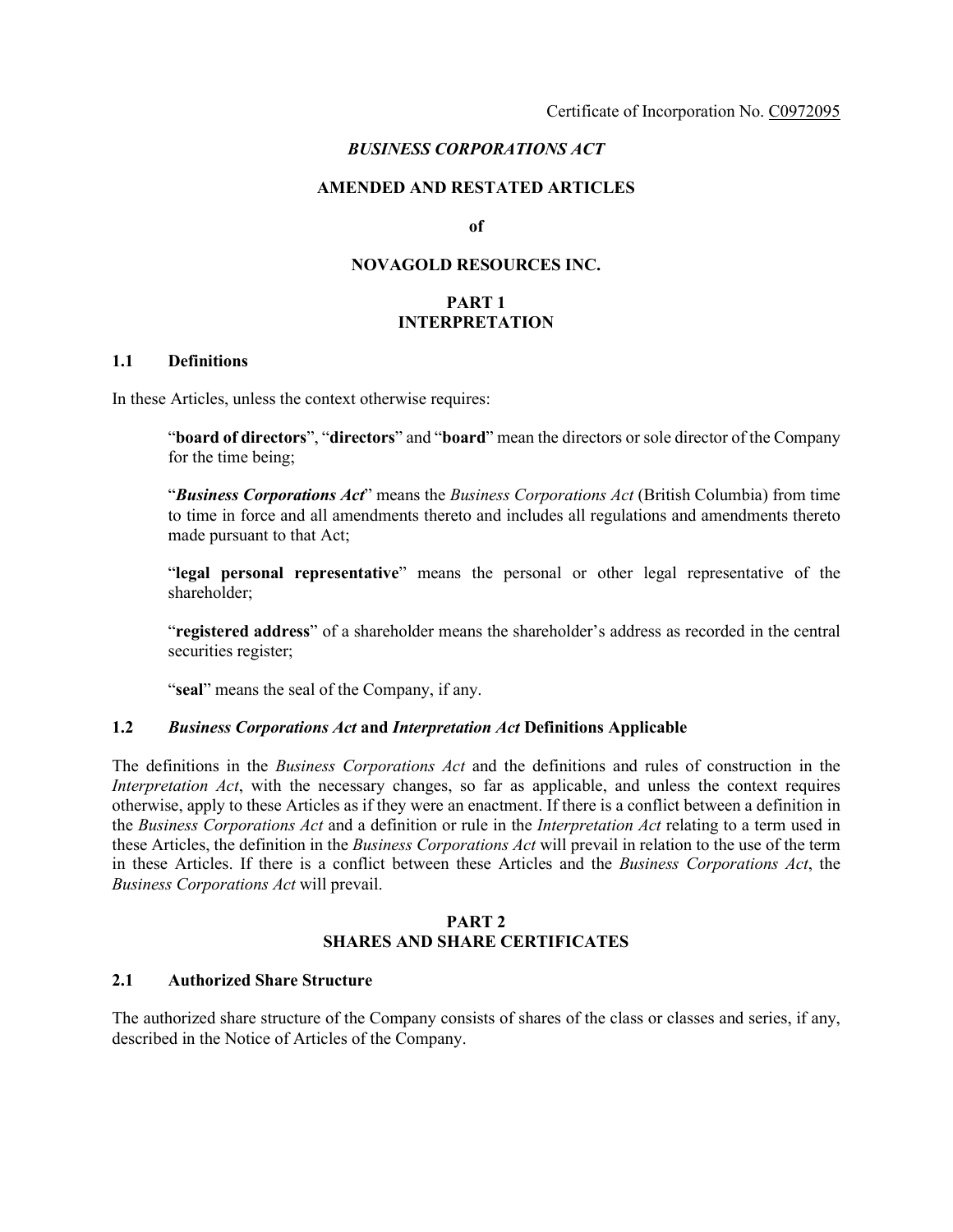# **2.2 Form of Share Certificate**

Each share certificate issued by the Company must comply with, and be signed as required by, the *Business Corporations Act*.

# **2.3 Shareholder Entitled to Certificate or Acknowledgement**

Unless the shares of which the shareholder is the registered owner are uncertificated shares within the meaning of the *Business Corporations Act*, each shareholder is entitled, without charge, to (a) one share certificate representing the shares of each class or series of shares registered in the shareholder's name or (b) a non-transferable written acknowledgement of the shareholder's right to obtain such a share certificate, provided that in respect of a share held jointly by several persons, the Company is not bound to issue more than one share certificate and delivery of a share certificate for a share to one of several joint shareholders or to one of the shareholders' duly authorized agents will be sufficient delivery to all.

# **2.4 Delivery by Mail**

Any share certificate or non-transferable written acknowledgement of a shareholder's right to obtain a share certificate may be sent to the shareholder by mail at the shareholder's registered address and neither the Company nor any director, officer or agent of the Company is liable for any loss to the shareholder because the share certificate or acknowledgement is lost in the mail or stolen.

# **2.5 Replacement of Worn Out or Defaced Certificate or Acknowledgement**

If the directors are satisfied that a share certificate or a non-transferable written acknowledgement of the shareholder's right to obtain a share certificate is worn out or defaced, they must, on production to them of the share certificate or acknowledgement, as the case may be, and on such other terms, if any, as they think fit:

- (a) order the share certificate or acknowledgement, as the case may be, to be cancelled; and
- (b) issue a replacement share certificate or acknowledgement, as the case may be.

# **2.6 Replacement of Lost, Stolen or Destroyed Certificate or Acknowledgement**

If a share certificate or a non-transferable written acknowledgement of a shareholder's right to obtain a share certificate is lost, stolen or destroyed, a replacement share certificate or acknowledgement, as the case may be, must be issued to the person entitled to that share certificate or acknowledgement, as the case may be, if the directors receive:

- (a) proof satisfactory to them that the share certificate or acknowledgement is lost, stolen or destroyed; and
- (b) any indemnity the directors consider adequate.

# **2.7 Splitting Share Certificates**

If a shareholder surrenders a share certificate to the Company with a written request that the Company issue in the shareholder's name two or more share certificates, each representing a specified number of shares and in the aggregate representing the same number of shares as the share certificate so surrendered, the Company must cancel the surrendered share certificate and issue replacement share certificates in accordance with that request.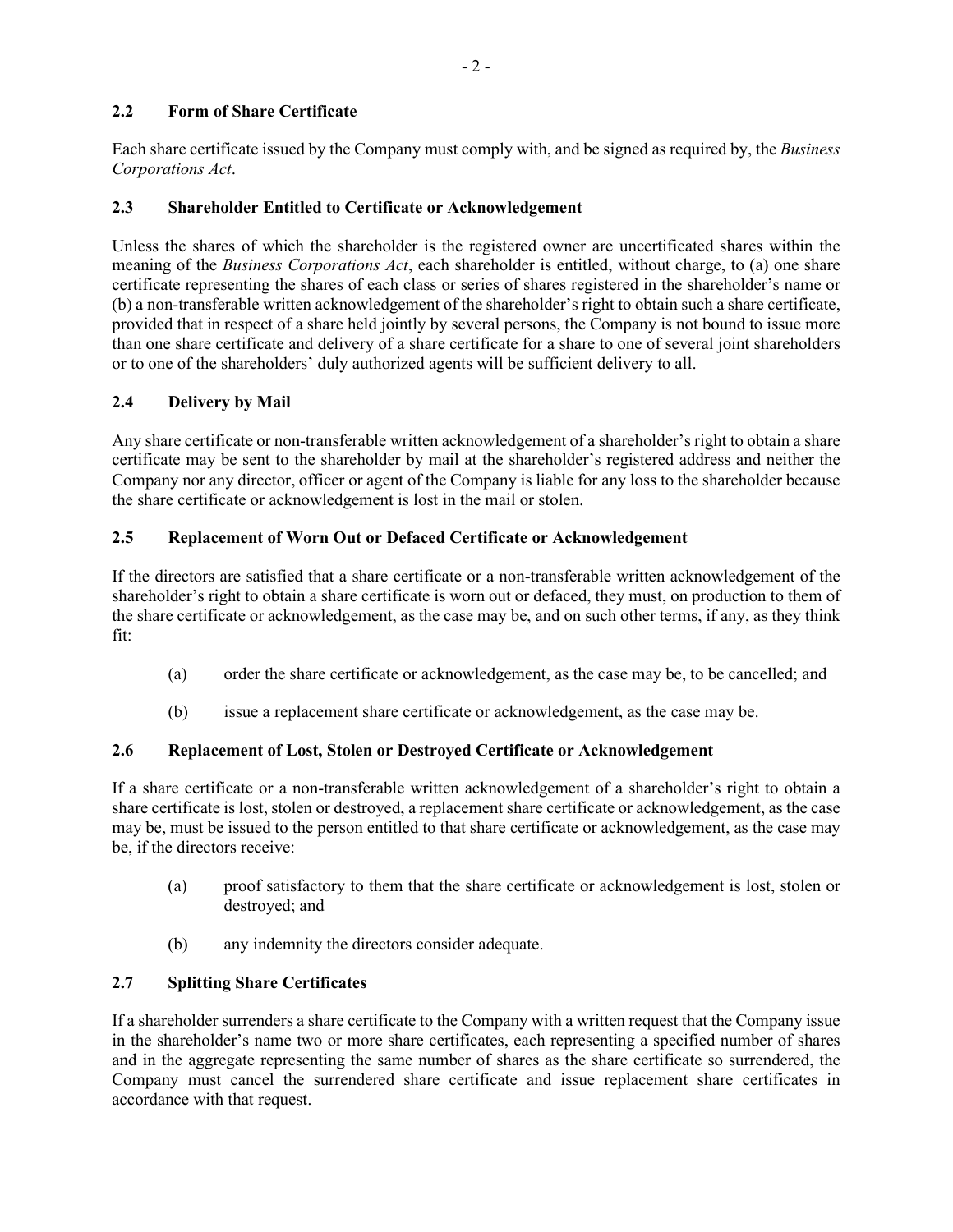## **2.8 Certificate Fee**

There must be paid to the Company, in relation to the issue of any share certificate under Articles 2.5, 2.6 or 2.7, the amount, if any and which must not exceed the amount prescribed under the *Business Corporations Act*, determined by the directors.

## **2.9 Recognition of Trusts**

Except as required by law or statute or these Articles, no person will be recognized by the Company as holding any share upon any trust, and the Company is not bound by or compelled in any way to recognize (even when having notice thereof) any equitable, contingent, future or partial interest in any share or fraction of a share or (except as by law or statute or these Articles provided or as ordered by a court of competent jurisdiction) any other rights in respect of any share except an absolute right to the entirety thereof in the shareholder.

# **PART 3 ISSUE OF SHARES**

#### **3.1 Directors Authorized**

Subject to the *Business Corporations Act* and the rights of the holders of issued shares of the Company, the Company may issue, allot, sell or otherwise dispose of the unissued shares, and issued shares held by the Company, at the times, to the persons, including directors, in the manner, on the terms and conditions and for the issue prices (including any premium at which shares with par value may be issued) that the directors may determine. The issue price for a share with par value must be equal to or greater than the par value of the share.

### **3.2 Commissions and Discounts**

The Company may at any time, pay a reasonable commission or allow a reasonable discount to any person in consideration of that person purchasing or agreeing to purchase shares of the Company from the Company or any other person or procuring or agreeing to procure purchasers for shares of the Company.

### **3.3 Brokerage**

The Company may pay such brokerage fee or other consideration as may be lawful for or in connection with the sale or placement of its securities.

### **3.4 Conditions of Issue**

Except as provided for by the *Business Corporations Act*, no share may be issued until it is fully paid. A share is fully paid when:

- (a) consideration is provided to the Company for the issue of the share by one or more of the following:
	- (i) past services performed for the Company;
	- (ii) property;
	- (iii) money; and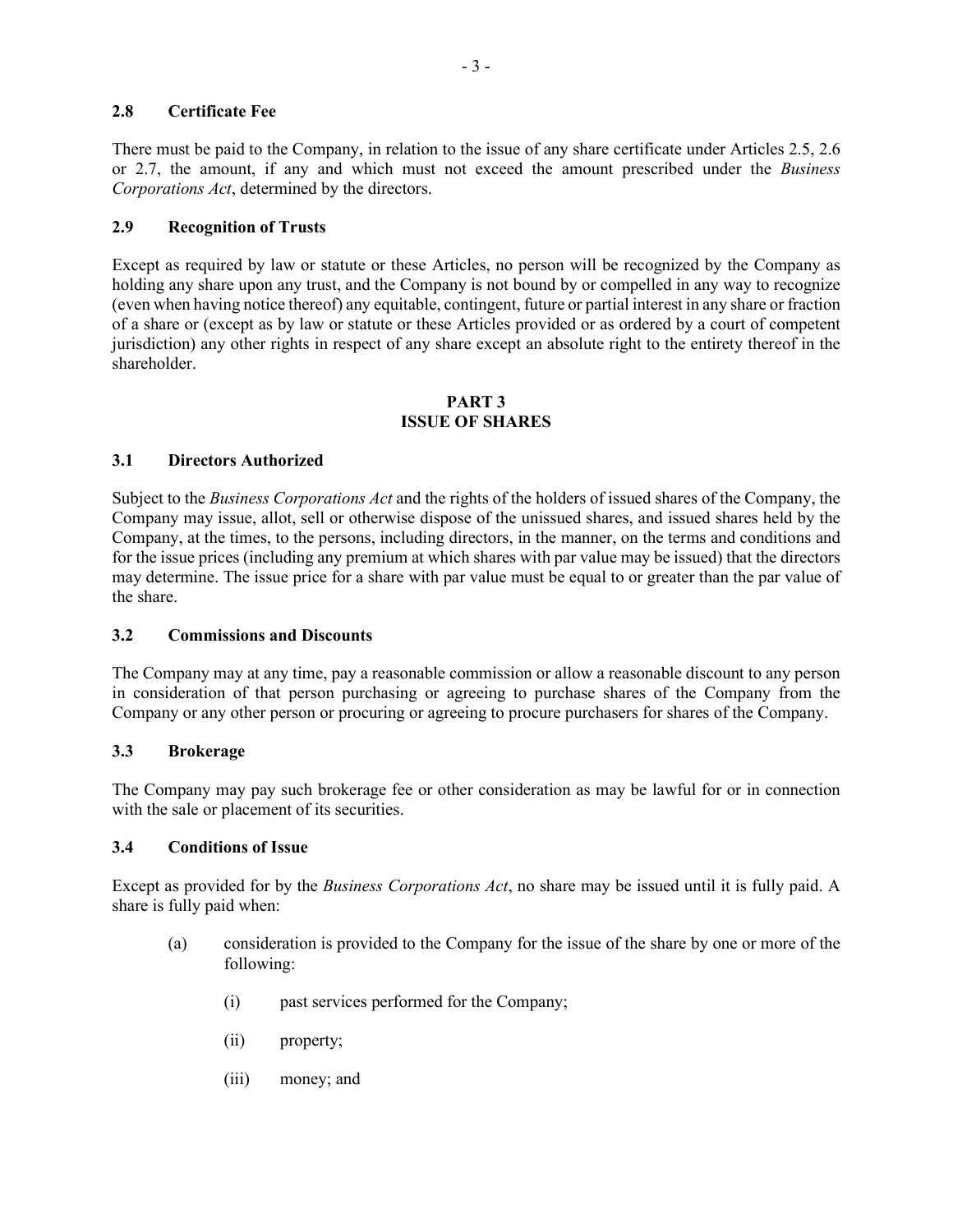(b) the value of the consideration received by the Company equals or exceeds the issue price set for the share under Article 3.1.

#### **3.5 Share Purchase Warrants and Rights**

Subject to the *Business Corporations Act*, the Company may issue share purchase warrants, options and rights upon such terms and conditions as the directors determine, which share purchase warrants, options and rights may be issued alone or in conjunction with debentures, debenture stock, bonds, shares or any other securities issued or created by the Company from time to time.

#### **PART 4 SHARE REGISTERS**

#### **4.1 Central Securities Register**

As required by and subject to the *Business Corporations Act*, the Company must maintain a central securities register. The directors may, subject to the *Business Corporations Act*, appoint an agent to maintain the central securities register. The directors may also appoint one or more agents, including the agent which keeps the central securities register, as transfer agent for its shares or any class or series of its shares, as the case may be, and the same or another agent as registrar for its shares or such class or series of its shares, as the case may be. The directors may terminate such appointment of any agent at any time and may appoint another agent in its place.

#### **4.2 Closing Register**

The Company must not at any time close its central securities register.

# **PART 5 SHARE TRANSFERS**

#### **5.1 Registering Transfers**

A transfer of a share of the Company must not be registered unless:

- (a) a duly signed instrument of transfer in respect of the share has been received by the Company;
- (b) if a share certificate has been issued by the Company in respect of the share to be transferred, that share certificate has been surrendered to the Company; and
- (c) if a non-transferable written acknowledgement of the shareholder's right to obtain a share certificate has been issued by the Company in respect of the share to be transferred, that acknowledgement has been surrendered to the Company.

#### **5.2 Form of Instrument of Transfer**

The instrument of transfer in respect of any share of the Company must be either in the form, if any, on the back of the Company's share certificates or in any other form that may be approved by the directors from time to time.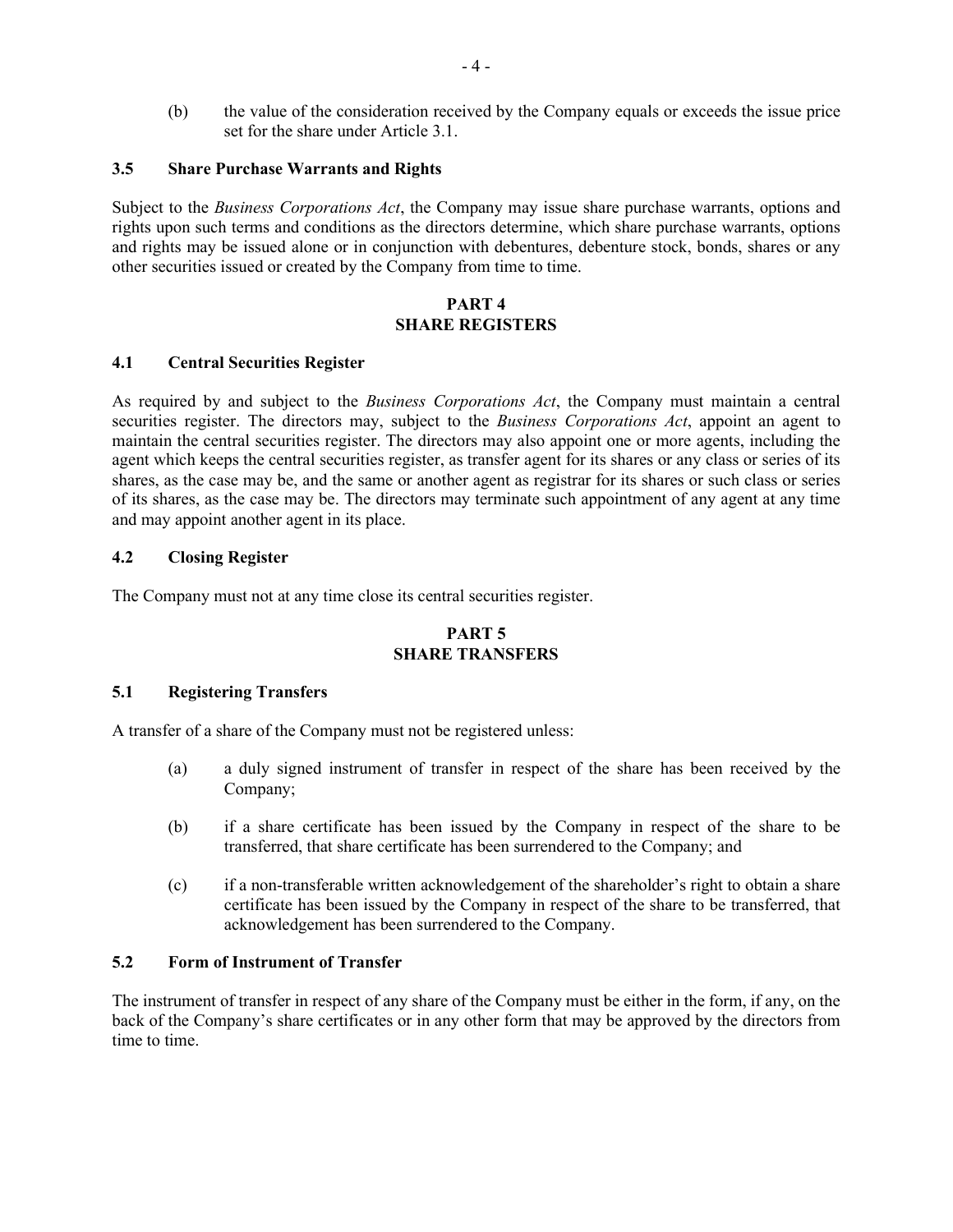# **5.3 Transferor Remains Shareholder**

Except to the extent that the *Business Corporations Act* otherwise provides, the transferor of shares is deemed to remain the holder of the shares until the name of the transferee is entered in a securities register of the Company in respect of the transfer.

## **5.4 Signing of Instrument of Transfer**

If a shareholder, or his or her duly authorized attorney, signs an instrument of transfer in respect of shares registered in the name of the shareholder, the signed instrument of transfer constitutes a complete and sufficient authority to the Company and its directors, officers and agents to register the number of shares specified in the instrument of transfer or specified in any other manner, or, if no number is specified, all the shares represented by the share certificates or set out in the written acknowledgements deposited with the instrument of transfer:

- (a) in the name of the person named as transferee in that instrument of transfer; or
- (b) if no person is named as transferee in that instrument of transfer, in the name of the person on whose behalf the instrument is deposited for the purpose of having the transfer registered.

## **5.5 Enquiry as to Title Not Required**

Neither the Company nor any director, officer or agent of the Company is bound to inquire into the title of the person named in the instrument of transfer as transferee or, if no person is named as transferee in the instrument of transfer, of the person on whose behalf the instrument is deposited for the purpose of having the transfer registered or is liable for any claim related to registering the transfer by the shareholder or by any intermediate owner or holder of the shares, of any interest in the shares, of any share certificate representing such shares or of any written acknowledgement of a right to obtain a share certificate for such shares.

### **5.6 Transfer Fee**

There must be paid to the Company, in relation to the registration of any transfer, the amount, if any, determined by the directors.

#### **PART 6 TRANSMISSION OF SHARES**

### **6.1 Legal Personal Representative Recognized on Death**

In case of the death of a shareholder, the legal personal representative, or if the shareholder was a joint holder, the surviving joint holder, will be the only person recognized by the Company as having any title to the shareholder's interest in the shares. Before recognizing a person as a legal personal representative, the directors may require proof of appointment by a court of competent jurisdiction, a grant of letters probate, letters of administration or such other evidence or documents as the directors consider appropriate.

### **6.2 Rights of Legal Personal Representative**

The legal personal representative has the same rights, privileges and obligations that attach to the shares held by the shareholder, including the right to transfer the shares in accordance with these Articles, provided the documents required by the *Business Corporations Act* and the directors have been deposited with the Company.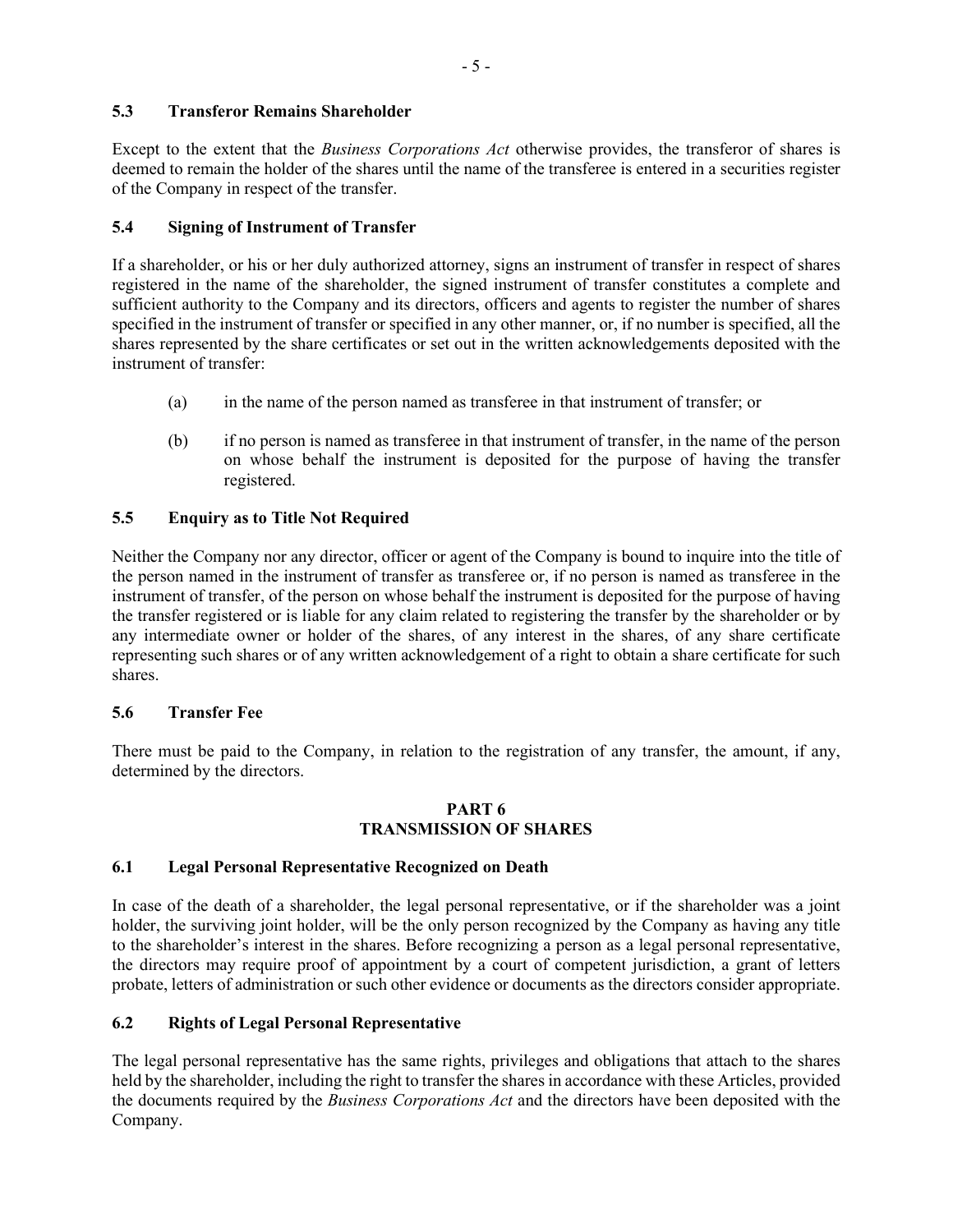#### **PART 7 PURCHASE OF SHARES**

#### **7.1 Company Authorized to Purchase Shares**

Subject to Article 7.2, the special rights and restrictions attached to the shares of any class or series and the *Business Corporations Act*, the Company may, if authorized by the directors, purchase or otherwise acquire any of its shares at the price and upon the terms specified in such resolution.

#### **7.2 Purchase When Insolvent**

The Company must not make a payment or provide any other consideration to purchase or otherwise acquire any of its shares if there are reasonable grounds for believing that:

- (a) the Company is insolvent; or
- (b) making the payment or providing the consideration would render the Company insolvent.

### **7.3 Sale and Voting of Purchased Shares**

If the Company retains a share redeemed, purchased or otherwise acquired by it, the Company may sell, gift or otherwise dispose of the share, but, while such share is held by the Company, it:

- (a) is not entitled to vote the share at a meeting of its shareholders;
- (b) must not pay a dividend in respect of the share; and
- (c) must not make any other distribution in respect of the share.

### **PART 8 BORROWING POWERS**

#### **8.1 Borrowing Powers**

The Company, if authorized by the directors, may:

- (a) borrow money in the manner and amount, on the security, from the sources and on the terms and conditions that they consider appropriate;
- (b) issue bonds, debentures and other debt obligations either outright or as security for any liability or obligation of the Company or any other person and at such discounts or premiums and on such other terms as they consider appropriate;
- (c) guarantee the repayment of money by any other person or the performance of any obligation of any other person; and
- (d) mortgage, charge, whether by way of specific or floating charge, grant a security interest in, or give other security on, the whole or any part of the present and future assets and undertaking of the Company.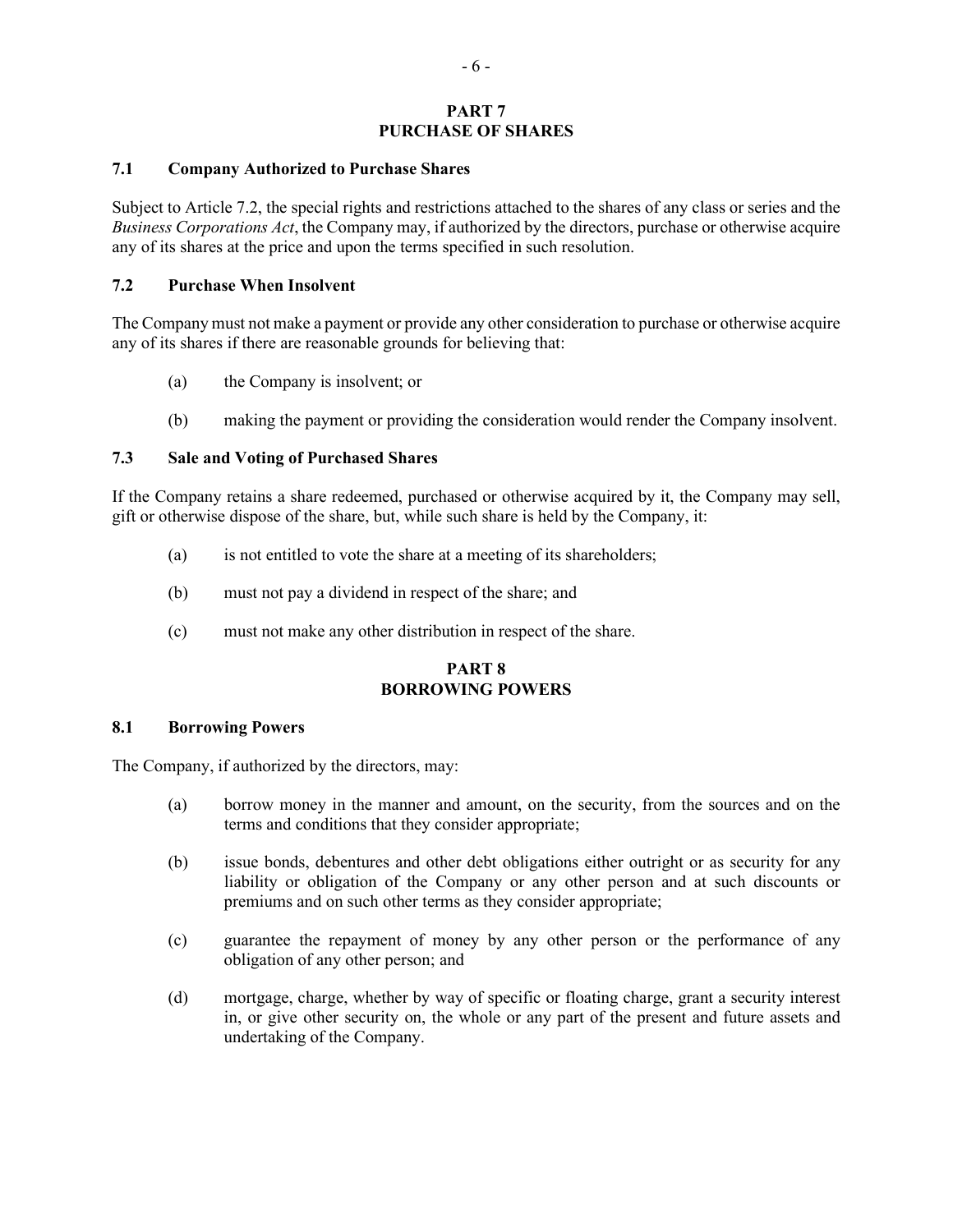# **PART 9 ALTERATIONS**

#### **9.1 Alteration of Authorized Share Structure**

Subject to Article 9.2 and the *Business Corporations Act*, the Company may by special resolution:

- (a) create one or more classes or series of shares or, if none of the shares of a class or series of shares are allotted or issued, eliminate that class or series of shares;
- (b) increase, reduce or eliminate the maximum number of shares that the Company is authorized to issue out of any class or series of shares or establish a maximum number of shares that the Company is authorized to issue out of any class or series of shares for which no maximum is established;
- (c) subdivide or consolidate all or any of its unissued, or fully paid issued, shares;
- (d) if the Company is authorized to issue shares of a class of shares with par value:
	- (i) decrease the par value of those shares; or
	- (ii) if none of the shares of that class of shares are allotted or issued, increase the par value of those shares;
- (e) change all or any of its unissued, or fully paid issued, shares with par value into shares without par value or any of its unissued shares without par value into shares with par value;
- (f) alter the identifying name of any of its shares; or
- (g) otherwise alter its shares or authorized share structure when required or permitted to do so by the *Business Corporations Act.*

#### **9.2 Special Rights and Restrictions**

Subject to the *Business Corporations Act*, the Company may by special resolution:

- (a) create special rights or restrictions for, and attach those special rights or restrictions to, the shares of any class or series of shares, whether or not any or all of those shares have been issued; or
- (b) vary or delete any special rights or restrictions attached to the shares of any class or series of shares, whether or not any or all of those shares have been issued.

#### **9.3 Change of Name**

The Company may by resolution of the directors authorize an alteration of its Notice of Articles in order to change its name.

#### **9.4 Other Alterations**

If the *Business Corporations Act* does not specify the type of resolution and these Articles do not specify another type of resolution, the Company may by special resolution alter these Articles.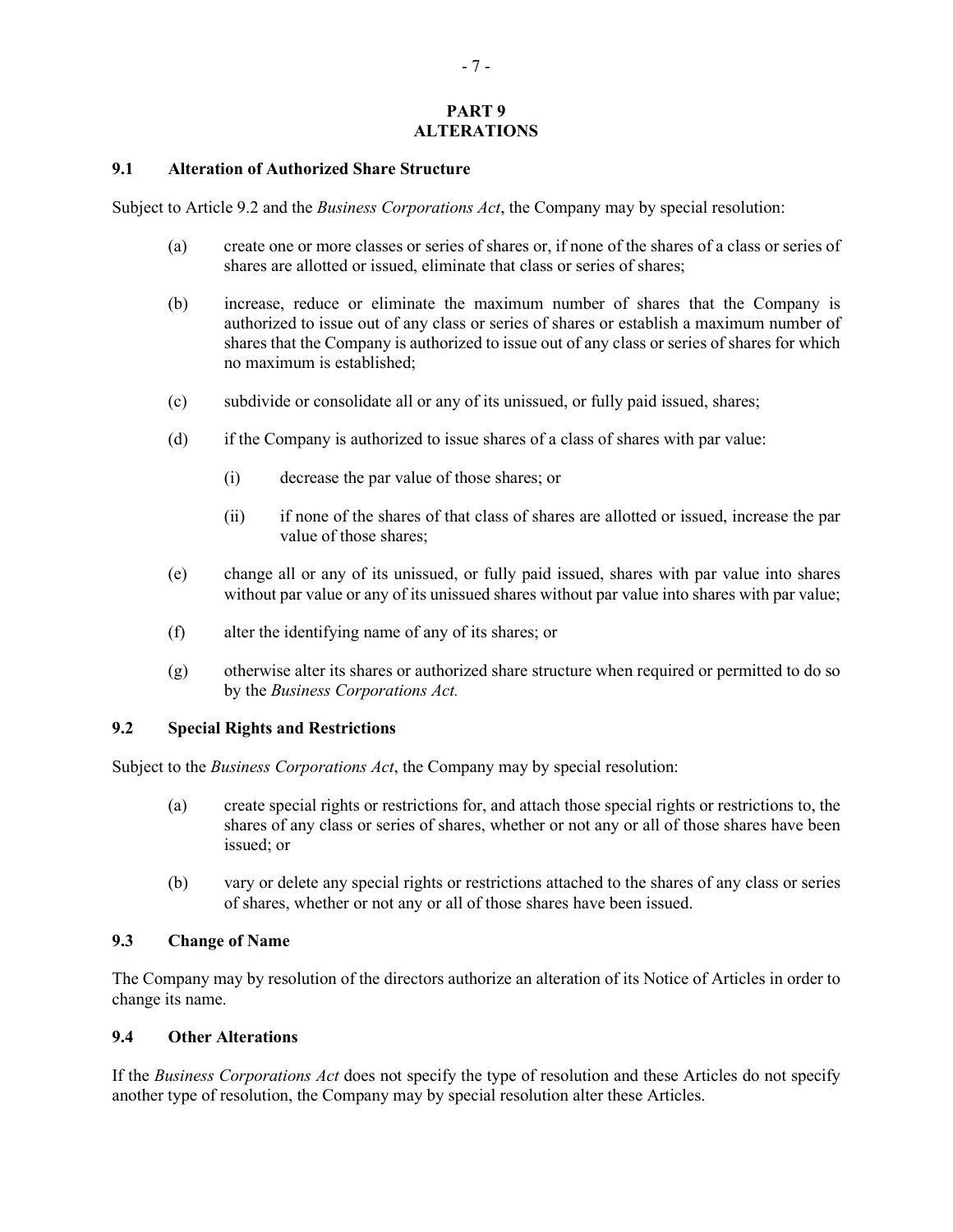### **PART 10 MEETINGS OF SHAREHOLDERS**

#### **10.1 Annual General Meetings**

Unless an annual general meeting is deferred or waived in accordance with the *Business Corporations Act*, the Company must hold its first annual general meeting within 18 months after the date on which it was incorporated or otherwise recognized, and after that must hold an annual general meeting at least once in each calendar year and not more than 15 months after the last annual reference date at such time and place as may be determined by the directors.

### **10.2 Resolution Instead of Annual General Meeting**

If all the shareholders who are entitled to vote at an annual general meeting consent by a unanimous resolution under the *Business Corporations Act* to all of the business that is required to be transacted at that annual general meeting, the annual general meeting is deemed to have been held on the date of the unanimous resolution. The shareholders must, in any unanimous resolution passed under this Article 10.2, select as the Company's annual reference date a date that would be appropriate for the holding of the applicable annual general meeting.

### **10.3 Calling of Meetings of Shareholders**

The directors may, whenever they think fit, call a meeting of shareholders, which meeting may be held in or outside of the Province of British Columbia or at any place in or outside of Canada.

### **10.4 Notice for Meetings of Shareholders**

The Company must send notice of the date, time and location of any meeting of shareholders, in the manner provided in these Articles, or in such other manner, if any, as may be prescribed by ordinary resolution (whether previous notice of the resolution has been given or not), to each shareholder entitled to attend the meeting, to each director and to the auditor of the Company, unless these Articles otherwise provide, at least the following number of days before the meeting:

- (a) if and for so long as the Company is a public company, 21 days;
- (b) otherwise, 10 days.

### **10.5 Record Date for Notice**

The directors may set a date as the record date for the purpose of determining shareholders entitled to notice of any meeting of shareholders. The record date must not precede the date on which the meeting is to be held by more than two months or, in the case of a general meeting requisitioned by shareholders under the *Business Corporations Act*, by more than four months. The record date must not precede the date on which the meeting is held by fewer than:

- (a) if and for so long as the Company is a public company, 21 days;
- (b) otherwise, 10 days.

If no record date is set, the record date is 5 p.m. on the day immediately preceding the first date on which the notice is sent or, if no notice is sent, the beginning of the meeting.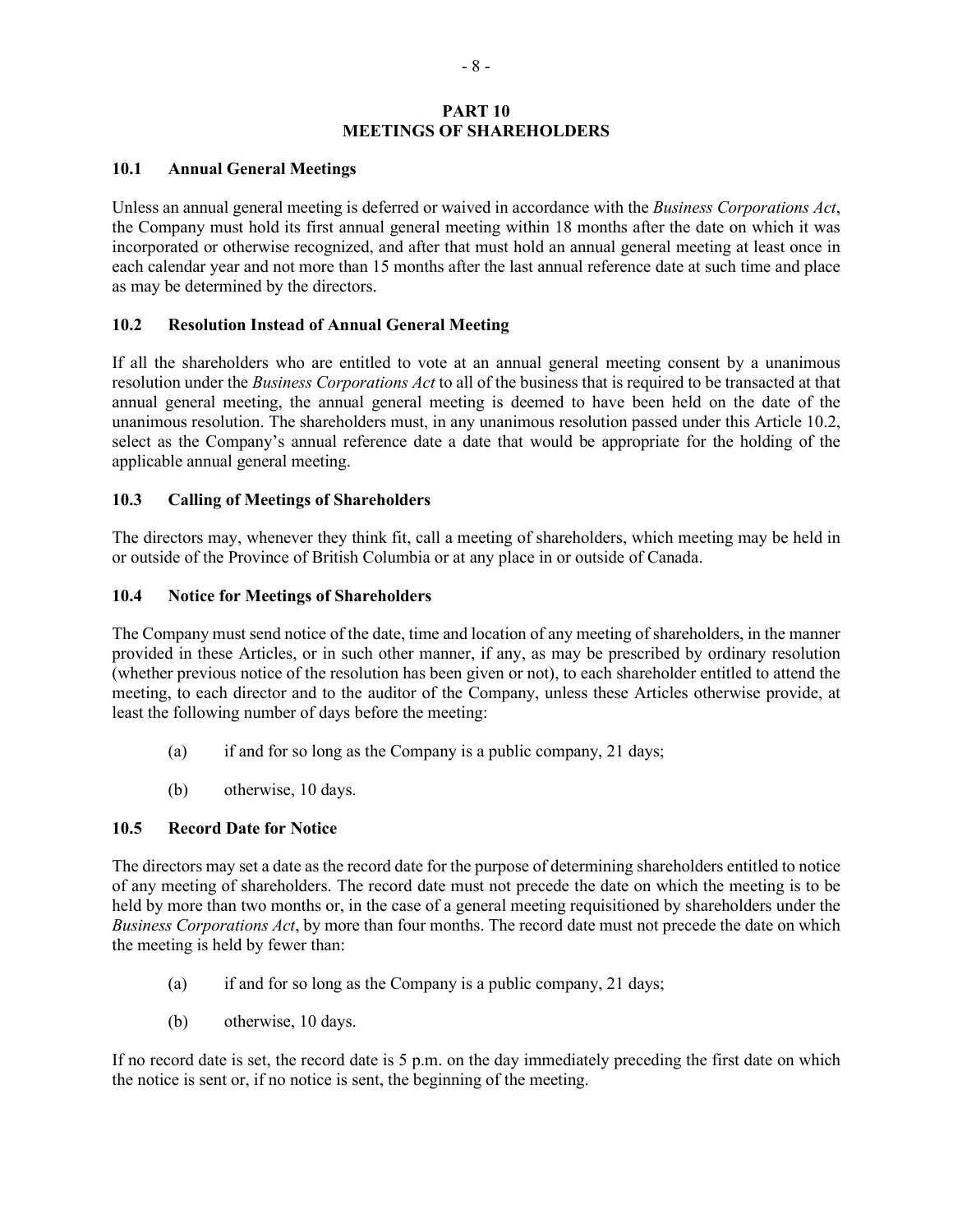## **10.6 Record Date for Voting**

The directors may set a date as the record date for the purpose of determining shareholders entitled to vote at any meeting of shareholders. The record date must not precede the date on which the meeting is to be held by more than two months or, in the case of a general meeting requisitioned by shareholders under the *Business Corporations Act*, by more than four months. If no record date is set, the record date is 5 p.m. on the day immediately preceding the first date on which the notice is sent or, if no notice is sent, the beginning of the meeting.

## **10.7 Failure to Give Notice and Waiver of Notice**

The accidental omission to send notice of any meeting to, or the non-receipt of any notice by, any of the persons entitled to notice does not invalidate any proceedings at that meeting. Any person entitled to notice of a meeting of shareholders may, in writing or otherwise, waive or reduce the period of notice of such meeting.

## **10.8 Notice of Special Business at Meetings of Shareholders**

If a meeting of shareholders is to consider special business within the meaning of Article 11.1, the notice of meeting must:

- (a) state the general nature of the special business; and
- (b) if the special business includes considering, approving, ratifying, adopting or authorizing any document or the signing of or giving of effect to any document, have attached to it a copy of the document or state that a copy of the document will be available for inspection by shareholders:
	- (i) at the Company's records office, or at such other reasonably accessible location in British Columbia as is specified in the notice; and
	- (ii) during statutory business hours on any one or more specified days before the day set for the holding of the meeting.

### **10.9 Advance Notice of Meetings of Shareholders.**

- (a) Nomination Procedures. Subject only to the *Business Corporations Act*, Applicable Securities Law and the Articles of the Company, only persons who are nominated in accordance with the following procedures shall be eligible for election as directors of the Company. Nominations of persons for election to the board may be made at any annual general meeting of shareholders, or at any special meeting of shareholders if the election of directors is a matter specified in the notice of meeting,
	- (i) by or at the direction of the board, including pursuant to a notice of meeting;
	- (ii) by or at the direction or request of one or more shareholders pursuant to a proposal made in accordance with the provisions of the *Business Corporations Act*, or a requisition of the shareholders made in accordance with the provisions of the *Business Corporations Act*; or
	- (iii) by any person (a "**Nominating Shareholder**") who (A) at the close of business on the date of the giving of the notice provided for in this Article 10.9 and on the record date for notice of such meeting, is entered in the central securities register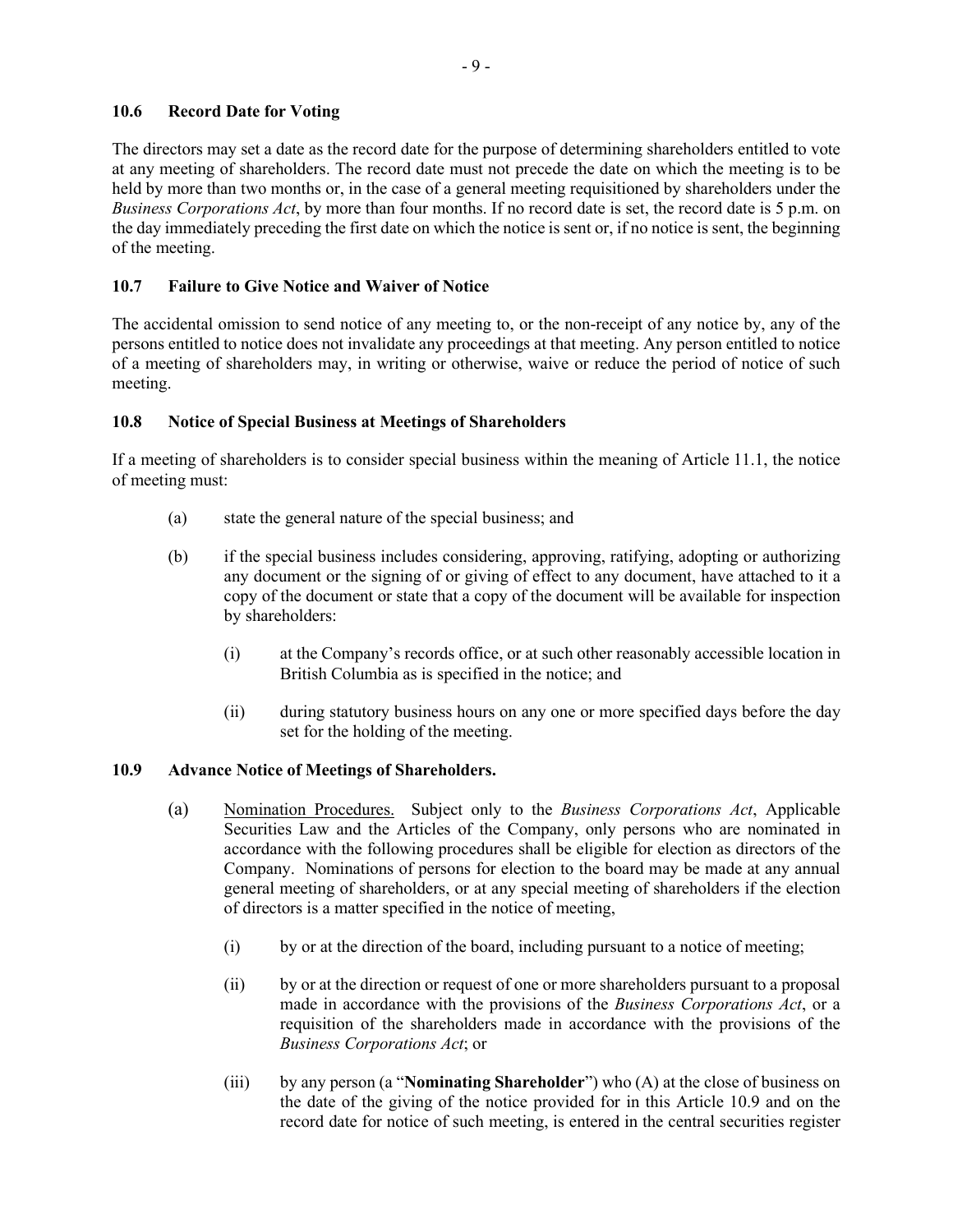as a holder of one or more shares carrying the right to vote at such meeting or who beneficially owns shares that are entitled to be voted at such meeting and provides evidence of such beneficial ownership to the Company, and (B) complies with the notice procedures set forth below in this Article 10.9.

- (b) Timely notice. In addition to any other applicable requirements, for a nomination to be made by a Nominating Shareholder, the Nominating Shareholder must have given timely notice thereof in proper written form to the secretary of the Company in accordance with this Article 10.9.
- (c) Manner of timely notice. To be timely, a Nominating Shareholder's notice must be given:
	- (i) in the case of an annual general meeting (including an annual and special meeting) of shareholders, not less than 30 days prior to the date of the meeting, or if the Company has given notice that it has implemented "notice-and-access" (as defined in National Instrument 54-101 *– Communication with Beneficial Owners of Securities of a Reporting Issuer*) for the meeting, not less than 40 days prior to the meeting; provided, however, that in the event that the meeting is to be held on a date that is less than 50 days after the date (the "**Notice Date**") on which the first public announcement of the date of the meeting was made, notice by the Nominating Shareholder may be made not later than the close of business on the tenth  $(10<sup>th</sup>)$  day following the Notice Date; and
	- (ii) in the case of a special meeting (which is not also an annual general meeting) of shareholders called for the purpose of electing directors (whether or not called for other purposes), not later than the close of business on the fifteenth  $(15<sup>th</sup>)$  day following the day on which the first public announcement of the date of the meeting was made.
- (d) Proper form of notice. To be in proper written form, a Nominating Shareholder's notice must set forth:
	- (i) as to each person whom the Nominating Shareholder proposes to nominate for election as a director, (A) the name, age, province or state, and country of residence of the person, (B) the principal occupation, business or employment of the person**,** both present and within the five years preceding the notice, (C) the number of securities of each class of voting securities of the Company or any of its subsidiaries beneficially owned, or controlled or directed, directly or indirectly, by such person, as of the record date for the meeting of shareholders (if such date shall then have been made publicly available and shall have occurred) and as of the date of such notice, and (D) any other information relating to the person that would be required to be disclosed in a dissident's proxy circular in connection with solicitations of proxies for election of directors pursuant to the *Business Corporations Act* or any Applicable Securities Laws; and
	- (ii) as to the Nominating Shareholder, (A) full particulars regarding any proxy, contract, arrangement, agreement, understanding or relationship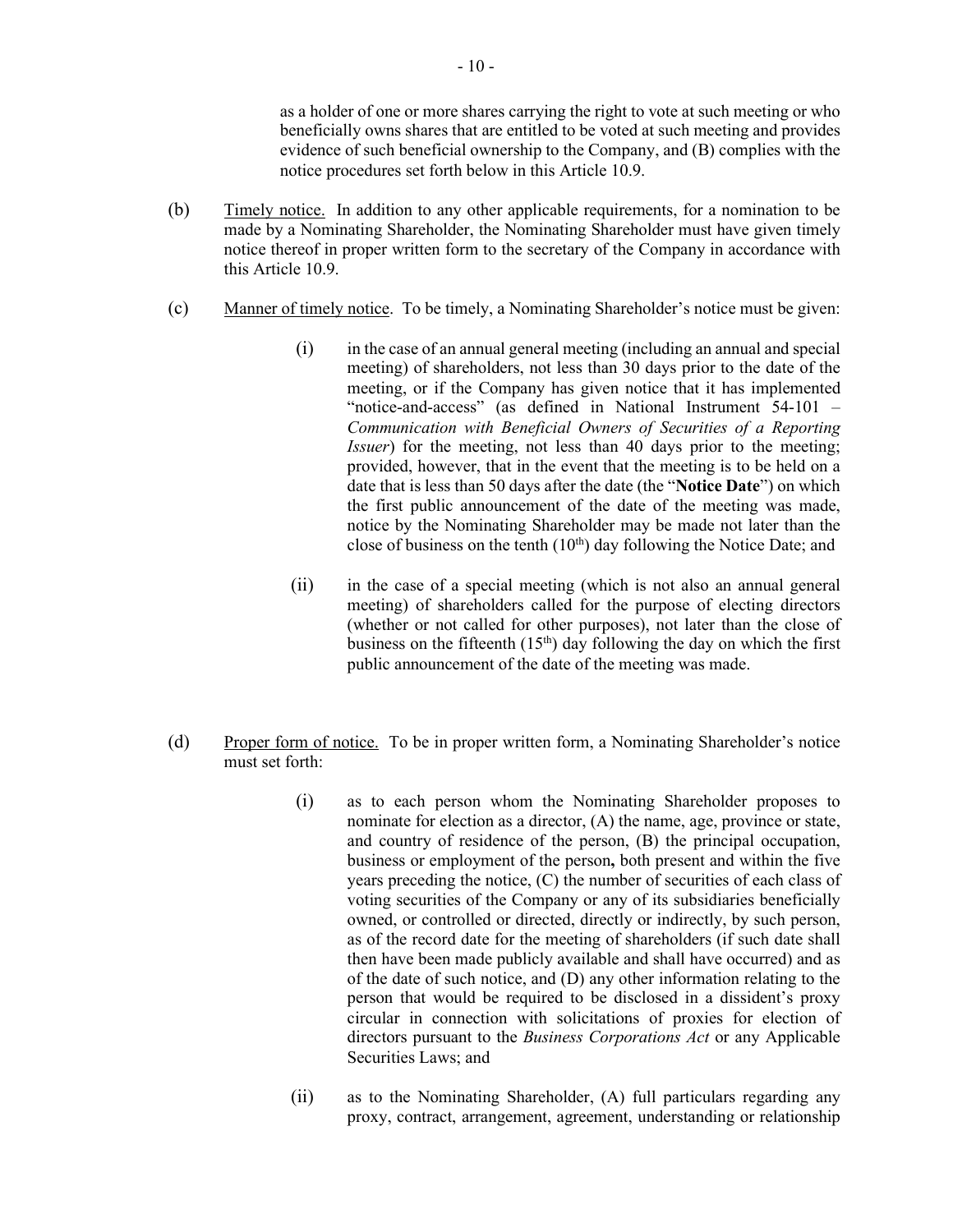pursuant to which such Nominating Shareholder has a right to vote or to direct or to control the voting of any shares of the Company and (B) any other information relating to such Nominating Shareholder that would be required to be made in a dissident's proxy circular in connection with solicitations of proxies for election of directors pursuant to the *Business Corporations Act* or any Applicable Securities Laws .

References to "Nominating Shareholder" in this Article 10.9 shall be deemed to refer to each shareholder that nominates a person for election as director in the case of a nomination proposal where more than one shareholder is involved in making such nomination proposal.

- (e) Other Information. The Company may require any proposed nominee to furnish such other information as may reasonably be required by the *Business Corporations Act* and Applicable Securities Laws to determine the eligibility of such proposed nominee to serve as an independent director of the Company.
- (f) Notice to be updated. In addition, to be considered timely and in proper written form, a Nominating Shareholder's notice shall be promptly updated and supplemented, if necessary, so that the information provided or required to be provided in such notice shall be true and correct as of the record date for the meeting.
- (g) Power of the chair. The chair of the meeting shall have the power and duty to determine whether a nomination was made in accordance with the procedures set forth in the foregoing provisions and, if any proposed nomination is not in compliance with such foregoing provisions, to declare that such defective nomination shall be disregarded.
- (h) Delivery of notice. Notwithstanding any other provision of these Articles, notice given to the secretary of the Company pursuant to this Article 10.9 may only be given by personal delivery, facsimile transmission or by email (provided that the secretary of the Company has stipulated an email address for purposes of this notice), and shall be deemed to have been given and made only at the time it is served by personal delivery, email (at the address as aforesaid) or sent by facsimile transmission (provided that receipt of the confirmation of such transmission has been received) to the secretary of the Company at the address of the principal executive offices of the Company; provided that if such delivery or electronic communication is made on a day which is not a business day or later than 5:00 p.m. (Vancouver time) on a day which is a business day, then such delivery or electronic communication shall be deemed to have been made on the subsequent day that is a business day.
- (i) Increase in number of directors to be elected. Notwithstanding any provisions in these Articles to the contrary, in the event that the number of directors to be elected at a meeting is increased effective after the time period for which the Nominating Shareholder's notice would otherwise be due under this section, a notice with respect to nominees for the additional directorships required by this section shall be considered timely if it shall be given not later than the close of business on the tenth  $(10<sup>th</sup>)$  day following the day on which the first public announcement of such increase was made by the Company.
- (j) Notwithstanding the foregoing, the board may, in its sole discretion, waive any requirement in this Article 10.9.
- (k) Definitions. For purposes of this Article 10.9,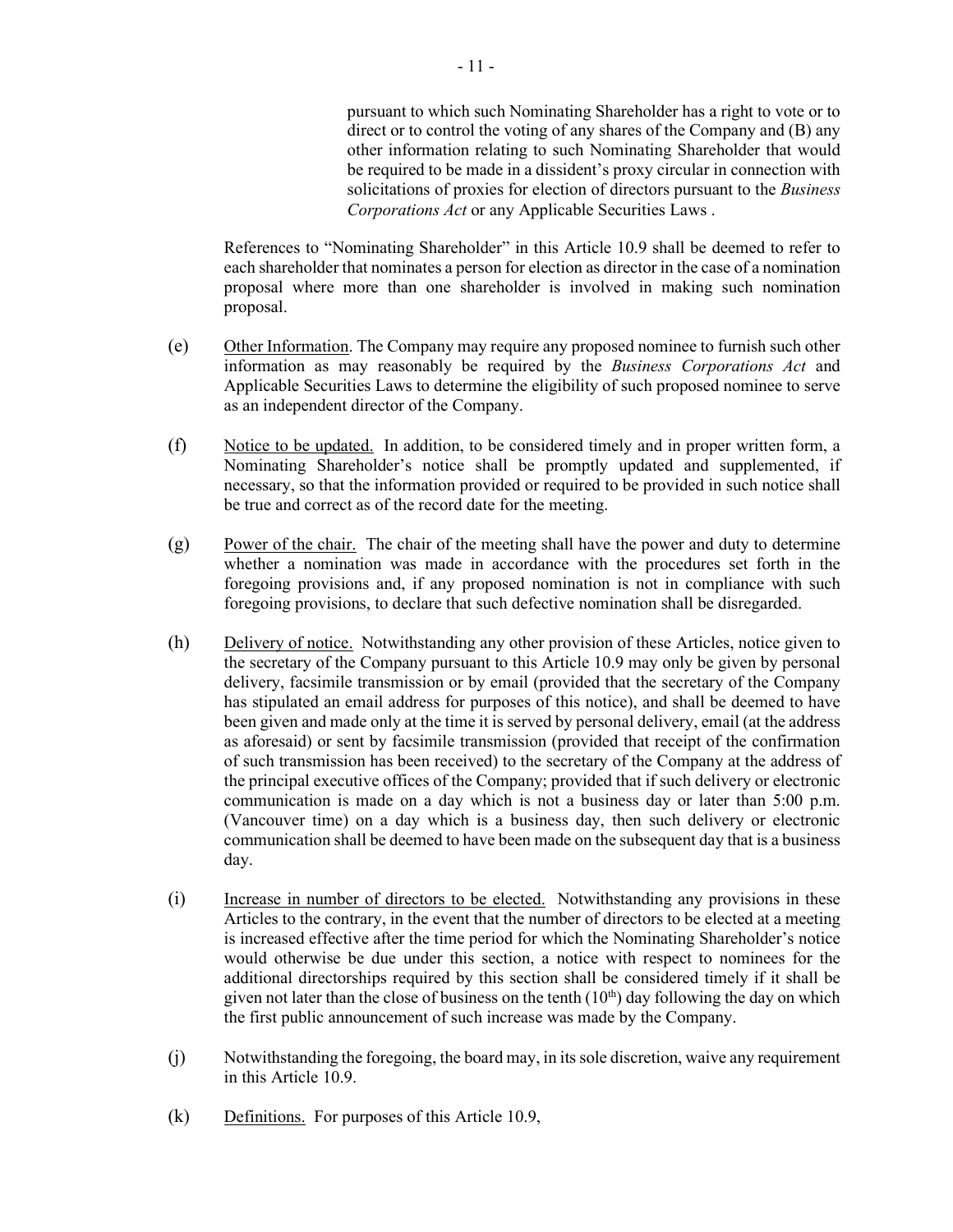- (i) "**Affiliate**", when used to indicate a relationship with a specific person, shall mean a person that directly, or indirectly through one or more intermediaries, controls, or is controlled by, or is under common control with, such specified person;
- (ii) "**Applicable Securities Laws**" means the applicable securities legislation of each relevant province and territory of Canada, as amended from time to time, the written rules, regulations and forms made or promulgated under any such statute and the published national instruments, multilateral instruments, policies, bulletins and notices of the securities commissions and similar regulatory authorities of each province and territory of Canada;
- (iii) "**Associate**", when used to indicate a relationship with a specified person, shall mean (i) any body corporate or trust of which such person beneficially owns, directly or indirectly, voting securities carrying more than 10% of the voting rights attached to all voting securities of such body corporate or trust for the time being outstanding, (ii) any partner of that person, (iii) any trust or estate in which such person has a substantial beneficial interest or as to which such person serves as trustee or in a similar capacity, (iv) a spouse of such specified person,  $(v)$  any person of either sex with whom such specified person is living in conjugal relationship outside marriage or (vi) any relative of such specified person or of a person mentioned in clauses (iv) or (v) of this definition if that relative has the same residence as the specified person;
- (iv) "**beneficially owns**" or "**beneficially owned**" means, in connection with the ownership of shares in the capital of the Company by a person, (i) any such shares as to which such person or any of such person's Affiliates or Associates owns at law or in equity, or has the right to acquire or become the owner at law or in equity, where such right is exercisable immediately or after the passage of time and whether or not on condition or the happening of any contingency or the making of any payment, upon the exercise of any conversion right, exchange right or purchase right attaching to any securities, or pursuant to any agreement, arrangement, pledge or understanding whether or not in writing; (ii) any such shares as to which such person or any of such person's Affiliates or Associates has the right to vote, or the right to direct the voting, where such right is exercisable immediately or after the passage of time and whether or not on condition or the happening of any contingency or the making of any payment, pursuant to any agreement, arrangement, pledge or understanding whether or not in writing; (iii) any such shares which are beneficially owned, directly or indirectly, by a Counterparty (or any of such Counterparty's Affiliates or Associates) under any Derivatives Contract (without regard to any short or similar position under the same or any other Derivatives Contract) to which such person or any of such person's Affiliates or Associates is a Receiving Party; provided, however that the number of shares that a person beneficially owns pursuant to this clause (iii) in connection with a particular Derivatives Contract shall not exceed the number of Notional Securities with respect to such Derivatives Contract; provided, further, that the number of securities owned beneficially by each Counterparty (including their respective Affiliates and Associates) under a Derivatives Contract shall for purposes of this clause be deemed to include all securities that are owned beneficially, directly or indirectly, by any other Counterparty (or any of such other Counterparty's Affiliates or Associates) under any Derivatives Contract to which such first Counterparty (or any of such first Counterparty's Affiliates or Associates) is a Receiving Party and this proviso shall be applied to successive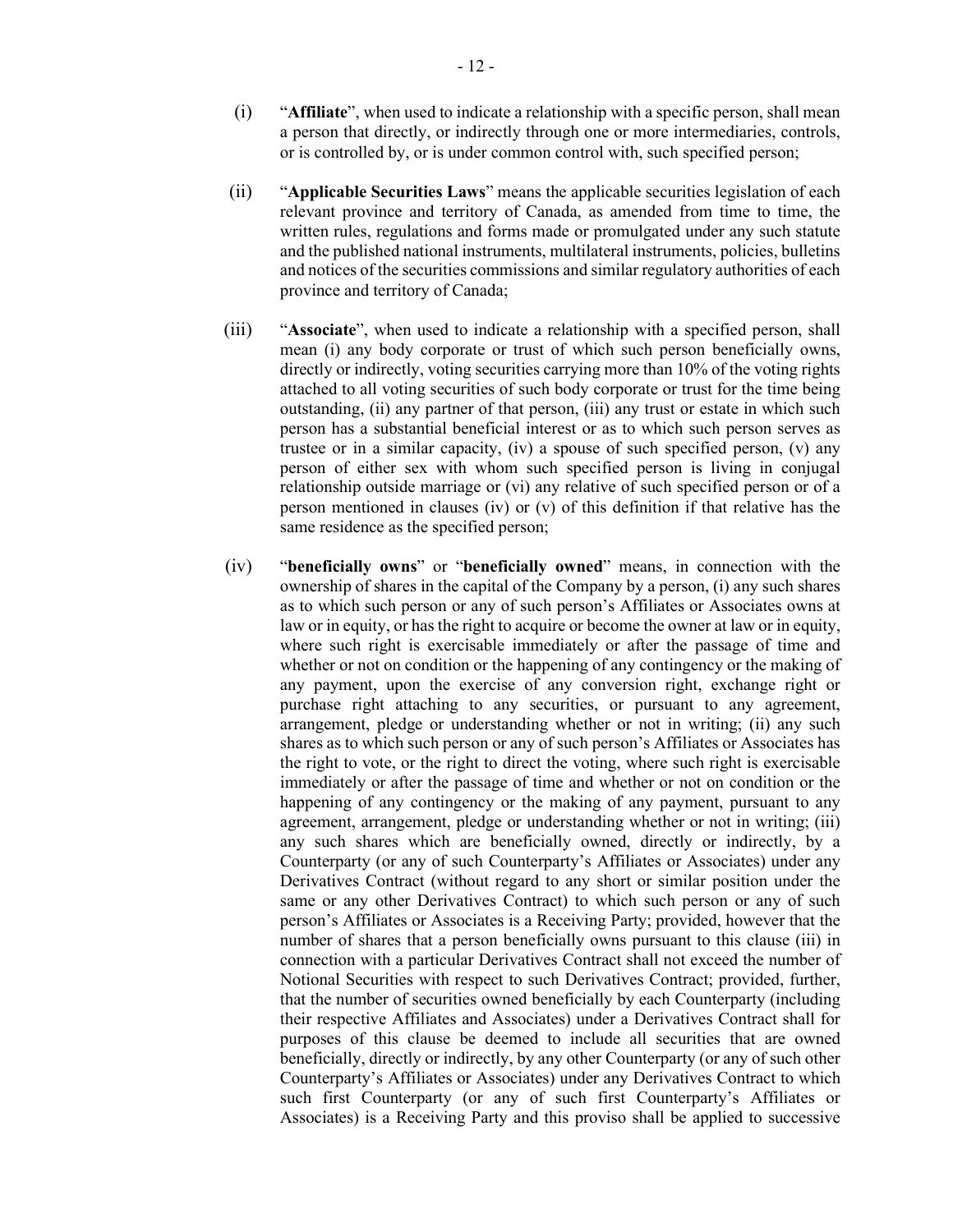Counterparties as appropriate; and (iv) any such shares which are owned beneficially within the meaning of this definition by any other person with whom such person is acting jointly or in concert with respect to the Company or any of its securities;

- (v) "**close of business**" means 5:00 p.m. (Vancouver time) on a business day in British Columbia, Canada;
- (vi) "**Derivatives Contract**" shall mean a contract between two parties (the "**Receiving Party**" and the "**Counterparty**") that is designed to expose the Receiving Party to economic benefits and risks that correspond substantially to the ownership by the Receiving Party of a number of shares in the capital of the Company or securities convertible into such shares specified or referenced in such contract (the number corresponding to such economic benefits and risks, the "**Notional Securities**"), regardless of whether obligations under such contract are required or permitted to be settled through the delivery of cash, shares in the capital of the Company or securities convertible into such shares or other property, without regard to any short position under the same or any other Derivatives Contract. For the avoidance of doubt, interests in broad-based index options, broad-based index futures and broad-based publicly traded market baskets of stocks approved for trading by the appropriate governmental authority shall not be deemed to be Derivatives Contracts; and
- (vii) "**public announcement**" shall mean disclosure in a press release reported by a national news service in Canada, or in a document publicly filed by the Company under its profile on the System for Electronic Document Analysis and Retrieval at [www.sedar.com.](http://www.sedar.com/)

### **PART 11 PROCEEDINGS AT MEETINGS OF SHAREHOLDERS**

#### **11.1 Special Business**

At a meeting of shareholders, the following business is special business:

- (a) at a meeting of shareholders that is not an annual general meeting, all business is special business except business relating to the conduct of or voting at the meeting;
- (b) at an annual general meeting, all business is special business except for the following:
	- (i) business relating to the conduct of or voting at the meeting;
	- (ii) consideration of any financial statements of the Company presented to the meeting;
	- (iii) consideration of any reports of the directors or auditor;
	- (iv) the setting or changing of the number of directors;
	- (v) the election or appointment of directors;
	- (vi) the appointment of an auditor;
	- (vii) the setting of the remuneration of an auditor;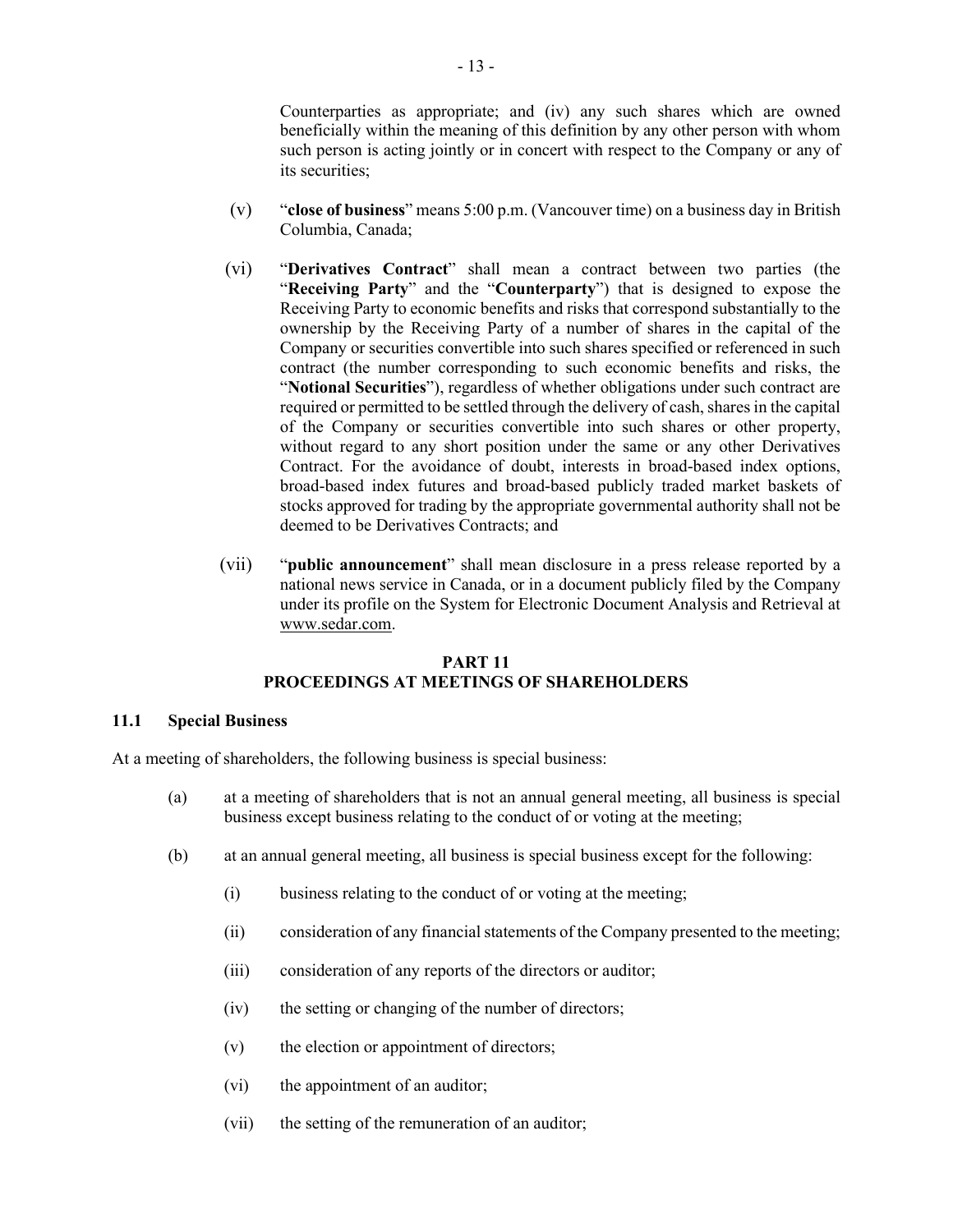- (viii) business arising out of a report of the directors not requiring the passing of a special resolution or an exceptional resolution;
- (ix) any other business which, under these Articles or the *Business Corporations Act*, may be transacted at a meeting of shareholders without prior notice of the business being given to the shareholders.

# **11.2 Special Majority**

The majority of votes required for the Company to pass a special resolution at a meeting of shareholders is two-thirds of the votes cast on the resolution.

## **11.3 Quorum**

Subject to the special rights and restrictions attached to the shares of any class or series of shares, the quorum for the transaction of business at a meeting of shareholders is two persons who are, or who represent by proxy, shareholders who, in the aggregate, hold at least 25% of the issued shares entitled to be voted at the meeting.

## **11.4 One Shareholder May Constitute Quorum**

If there is only one shareholder entitled to vote at a meeting of shareholders:

- (a) the quorum is one person who is, or who represents by proxy, that shareholder, and
- (b) that shareholder, present in person or by proxy, may constitute the meeting.

# **11.5 Other Persons May Attend**

The directors, the president (if any), the secretary (if any), the assistant secretary (if any), any lawyer for the Company, the auditor of the Company and any other persons invited by the directors are entitled to attend any meeting of shareholders, but if any of those persons does attend a meeting of shareholders, that person is not to be counted in the quorum and is not entitled to vote at the meeting unless that person is a shareholder or proxy holder entitled to vote at the meeting.

### **11.6 Requirement of Quorum**

No business, other than the election of a chair of the meeting and the adjournment of the meeting, may be transacted at any meeting of shareholders unless a quorum of shareholders entitled to vote is present at the commencement of the meeting, but such quorum need not be present throughout the meeting.

# **11.7 Lack of Quorum**

If, within one-half hour from the time set for the holding of a meeting of shareholders, a quorum is not present:

- (a) in the case of a general meeting requisitioned by shareholders, the meeting is dissolved, and
- (b) in the case of any other meeting of shareholders, the meeting stands adjourned to the same day in the next week at the same time and place.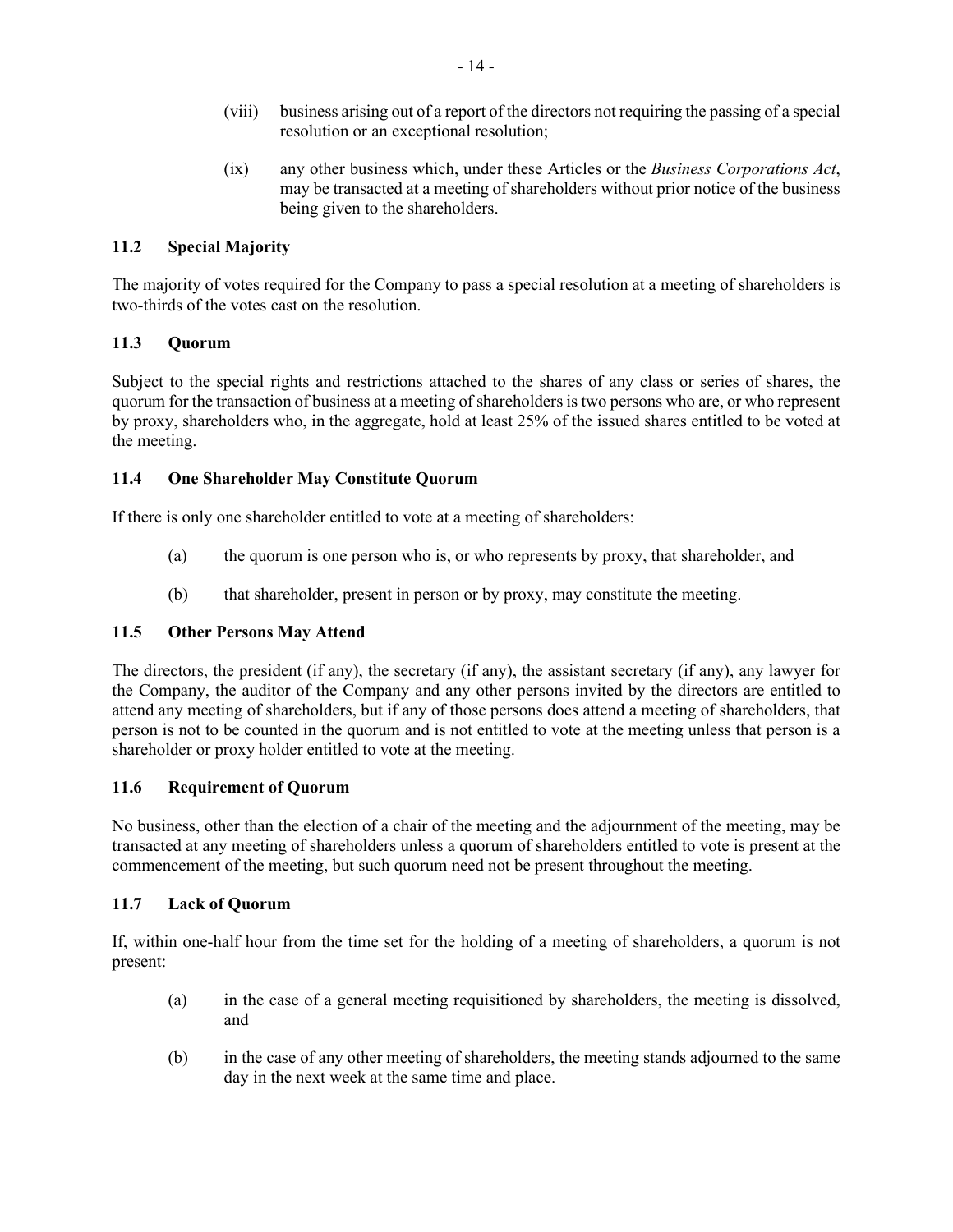## **11.8 Lack of Quorum at Succeeding Meeting**

If, at the meeting to which the meeting referred to in Article 11.7(b) was adjourned, a quorum is not present within one-half hour from the time set for the holding of the meeting, the person or persons present and being, or representing by proxy, one or more shareholders entitled to attend and vote at the meeting constitute a quorum.

## **11.9 Chair**

The following individual is entitled to preside as chair at a meeting of shareholders:

- (a) the chair of the board, if any;
- (b) if the chair of the board is absent or unwilling to act as chair of the meeting, the president, if any; or
- (c) if the chair of the board or the president is absent or unwilling to act as chair of the meeting, a vice-president, if any.

## **11.10 Selection of Alternate Chair**

If, at any meeting of shareholders, there is no chair of the board, president or vice-president present within 15 minutes after the time set for holding the meeting, or if the chair of the board, the president or vice-president are unwilling to act as chair of the meeting, or if the chair of the board, the president and vice-president have advised the secretary, if any, or any director present at the meeting, that they will not be present at the meeting, the directors present must choose one of their number to be chair of the meeting or if all of the directors present decline to take the chair or fail to so choose or if no director is present, the shareholders entitled to vote at the meeting who are present in person or by proxy may choose any person present at the meeting to chair the meeting.

## **11.11 Adjournments**

The chair of a meeting of shareholders may, and if so directed by the meeting must, adjourn the meeting from time to time and from place to place, but no business may be transacted at any adjourned meeting other than the business left unfinished at the meeting from which the adjournment took place.

# **11.12 Notice of Adjourned Meeting**

It is not necessary to give any notice of an adjourned meeting or of the business to be transacted at an adjourned meeting of shareholders except that, when a meeting is adjourned for 30 days or more, notice of the adjourned meeting must be given as in the case of the original meeting.

# **11.13 Decision by Show of Hands or Poll**

Subject to the *Business Corporations Act*, every motion put to a vote at a meeting of shareholders will be decided on a show of hands, or the functional equivalent of a show of hands by means of electronic, telephonic or other communication facility, unless a poll, before or on the declaration of the result of the vote by show of hands or the functional equivalent of a show of hands, is directed by the chair or demanded by at least one shareholder entitled to vote who is present in person or by proxy. Any vote by shareholders may be held partly or entirely by means of a telephonic, electronic or other communication facility, if the Company makes available such a communication facility. Any person participating in a meeting of shareholders under Article 11.24 and entitled to vote at that meeting may vote by means of the telephonic,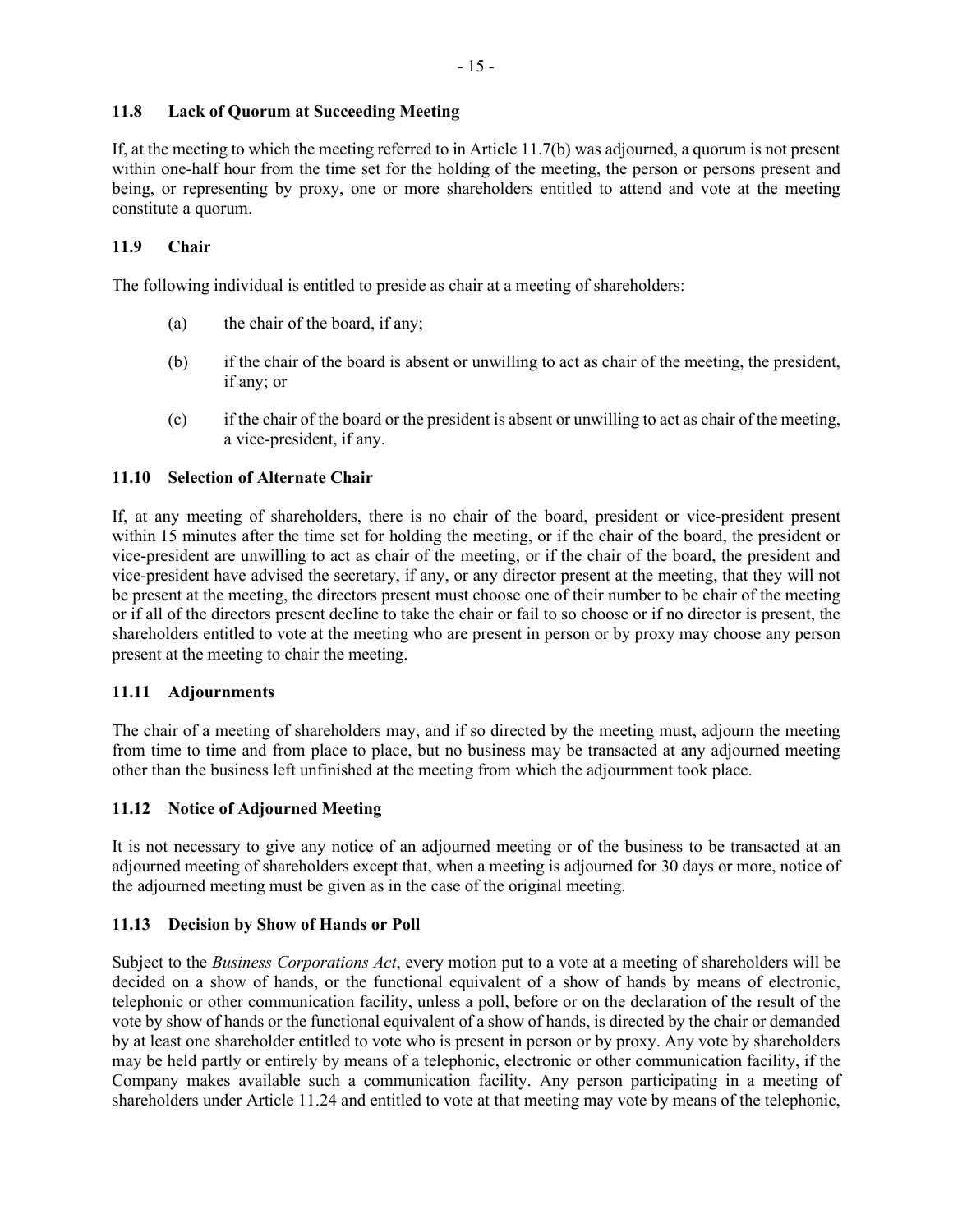electronic or other communication facility that the Company has made available for that purpose.

#### **11.14 Declaration of Result.**

The chair of a meeting of shareholders must declare to the meeting the decision on every question in accordance with the result of the show of hands (or the functional equivalent) or the poll, as the case may be, and that decision must be entered in the minutes of the meeting. A declaration of the chair that a resolution is carried by the necessary majority or is defeated is, unless a poll is directed by the chair or demanded under Article 11.13, conclusive evidence without proof of the number or proportion of the votes recorded in favour of or against the resolution.

#### **11.15 Motion Need Not be Seconded**

No motion proposed at a meeting of shareholders need be seconded unless the chair of the meeting rules otherwise, and the chair of any meeting of shareholders is entitled to propose or second a motion.

### **11.16 Casting Vote**

In case of an equality of votes, the chair of a meeting of shareholders does not, either on a show of hands (or the functional equivalent) or on a poll, have a second or casting vote in addition to the vote or votes to which the chair may be entitled as a shareholder.

#### **11.17 Manner of Taking Poll**

Subject to Article 11.18, if a poll is duly demanded at a meeting of shareholders:

- (a) the poll must be taken:
	- (i) at the meeting, or within seven days after the date of the meeting, as the chair of the meeting directs; and
	- (ii) in the manner, at the time and at the place that the chair of the meeting directs;
- (b) the result of the poll is deemed to be the decision of the meeting at which the poll is demanded; and
- (c) the demand for the poll may be withdrawn by the person who demanded it

#### **11.18 Demand for Poll on Adjournment**

A poll demanded at a meeting of shareholders on a question of adjournment must be taken immediately at the meeting.

#### **11.19 Chair Must Resolve Dispute**

In the case of any dispute as to the admission or rejection of a vote given on a poll, the chair of the meeting must determine the dispute, and his or her determination made in good faith is final and conclusive.

#### **11.20 Casting of Votes**

On a poll, a shareholder entitled to more than one vote need not cast all the votes in the same way.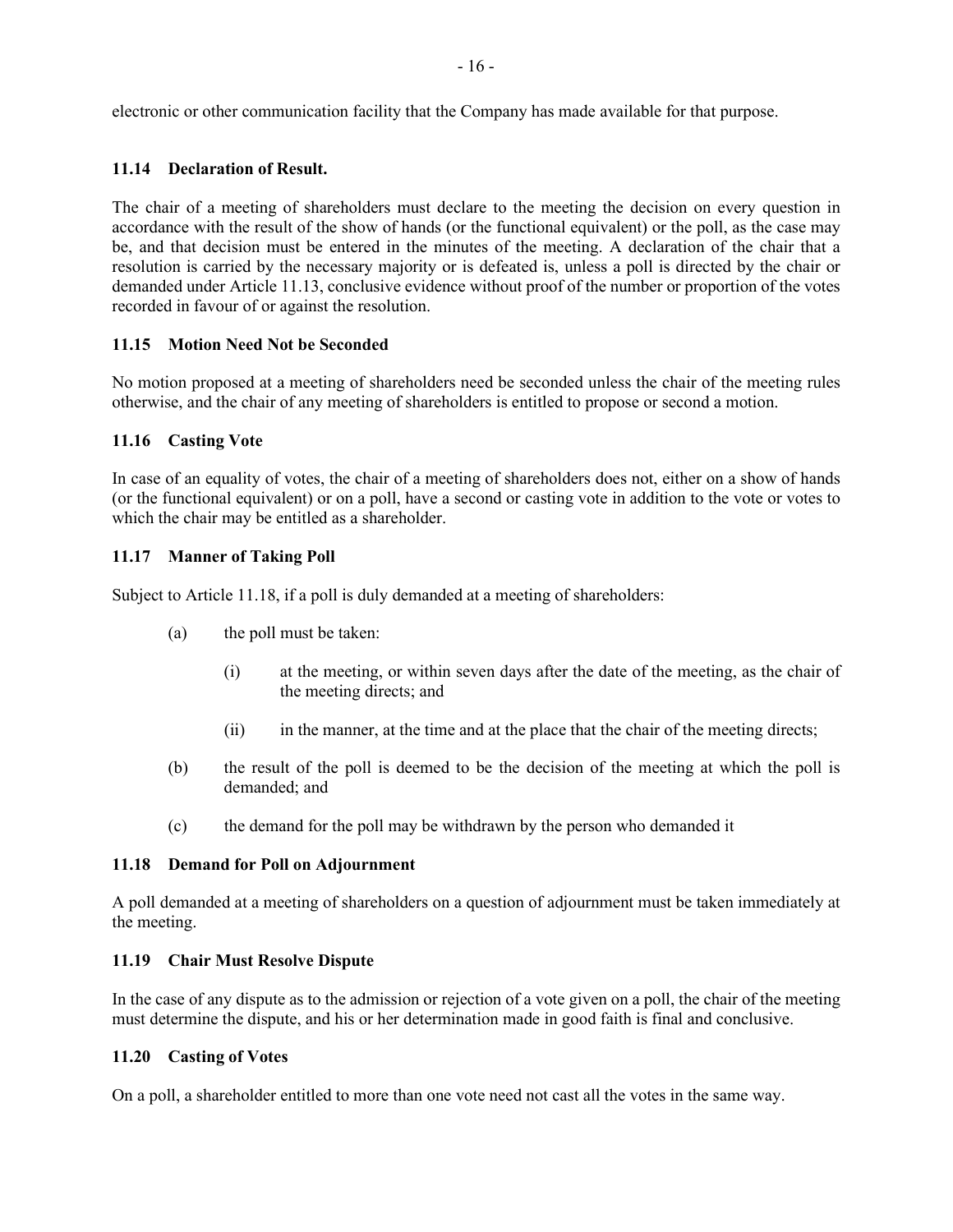## **11.21 Demand for Poll**

No poll may be demanded in respect of the vote by which a chair of a meeting of shareholders is elected.

# **11.22 Demand for Poll Not to Prevent Continuance of Meeting**

The demand for a poll at a meeting of shareholders does not, unless the chair of the meeting so rules, prevent the continuation of a meeting for the transaction of any business other than the question on which a poll has been demanded.

# **11.23 Retention of Ballots and Proxies**

The Company must, for at least three months after a meeting of shareholders, keep each ballot cast on a poll and each proxy voted at the meeting, and, during that period, make them available for inspection during normal business hours by any shareholder or proxy holder entitled to vote at the meeting. At the end of such three month period, the Company may destroy such ballots and proxies.

## **11.24 Meeting by Telephone or Other Communications Medium**

Shareholder meetings may be held in person or, if the directors so determine, may be held entirely or partially by means of telephonic, electronic or other communication facilities that permit all participants at the meeting to communicate with each other during the meeting. A shareholder or proxy holder who participates in a meeting in a manner contemplated by this Article 11.24 is deemed for all purposes of the *Business Corporations Act* and these Articles to be present at the meeting and to have agreed to participate in that manner. A meeting held entirely by means of telephonic, electronic or other communication facilities in accordance with this Article 11.24 shall be deemed to be held at the place where the registered office of the Company is located.

#### **PART 12 VOTES OF SHAREHOLDERS**

### **12.1 Number of Votes by Shareholder or by Shares**

Subject to any special rights or restrictions attached to any shares and to the restrictions imposed on joint shareholders under Article 12.3:

- (a) on a vote by show of hands (or the functional equivalent), every person present who is a shareholder or proxy holder and entitled to vote on the matter has one vote; and
- (b) on a poll, every shareholder entitled to vote on the matter has one vote in respect of each share entitled to be voted on the matter and held by that shareholder and may exercise that vote either in person or by proxy.

## **12.2 Votes of Persons in Representative Capacity.**

A person who is not a shareholder may vote at a meeting of shareholders, whether on a show of hands (or the functional equivalent) or on a poll, and may appoint a proxy holder to act at the meeting, if, before doing so, the person satisfies the chair of the meeting, or the directors, that the person is a legal personal representative or a trustee in bankruptcy for a shareholder who is entitled to vote at the meeting.

### **12.3 Votes by Joint Holders**

If there are joint shareholders registered in respect of any share: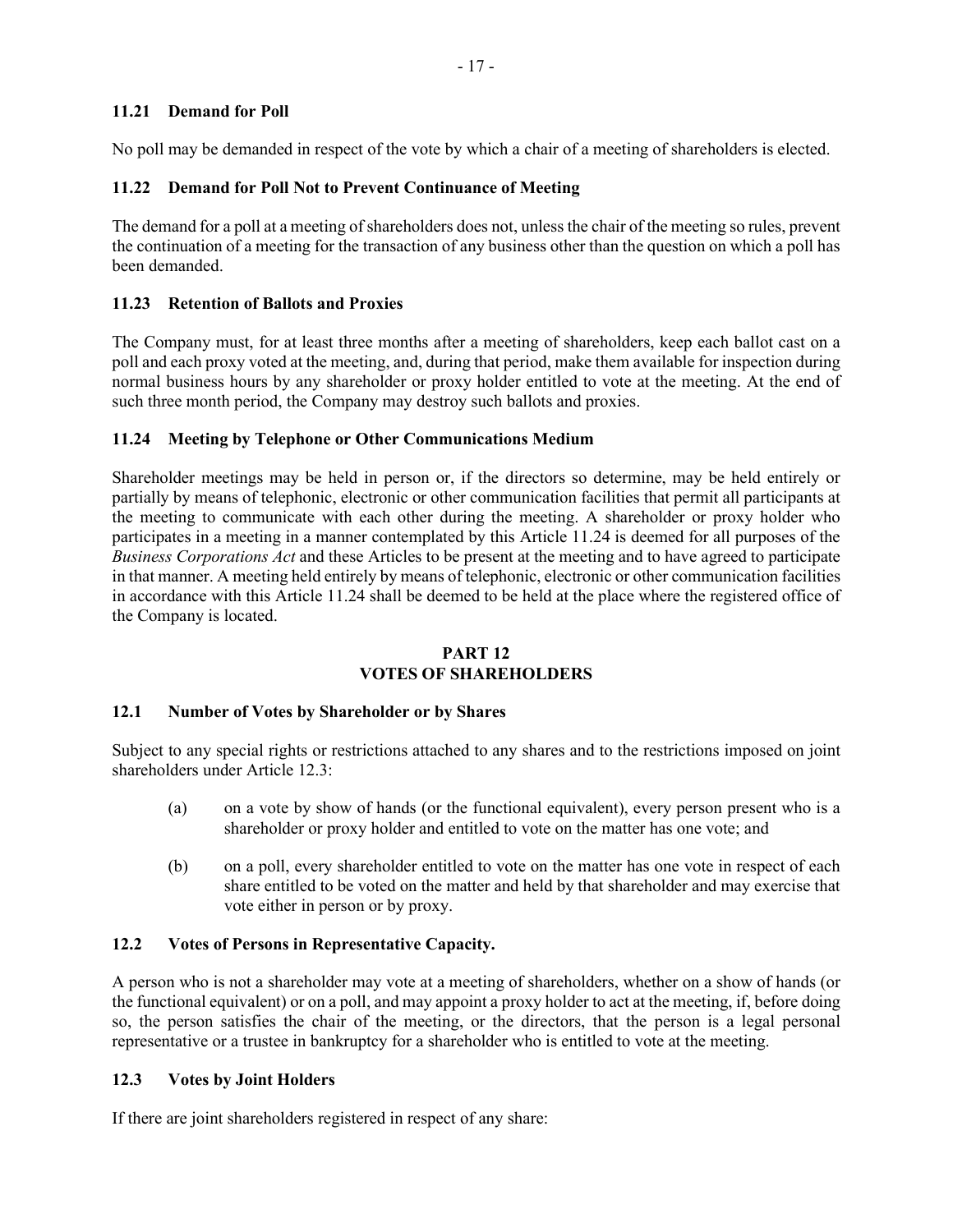- (a) any one of the joint shareholders may vote at any meeting, either personally or by proxy, in respect of the share as if that joint shareholder were solely entitled to it; or
- (b) if more than one of the joint shareholders is present at any meeting, personally or by proxy, and more than one of them votes in respect of that share, then only the vote of the joint shareholder present whose name stands first on the central securities register in respect of the share will be counted.

#### **12.4 Legal Personal Representatives as Joint Shareholders**

Two or more legal personal representatives of a shareholder in whose sole name any share is registered are, for the purposes of Article 12.3, deemed to be joint shareholders.

#### **12.5 Representative of a Corporate Shareholder**

If a corporation, that is not a subsidiary of the Company, is a shareholder, that corporation may appoint a person to act as its representative at any meeting of shareholders of the Company, and:

- (a) for that purpose, the instrument appointing a representative must:
	- (i) be received at the registered office of the Company or at any other place specified, in the notice calling the meeting, for the receipt of proxies, at least the number of business days specified in the notice for the receipt of proxies, or if no number of days is specified, two business days before the day set for the holding of the meeting; or
	- (ii) be provided, at the meeting, to the chair of the meeting or to a person designated by the chair of the meeting;
- (b) if a representative is appointed under this Article 12.5:
	- (i) the representative is entitled to exercise in respect of and at that meeting the same rights on behalf of the corporation that the representative represents as that corporation could exercise if it were a shareholder who is an individual, including, without limitation, the right to appoint a proxy holder; and
	- (ii) the representative, if present at the meeting, is to be counted for the purpose of forming a quorum and is deemed to be a shareholder present in person at the meeting.

Evidence of the appointment of any such representative may be sent to the Company by written instrument, fax or any other method of transmitting legibly recorded messages.

#### **12.6 Proxy Provisions Do Not Apply to All Companies**

Articles 12.7 to 12.15 do not apply to the Company if and for so long as it is a public company or a preexisting reporting company which has the Statutory Reporting Company Provisions as part of its Articles or to which the Statutory Reporting Company Provisions apply.

#### **12.7 Appointment of Proxy Holders**

Every shareholder of the Company, including a corporation that is a shareholder but not a subsidiary of the Company, entitled to vote at a meeting of shareholders of the Company may, by proxy, appoint one or more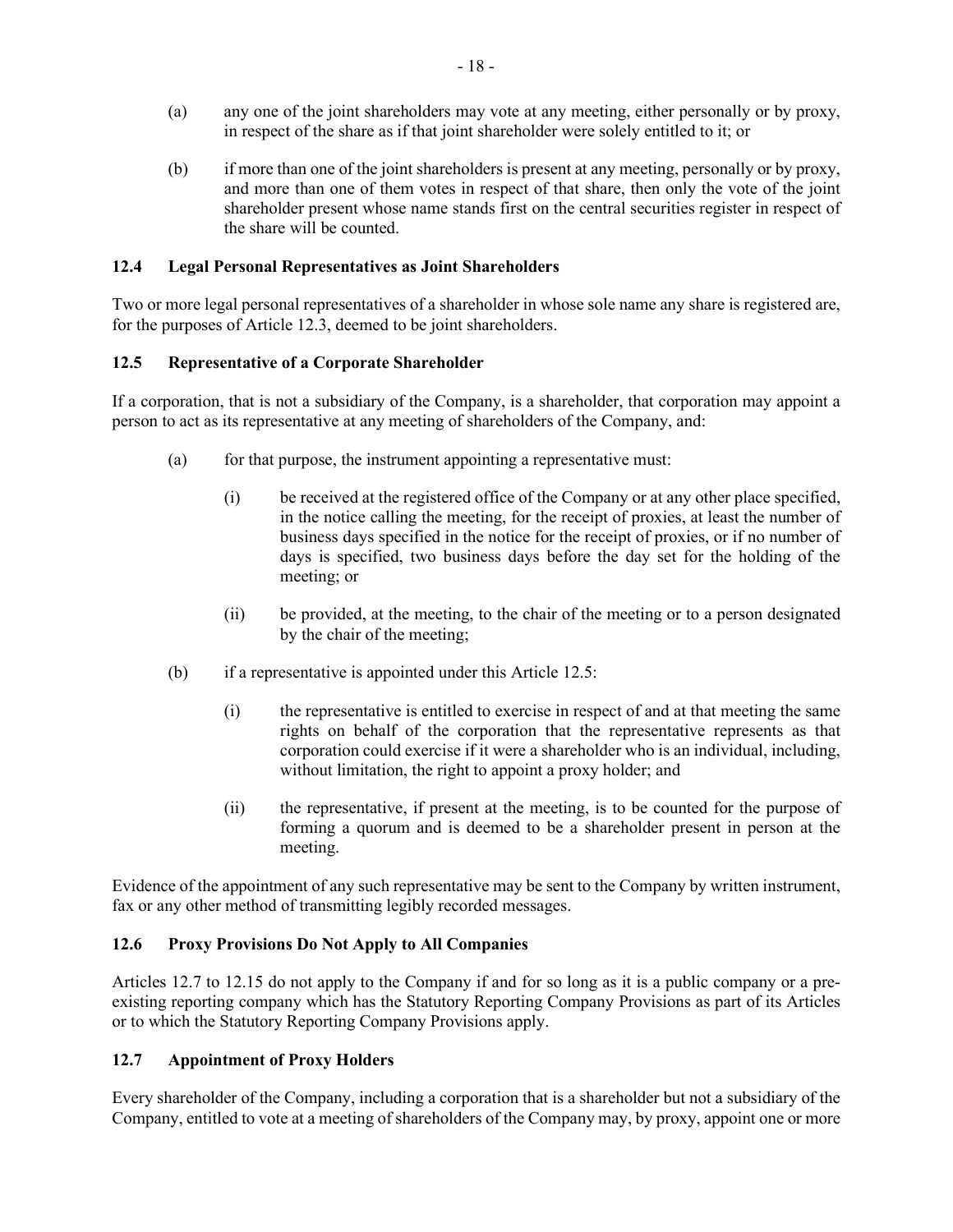(but not more than five) proxy holders to attend and act at the meeting in the manner, to the extent and with the powers conferred by the proxy.

## **12.8 Alternate Proxy Holders**

A shareholder may appoint one or more alternate proxy holders to act in the place of an absent proxy holder.

## **12.9 When Proxy Holder Need Not Be Shareholder**

A person must not be appointed as a proxy holder unless the person is a shareholder, although a person who is not a shareholder may be appointed as a proxy holder if:

- (a) the person appointing the proxy holder is a corporation or a representative of a corporation appointed under Article 12.5;
- (b) the Company has at the time of the meeting for which the proxy holder is to be appointed only one shareholder entitled to vote at the meeting; or
- (c) the shareholders present in person or by proxy at and entitled to vote at the meeting for which the proxy holder is to be appointed, by a resolution on which the proxy holder is not entitled to vote but in respect of which the proxy holder is to be counted in the quorum, permit the proxy holder to attend and vote at the meeting.

## **12.10 Deposit of Proxy**

A proxy for a meeting of shareholders must:

- (a) be received at the registered office of the Company or at any other place specified, in the notice calling the meeting, for the receipt of proxies, at least the number of business days specified in the notice, or if no number of days is specified, two business days before the day set for the holding of the meeting; or
- (b) unless the notice provides otherwise, be provided, at the meeting, to the chair of the meeting or to a person designated by the chair of the meeting.

A proxy may be sent to the Company by written instrument, fax or any other method of transmitting legibly recorded messages.

### **12.11 Validity of Proxy Vote**

A vote given in accordance with the terms of a proxy is valid notwithstanding the death or incapacity of the shareholder giving the proxy and despite the revocation of the proxy or the revocation of the authority under which the proxy is given, unless notice in writing of that death, incapacity or revocation is received:

- (a) at the registered office of the Company, at any time up to and including the last business day before the day set for the holding of the meeting at which the proxy is to be used; or
- (b) by the chair of the meeting, before the vote is taken.

### **12.12 Form of Proxy**

A proxy, whether for a specified meeting or otherwise, must be either in the following form or in any other form approved by the directors or the chair of the meeting: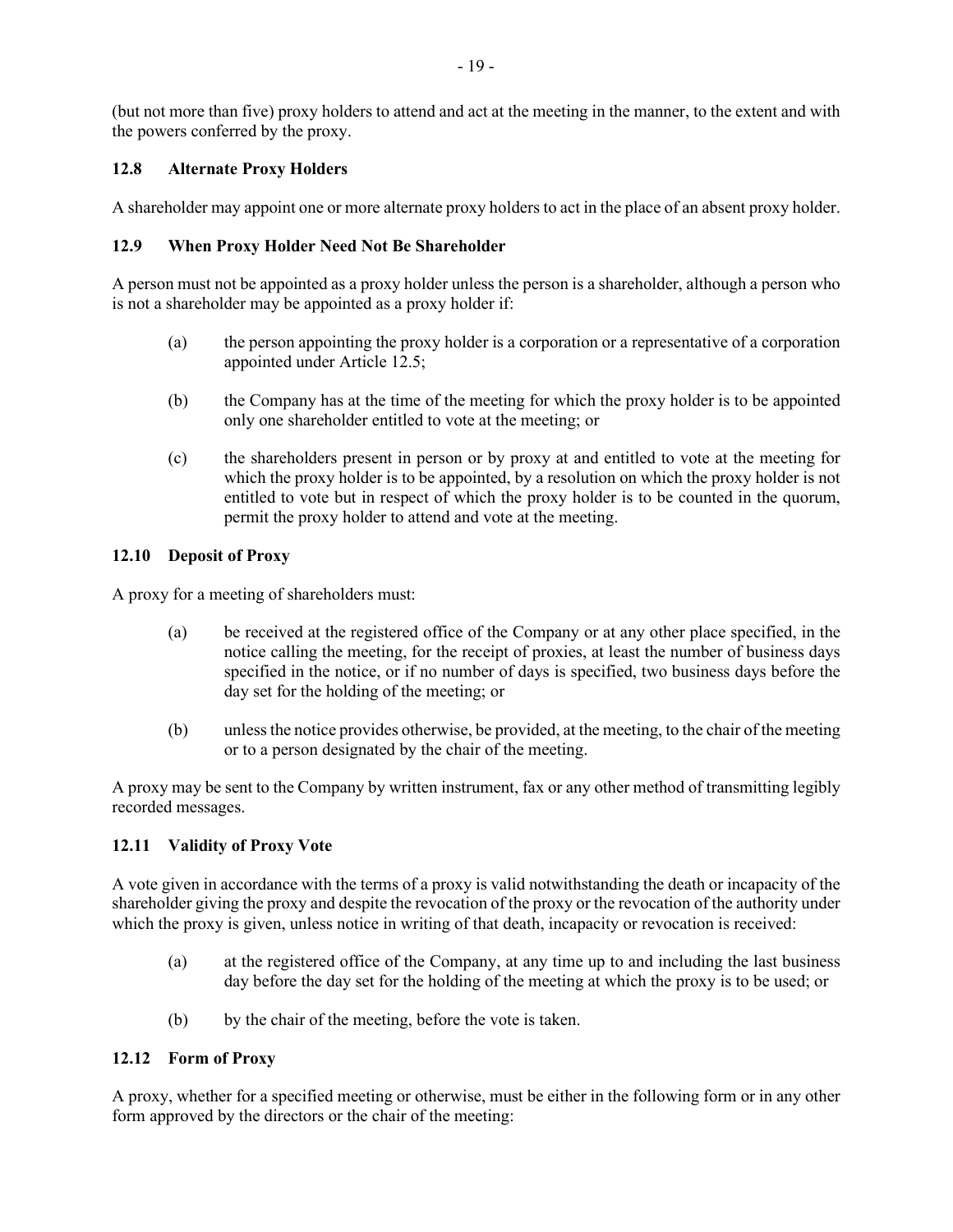## *[Name of Company]* (the "Company")

The undersigned, being a shareholder of the Company, hereby appoints *[name]* or, failing that person, *[name]*, as proxy holder for the undersigned to attend, act and vote for and on behalf of the undersigned at the meeting of shareholders of the Company to be held on *[month, day, year]* and at any adjournment of that meeting.

Number of shares in respect of which this proxy is given (if no number is specified, then this proxy if given in respect of all shares registered in the name of the shareholder):

Signed this  $\_\_\_\_\_\$  day of  $\_\_\_\_\_\_\_\_\_\_\_\_\_\_\_\_\_\_$ 

(Signature of shareholder)

(Name of shareholder - printed)

## **12.13 Revocation of Proxy**

Subject to Article 12.14, every proxy may be revoked by an instrument in writing that is:

- (a) received at the registered office of the Company at any time up to and including the last business day before the day set for the holding of the meeting at which the proxy is to be used; or
- (b) provided, at the meeting, to the chair of the meeting.

### **12.14 Revocation of Proxy Must Be Signed**

An instrument referred to in Article 12.13 must be signed as follows:

- (a) if the shareholder for whom the proxy holder is appointed is an individual, the instrument must be signed by the shareholder or his or her legal personal representative or trustee in bankruptcy;
- (b) if the shareholder for whom the proxy holder is appointed is a corporation, the instrument must be signed by the corporation or by a representative appointed for the corporation under Article 12.5.

### **12.15 Production of Evidence of Authority to Vote**

The chair of any meeting of shareholders may, but need not, inquire into the authority of any person to vote at the meeting and may, but need not, demand from that person production of evidence as to the existence of the authority to vote.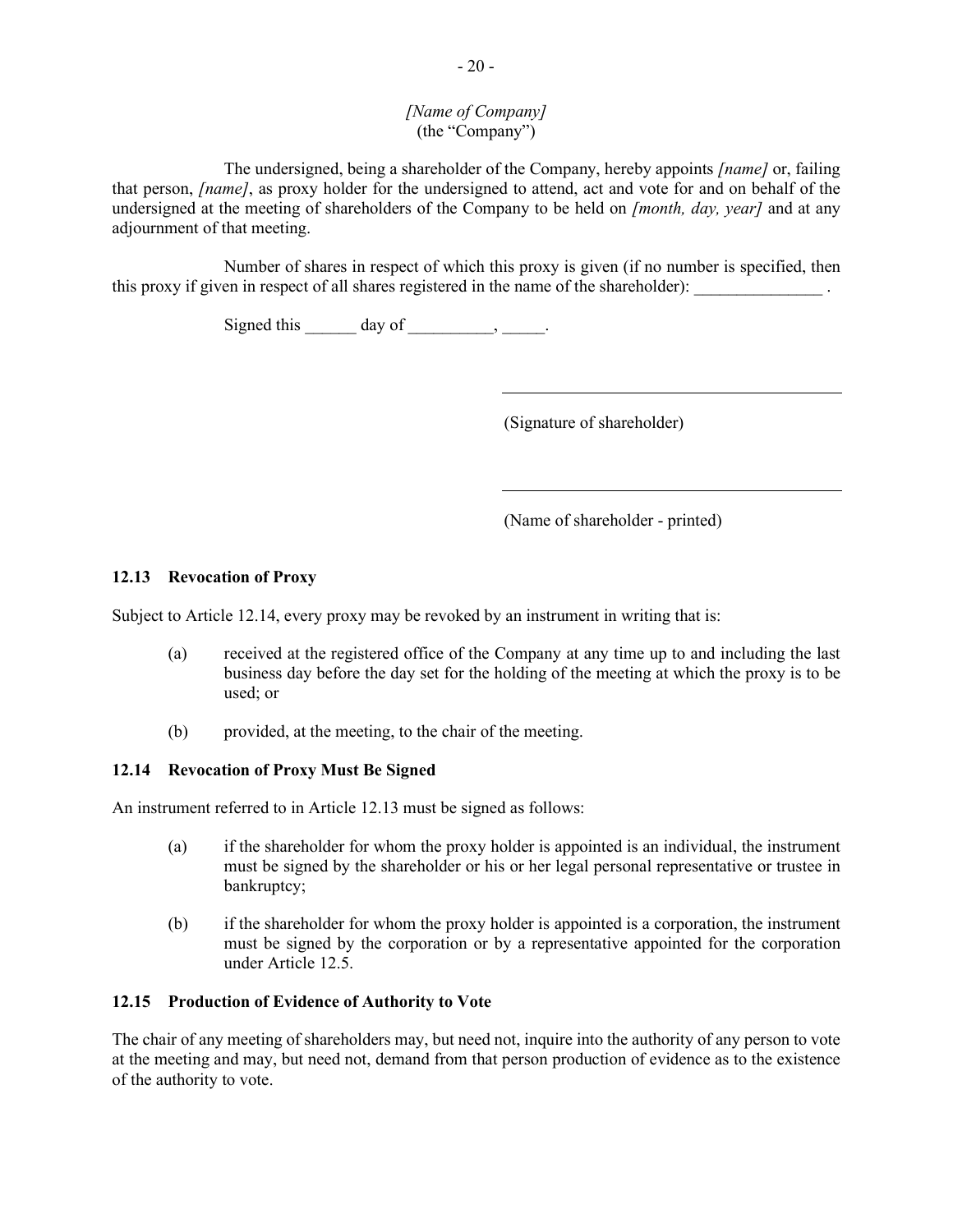### **PART 13 DIRECTORS**

#### **13.1 First Directors; Number of Directors**

The first directors are the persons designated as directors of the Company in the Notice of Articles that applies to the Company when it is recognized under the *Business Corporations Act*. The number of directors, excluding additional directors appointed under Article 14.8, is set at:

- (a) subject to paragraphs (b) and (c), the number of directors that is equal to the number of the Company's first directors;
- (b) if the Company is a public company, the greater of three and the most recently set of:
	- (i) the number of directors set by ordinary resolution (whether or not previous notice of the resolution was given); and
	- (ii) the number of directors set under Article 14.4;
- (c) if the Company is not a public company, the most recently set of:
	- (i) the number of directors set by ordinary resolution (whether or not previous notice of the resolution was given); and
	- (ii) the number of directors set under Article 14.4.

#### **13.2 Change in Number of Directors**

If the number of directors is set under Articles  $13.1(b)(i)$  or  $13.1(c)(i)$ :

- (a) the shareholders may elect or appoint the directors needed to fill any vacancies in the board of directors up to that number; and
- (b) if the shareholders do not elect or appoint the directors needed to fill any vacancies in the board of directors up to that number contemporaneously with the setting of that number, then the directors may appoint, or the shareholders may elect or appoint, directors to fill those vacancies.

#### **13.3 Directors' Acts Valid Despite Vacancy**

An act or proceeding of the directors is not invalid merely because fewer than the number of directors set or otherwise required under these Articles is in office.

#### **13.4 Qualifications of Directors**

A director is not required to hold a share in the capital of the Company as qualification for his or her office but must be qualified as required by the *Business Corporations Act* to become, act or continue to act as a director.

#### **13.5 Remuneration of Directors**

The directors are entitled to the remuneration for acting as directors, if any, as the directors may from time to time determine. If the directors so decide, the remuneration of the directors, if any, will be determined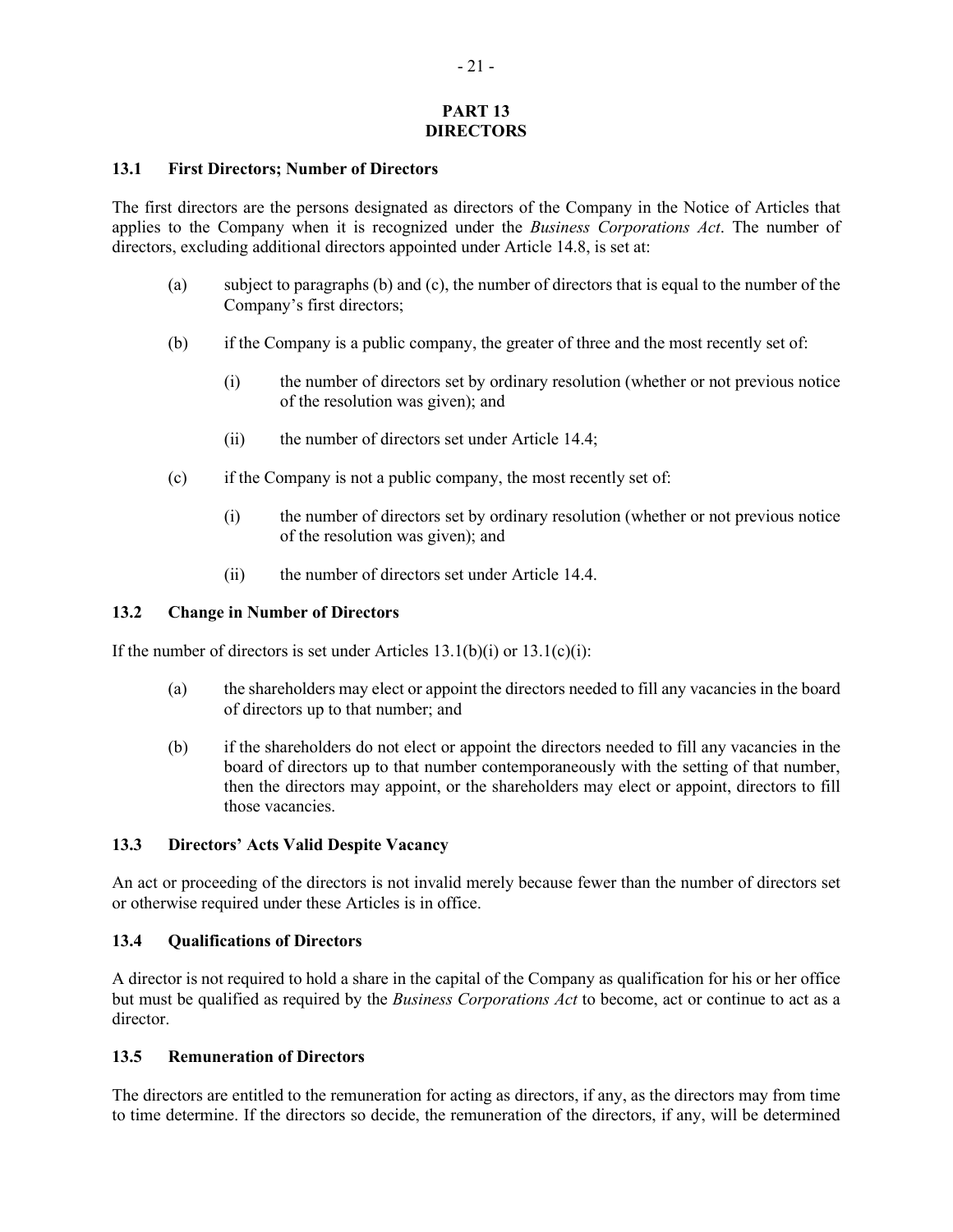by the shareholders. That remuneration may be in addition to any salary or other remuneration paid to any officer or employee of the Company as such, who is also a director.

## **13.6 Reimbursement of Expenses of Directors**

The Company must reimburse each director for the reasonable expenses that he or she may incur in and about the business of the Company.

# **13.7 Special Remuneration for Directors**

If any director performs any professional or other services for the Company that in the opinion of the directors are outside the ordinary duties of a director, or if any director is otherwise specially occupied in or about the Company's business, he or she may be paid remuneration fixed by the directors, or, at the option of that director, fixed by ordinary resolution, and such remuneration may be either in addition to, or in substitution for, any other remuneration that he or she may be entitled to receive.

### **13.8 Gratuity, Pension or Allowance on Retirement of Director**

Unless otherwise determined by ordinary resolution, the directors on behalf of the Company may pay a gratuity or pension or allowance on retirement to any director who has held any salaried office or place of profit with the Company or to his or her spouse or dependants and may make contributions to any fund and pay premiums for the purchase or provision of any such gratuity, pension or allowance.

## **PART 14 ELECTION AND REMOVAL OF DIRECTORS**

## **14.1 Election at Annual General Meeting**

At every annual general meeting and in every unanimous resolution contemplated by Article 10.2:

- (a) the shareholders entitled to vote at the annual general meeting for the election of directors must elect, or in the unanimous resolution appoint, a board of directors consisting of the number of directors for the time being set under these Articles; and
- (b) all the directors cease to hold office immediately before the election or appointment of directors under paragraph (a), but are eligible for re-election or re-appointment.

### **14.2 Consent to be a Director**

No election, appointment or designation of an individual as a director is valid unless:

- (a) that individual consents to be a director in the manner provided for in the *Business Corporations Act;*
- (b) that individual is elected or appointed at a meeting at which the individual is present and the individual does not refuse, at the meeting, to be a director; or
- (c) with respect to first directors, the designation is otherwise valid under the *Business Corporations Act*.

### **14.3 Failure to Elect or Appoint Directors**

If: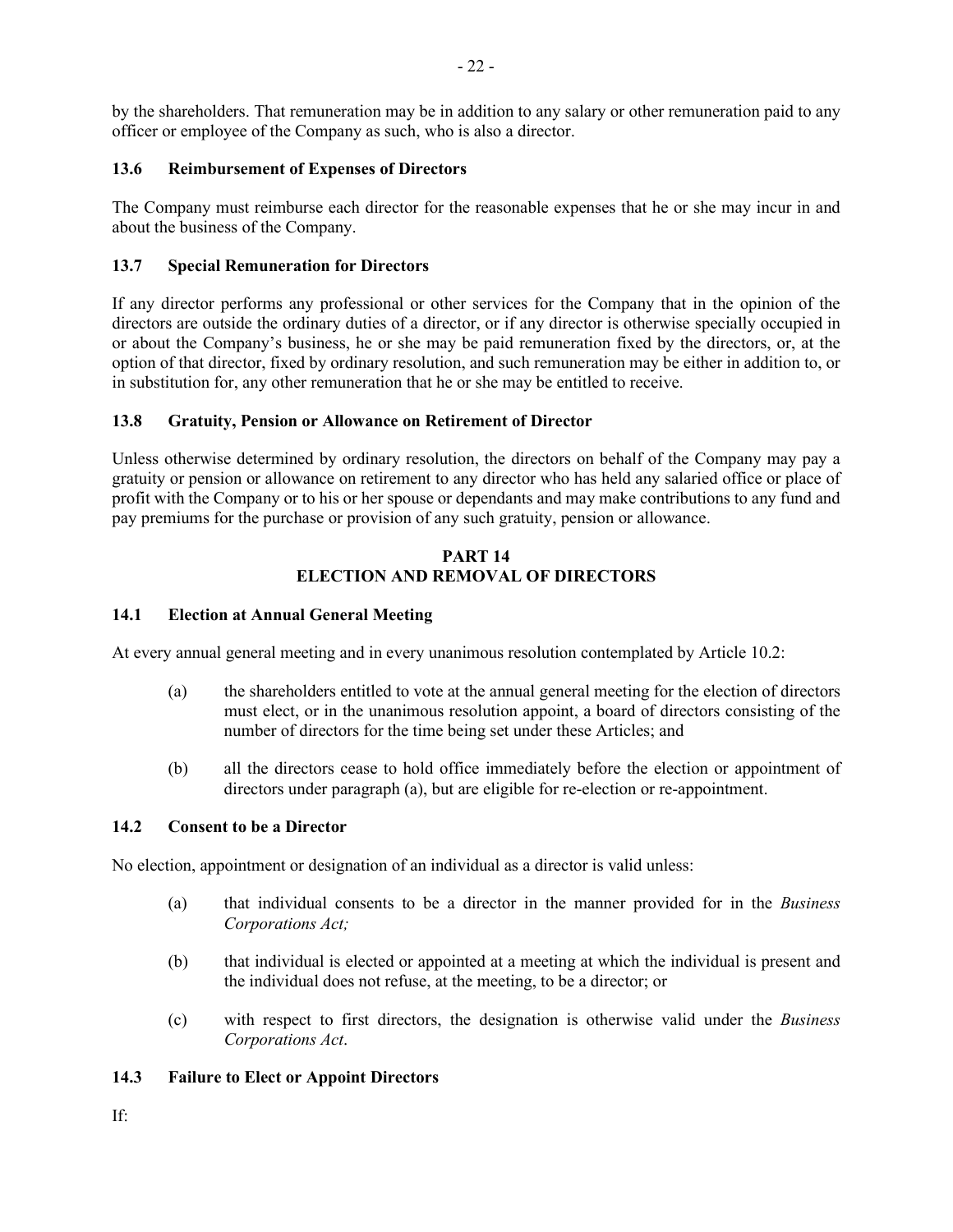- (a) the Company fails to hold an annual general meeting, and all the shareholders who are entitled to vote at an annual general meeting fail to pass the unanimous resolution contemplated by Article 10.2, on or before the date by which the annual general meeting is required to be held under the *Business Corporations Act*; or
- (b) the shareholders fail, at the annual general meeting or in the unanimous resolution contemplated by Article 10.2, to elect or appoint any directors;

then each director then in office continues to hold office until the earlier of:

- (c) the date on which his or her successor is elected or appointed; and
- (d) the date on which he or she otherwise ceasesto hold office under the *Business Corporations Act* or these Articles.

## **14.4 Places of Retiring Directors Not Filled**

If, at any meeting of shareholders at which there should be an election of directors, the places of any of the retiring directors are not filled by that election, those retiring directors who are not re-elected and who are asked by the newly elected directors to continue in office will, if willing to do so, continue in office to complete the number of directors for the time being set pursuant to these Articles until further new directors are elected at a meeting of shareholders convened for that purpose. If any such election or continuance of directors does not result in the election or continuance of the number of directors for the time being set pursuant to these Articles, the number of directors of the Company is deemed to be set at the number of directors actually elected or continued in office.

## **14.5 Directors May Fill Casual Vacancies**

Any casual vacancy occurring in the board of directors may be filled by the directors.

### **14.6 Remaining Directors Power to Act**

The directors may act notwithstanding any vacancy in the board of directors, but if the Company has fewer directors in office than the number set pursuant to these Articles as the quorum of directors, the directors may only act for the purpose of appointing directors up to that number or of summoning a meeting of shareholders for the purpose of filling any vacancies on the board of directors or, subject to the *Business Corporations Act*, for any other purpose.

### **14.7 Shareholders May Fill Vacancies**

If the Company has no directors or fewer directors in office than the number set pursuant to these Articles as the quorum of directors, the shareholders may elect or appoint directors to fill any vacancies on the board of directors.

### **14.8 Additional Directors**

Notwithstanding Articles 13.1 and 13.2, between annual general meetings or unanimous resolutions contemplated by Article 10.2, the directors may appoint one or more additional directors, but the number of additional directors appointed under this Article 14.8 must not at any time exceed:

(a) one-third of the number of first directors, if, at the time of the appointments, one or more of the first directors have not yet completed their first term of office; or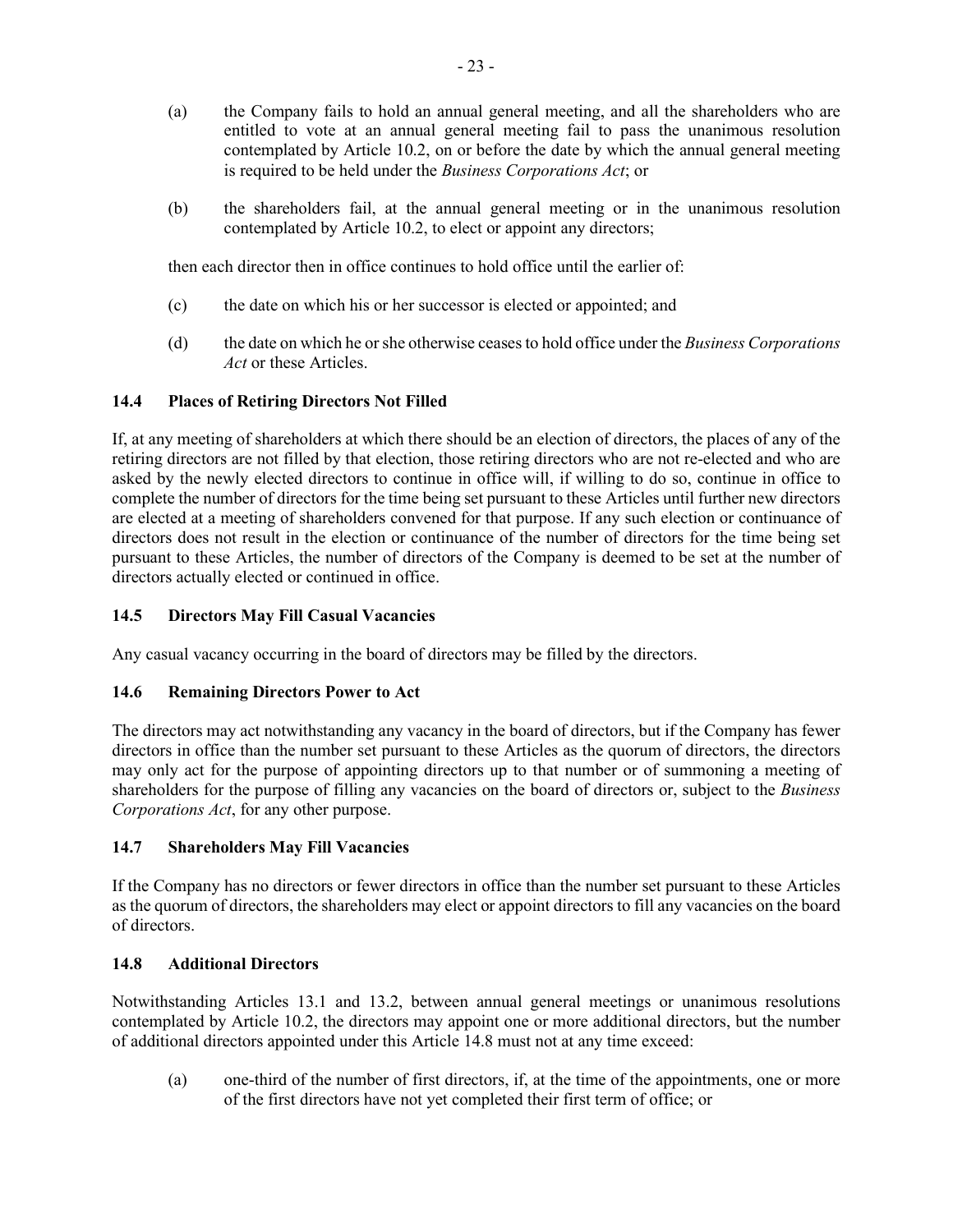(b) in any other case, one-third of the number of the current directors who were elected or appointed as directors other than under this Article 14.8.

Any director so appointed ceases to hold office immediately before the next election or appointment of directors under Article 14.1(a), but is eligible for re-election or re-appointment

#### **14.9 Ceasing to be a Director**

A director ceases to be a director when:

- (a) the term of office of the director expires;
- (b) the director dies;
- (c) the director resigns as a director by notice in writing provided to the Company or a lawyer for the Company; or
- (d) the director is removed from office pursuant to Articles 14.10 or 14.11.

#### **14.10 Removal of Director by Shareholders**

The Company may remove any director before the expiration of his or her term of office by special resolution. In that event, the shareholders may elect, or appoint by ordinary resolution, a director to fill the resulting vacancy. If the shareholders do not elect or appoint a director to fill the resulting vacancy contemporaneously with the removal, then the directors may appoint or the shareholders may elect, or appoint by ordinary resolution, a director to fill that vacancy.

### **14.11 Removal of Director by Directors**

The directors may remove any director before the expiration of his or her term of office if the director is convicted of an indictable offence, or if the director ceases to be qualified to act as a director of a company and does not promptly resign, and the directors may appoint a director to fill the resulting vacancy.

#### **PART 15 POWERS AND DUTIES OF DIRECTORS**

#### **15.1 Powers of Management**

The directors must, subject to the *Business Corporations Act* and these Articles, manage or supervise the management of the business and affairs of the Company and have the authority to exercise all such powers of the Company as are not, by the *Business Corporations Act* or by these Articles, required to be exercised by the shareholders of the Company.

### **15.2 Appointment of Attorney of Company**

The directors may from time to time, by power of attorney or other instrument, under seal if so required by law, appoint any person to be the attorney of the Company for such purposes, and with such powers, authorities and discretions (not exceeding those vested in or exercisable by the directors under these Articles and excepting the power to fill vacancies in the board of directors, to remove a director, to change the membership of, or fill vacancies in, any committee of the directors, to appoint or remove officers appointed by the directors and to declare dividends) and for such period, and with such remuneration and subject to such conditions as the directors may think fit. Any such power of attorney may contain such provisions for the protection or convenience of persons dealing with such attorney as the directors think fit. Any such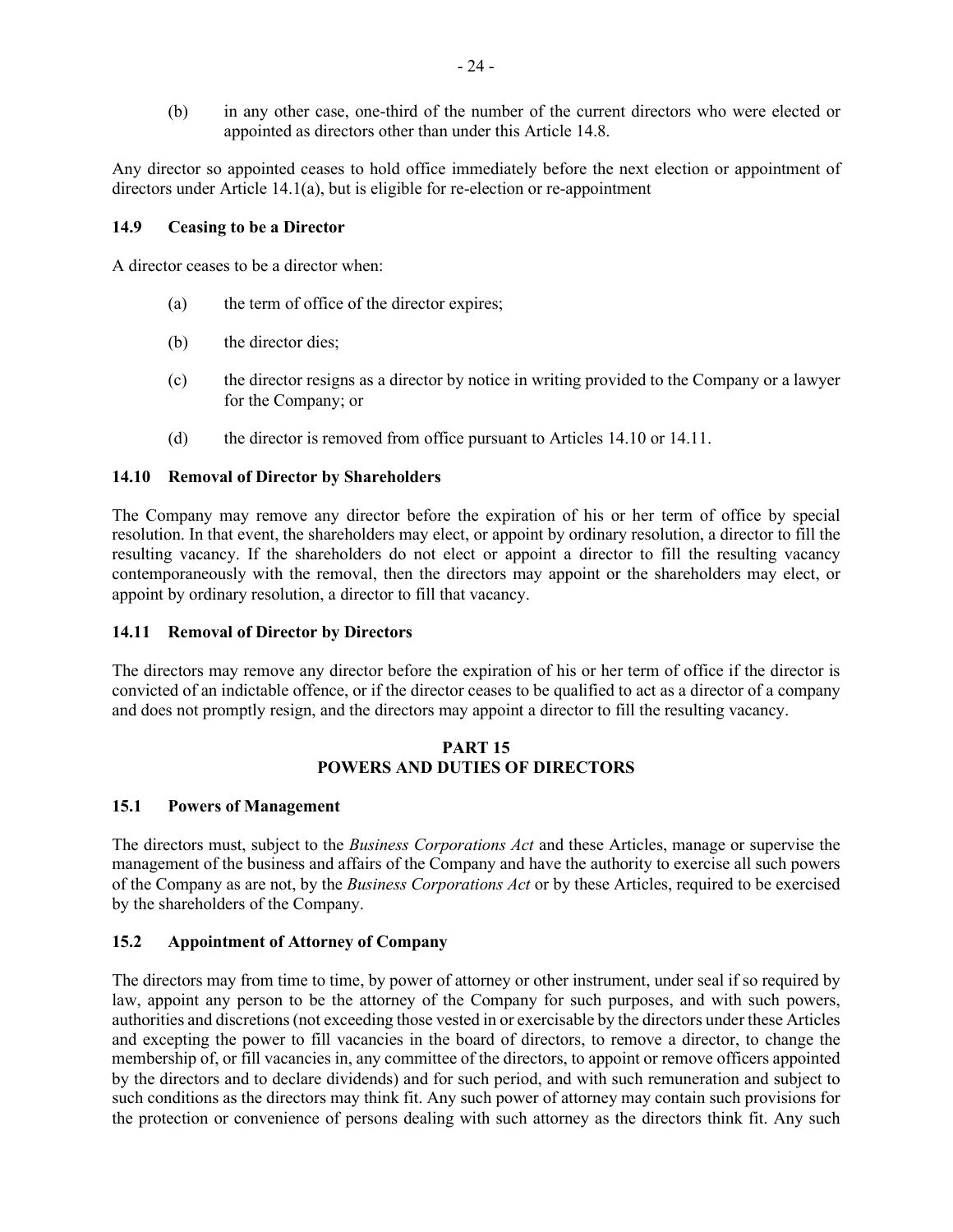attorney may be authorized by the directors to sub-delegate all or any of the powers, authorities and discretions for the time being vested in him or her.

#### **PART 16 DISCLOSURE OF INTEREST OF DIRECTORS**

### **16.1 Obligation to Account for Profits**

A director or senior officer who holds a disclosable interest (as that term is used in the *Business Corporations Act*) in a contract or transaction into which the Company has entered or proposes to enter is liable to account to the Company for any profit that accrues to the director or senior officer under or as a result of the contract or transaction only if and to the extent provided in the *Business Corporations Act*.

### **16.2 Restrictions on Voting by Reason of Interest**

A director who holds a disclosable interest in a contract or transaction into which the Company has entered or proposes to enter is not entitled to vote on any directors' resolution to approve that contract or transaction, unless all the directors have a disclosable interest in that contract or transaction, in which case any or all of those directors may vote on such resolution.

## **16.3 Interested Director Counted in Quorum**

A director who holds a disclosable interest in a contract or transaction into which the Company has entered or proposes to enter and who is present at the meeting of directors at which the contract or transaction is considered for approval may be counted in the quorum at the meeting whether or not the director votes on any or all of the resolutions considered at the meeting.

### **16.4 Disclosure of Conflict of Interest or Property**

A director or senior officer who holds any office or possesses any property, right or interest that could result, directly or indirectly, in the creation of a duty or interest that materially conflicts with that individual's duty or interest as a director or senior officer, must disclose the nature and extent of the conflict as required by the *Business Corporations Act*.

# **16.5 Director Holding Other Office in the Company**

A director may hold any office or place of profit with the Company, other than the office of auditor of the Company, in addition to his or her office of director for the period and on the terms (as to remuneration or otherwise) that the directors may determine.

### **16.6 No Disqualification**

No director or intended director is disqualified by his or her office from contracting with the Company either with regard to the holding of any office or place of profit the director holds with the Company or as vendor, purchaser or otherwise, and no contract or transaction entered into by or on behalf of the Company in which a director is in any way interested is liable to be voided for that reason.

# **16.7 Professional Services by Director or Officer**

Subject to the *Business Corporations Act*, a director or officer, or any person in which a director or officer has an interest, may act in a professional capacity for the Company, except as auditor of the Company, and the director or officer or such person is entitled to remuneration for professional services as if that director or officer were not a director or officer.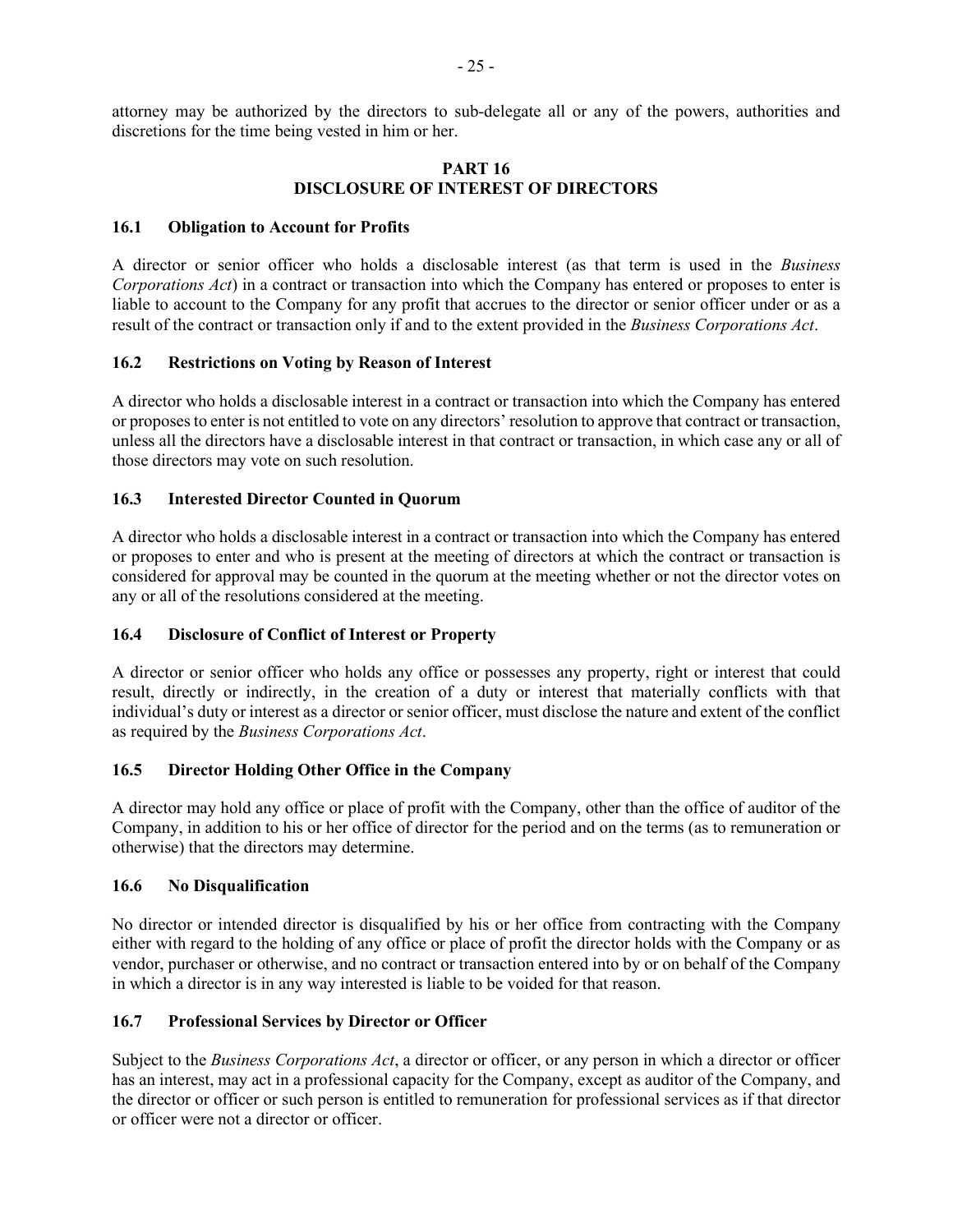## **16.8 Director or Officer in Other Corporations**

A director or officer may be or become a director, officer or employee of, or otherwise interested in, any person in which the Company may be interested as a shareholder or otherwise, and, subject to the *Business Corporations Act*, the director or officer is not accountable to the Company for any remuneration or other benefits received by him or her as director, officer or employee of, or from his or her interest in, such other person.

#### **PART 17 PROCEEDINGS OF DIRECTORS**

### **17.1 Meetings of Directors**

The directors may meet together for the conduct of business, adjourn and otherwise regulate their meetings as they think fit, and meetings of the directors held at regular intervals may be held at the place, at the time and on the notice, if any, as the directors may from time to time determine.

### **17.2 Voting at Meetings**

Questions arising at any meeting of directors are to be decided by a majority of votes and, in the case of an equality of votes, the chair of the meeting does not have a second or casting vote.

### **17.3 Chair of Meetings**

The following individual is entitled to preside as chair at a meeting of directors:

- (a) the chair of the board, if any;
- (b) in the absence of the chair of the board, the president, if any, if the president is a director; or
- (c) any other director chosen by the directors if:
	- (i) neither the chair of the board nor the president, if a director, is present at the meeting within 15 minutes after the time set for holding the meeting;
	- (ii) neither the chair of the board nor the president, if a director, is willing to chair the meeting; or
	- (iii) the chair of the board and the president, if a director, have advised the secretary, if any, or any other director, that they will not be present at the meeting.

### **17.4 Meetings by Telephone or Other Communications Medium**

A director may participate in a meeting of the directors or of any committee of the directors in person or by telephone if all directors participating in the meeting, whether in person or by telephone or other communications medium, are able to communicate with each other. A director may participate in a meeting of the directors or of any committee of the directors by a communications medium other than telephone if all directors participating in the meeting, whether in person or by telephone or other communications medium, are able to communicate with each other and if all directors who wish to participate in the meeting agree to such participation. A director who participates in a meeting in a manner contemplated by this Article 17.4 is deemed for all purposes of the *Business Corporations Act* and these Articles to be present at the meeting and to have agreed to participate in that manner.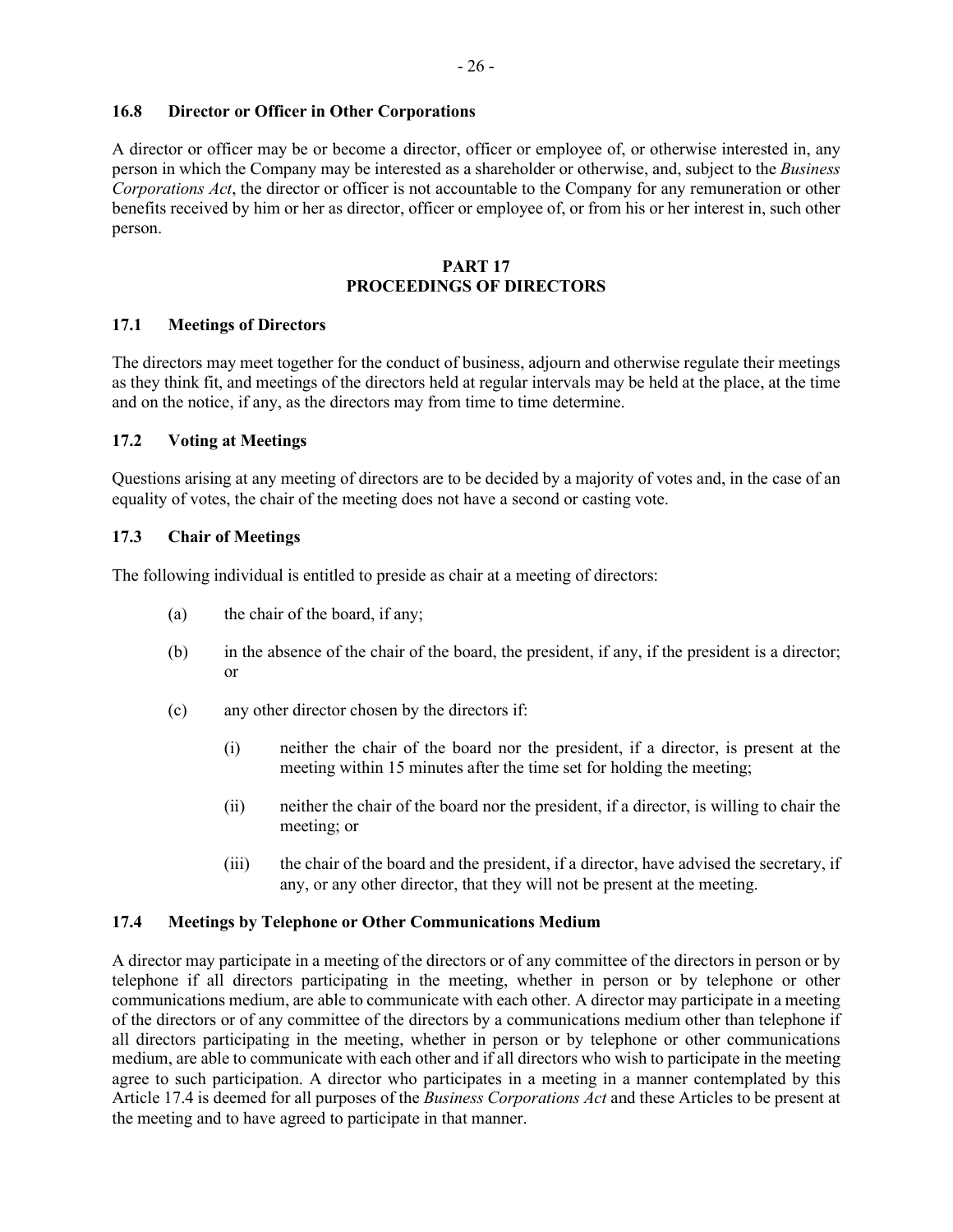# **17.5 Calling of Meetings**

A director may, and the secretary or an assistant secretary of the Company, if any, on the request of a director must, call a meeting of the directors at any time.

## **17.6 Notice of Meetings**

Other than for meetings held at regular intervals as determined by the directors pursuant to Article 17.1, reasonable notice of each meeting of the directors, specifying the place, day and time of that meeting must be given to each of the directors by any method set out in Article 23.1 or orally or by telephone.

## **17.7 When Notice Not Required**

It is not necessary to give notice of a meeting of the directors to a director if:

- (a) the meeting is to be held immediately following a meeting of shareholders at which that director was elected or appointed, or is the meeting of the directors at which that director is appointed; or
- (b) the director has waived notice of the meeting.

## **17.8 Meeting Valid Despite Failure to Give Notice**

The accidental omission to give notice of any meeting of directors to, or the non-receipt of any notice by, any director does not invalidate any proceedings at that meeting.

## **17.9 Waiver of Notice of Meetings**

Any director may send to the Company a document signed by him or her waiving notice of any past, present or future meeting or meetings of the directors and may at any time withdraw that waiver with respect to meetings held after that withdrawal. After sending a waiver with respect to all future meetings and until that waiver is withdrawn, no notice of any meeting of the directors need be given to such director and all meetings of the directors so held are deemed not to be improperly called or constituted by reason of notice not having been given to such director.

### **17.10 Quorum**

The quorum necessary for the transaction of the business of the directors shall be a majority of the number of directors in office or, if the number of directors is set at one, shall be one director, and that director may constitute a meeting.

# **17.11 Validity of Acts Where Appointment Defective**

Subject to the *Business Corporations Act*, an act of a director or officer is not invalid merely because of an irregularity in the election or appointment or a defect in the qualification of that director or officer.

# **17.12 Consent Resolutions in Writing**

A resolution of the directors or of any committee of the directors consented to in writing by all of the directors entitled to vote on it, whether by signed document, fax, email or any other method of transmitting legibly recorded messages, is as valid and effective as if it had been passed at a meeting of the directors or of the committee of the directors duly called and held. Such resolution may be in two or more counterparts which together are deemed to constitute one resolution in writing. A resolution passed in that manner is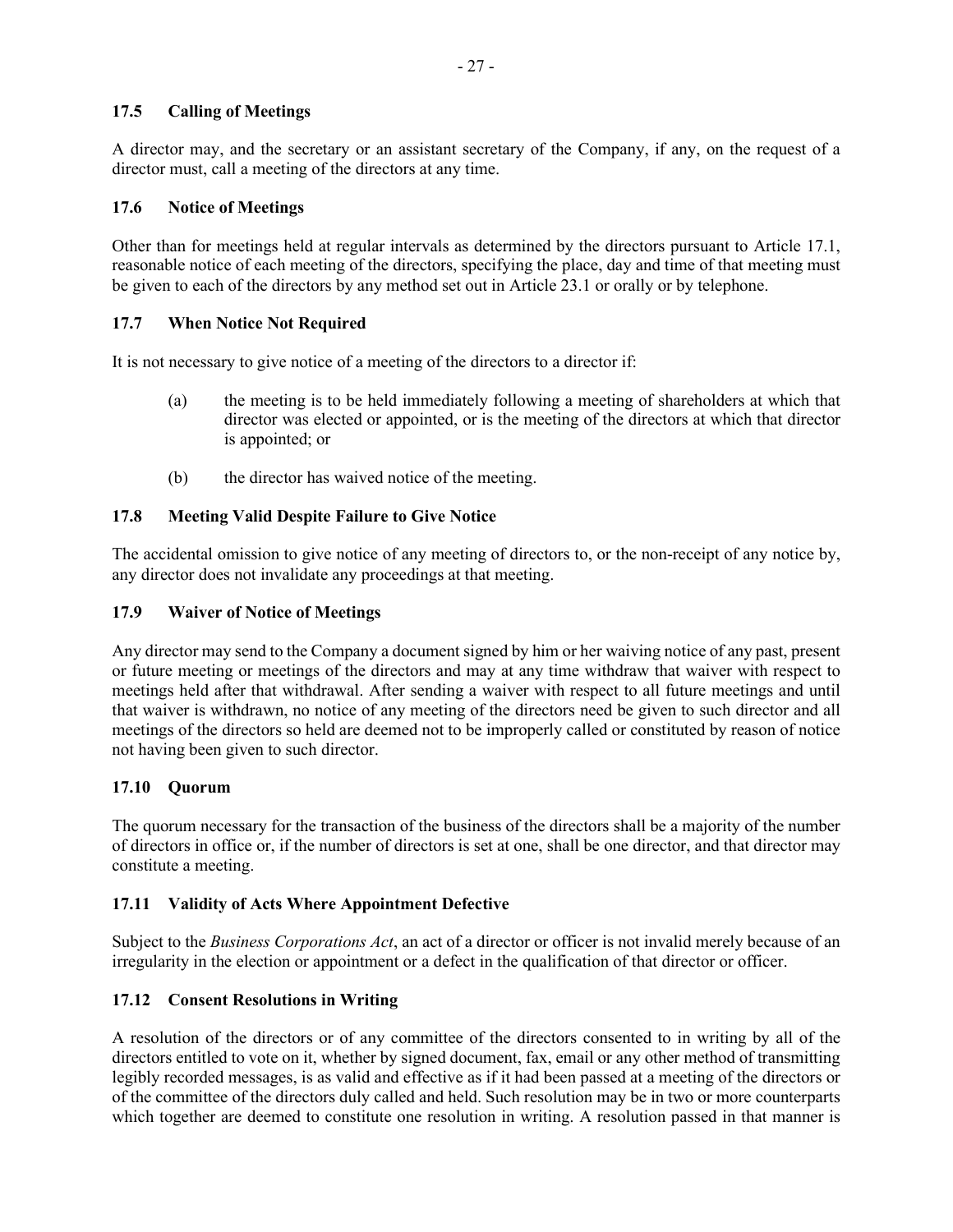effective on the date stated in the resolution or on the latest date stated on any counterpart. A resolution of the directors or of any committee of the directors passed in accordance with this Article 17.12 is deemed to be a proceeding at a meeting of directors or of the committee of the directors and to be as valid and effective as if it had been passed at a meeting of the directors or of the committee of the directors that satisfies all the requirements of the *Business Corporations Act* and all the requirements of these Articles relating to meetings of the directors or of a committee of the directors.

# **PART 18**

# **EXECUTIVE AND OTHER COMMITTEES**

## **18.1 Appointment and Powers of Executive Committee**

The directors may, by resolution, appoint an executive committee consisting of the director or directors that they consider appropriate, and this committee has, during the intervals between meetings of the board of directors, all of the directors' powers, except:

- (a) the power to fill vacancies in the board of directors;
- (b) the power to remove a director;
- (c) the power to change the membership of, or fill vacancies in, any committee of the directors; and
- (d) such other powers, if any, as may be set out in the resolution or any subsequent directors' resolution.

## **18.2 Appointment and Powers of Other Committees**

The directors may, by resolution:

- (a) appoint one or more committees (other than the executive committee) consisting of the director or directors that they consider appropriate;
- (b) delegate to a committee appointed under paragraph (a) any of the directors' powers, except:
	- (i) the power to fill vacancies in the board of directors;
	- (ii) the power to remove a director;
	- (iii) the power to change the membership of, or fill vacancies in, any committee of the directors; and
	- (iv) the power to appoint or remove officers appointed by the directors; and
- (c) make any delegation referred to in paragraph (b) subject to the conditions set out in the resolution or any subsequent directors' resolution.

### **18.3 Obligations of Committees**

Any committee appointed under Articles 18.1 or 18.2, in the exercise of the powers delegated to it, must:

(a) conform to any rules that may from time to time be imposed on it by the directors; and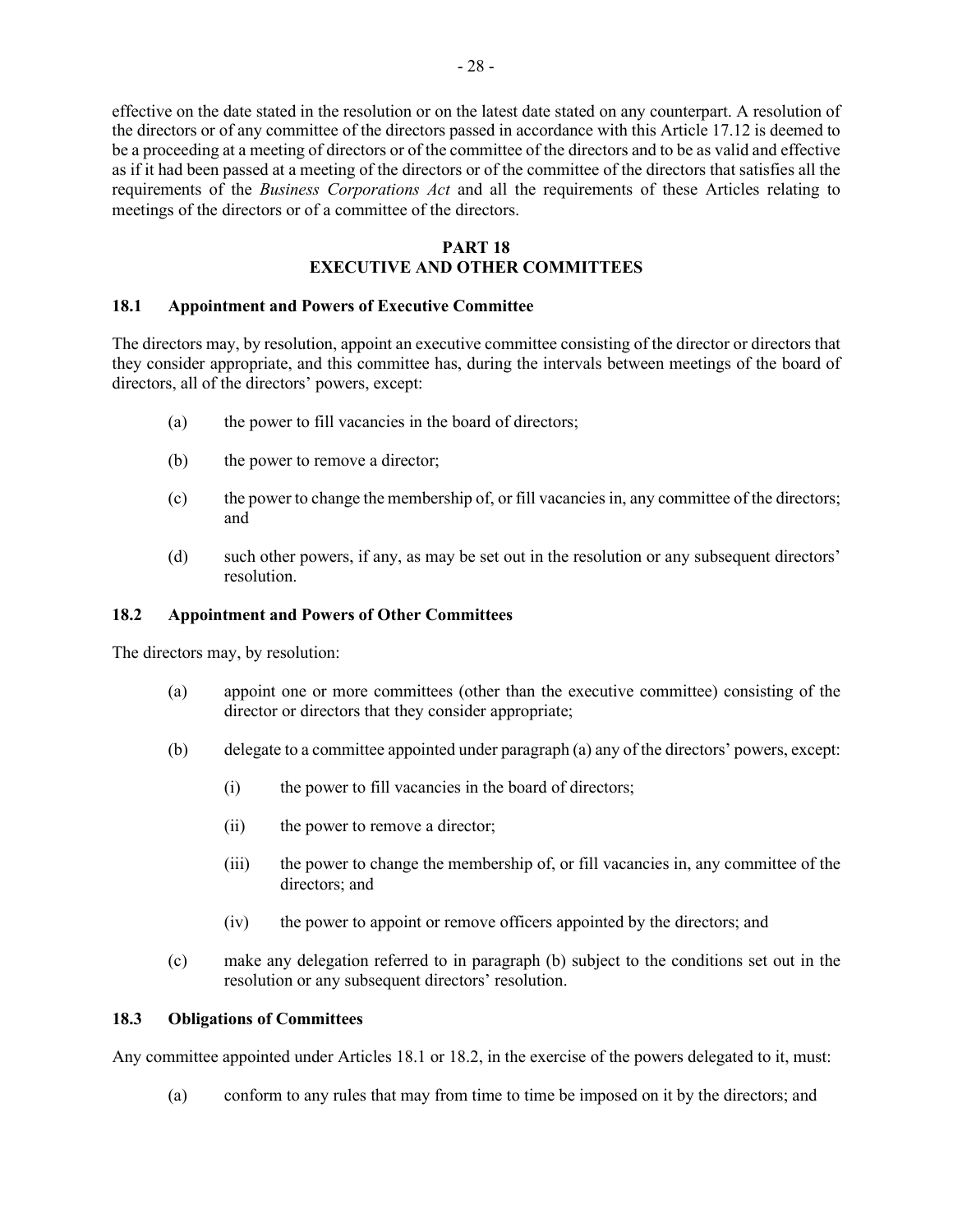(b) report every act or thing done in exercise of those powers at such times as the directors may require.

#### **18.4 Powers of Board**

The directors may, at any time, with respect to a committee appointed under Articles 18.1 or 18.2:

- (a) revoke or alter the authority given to the committee, or override a decision made by the committee, except as to acts done before such revocation, alteration or overriding;
- (b) terminate the appointment of, or change the membership of, the committee; and
- (c) fill vacancies in the committee.

#### **18.5 Committee Meetings**

Subject to Article 18.3(a) and unless the directors otherwise provide in the resolution appointing the committee or in any subsequent resolution, with respect to a committee appointed under Articles 18.1 or 18.2:

- (a) the committee may meet and adjourn as it thinks proper;
- (b) the committee may elect a chair of its meetings but, if no chair of a meeting is elected, or if at a meeting the chair of the meeting is not present within 15 minutes after the time set for holding the meeting, the directors present who are members of the committee may choose one of their number to chair the meeting;
- (c) a majority of the members of the committee constitutes a quorum of the committee; and
- (d) questions arising at any meeting of the committee are determined by a majority of votes of the members present, and in case of an equality of votes, the chair of the meeting does not have a second or casting vote.

#### **PART 19 OFFICERS**

#### **19.1 Directors May Appoint Officers**

The directors may, from time to time, appoint such officers, if any, as the directors determine and the directors may, at any time, terminate any such appointment.

### **19.2 Functions, Duties and Powers of Officers**

The directors may, for each officer:

- (a) determine the functions and duties of the officer;
- (b) entrust to and confer on the officer any of the powers exercisable by the directors on such terms and conditions and with such restrictions as the directors think fit; and
- (c) revoke, withdraw, alter or vary all or any of the functions, duties and powers of the officer.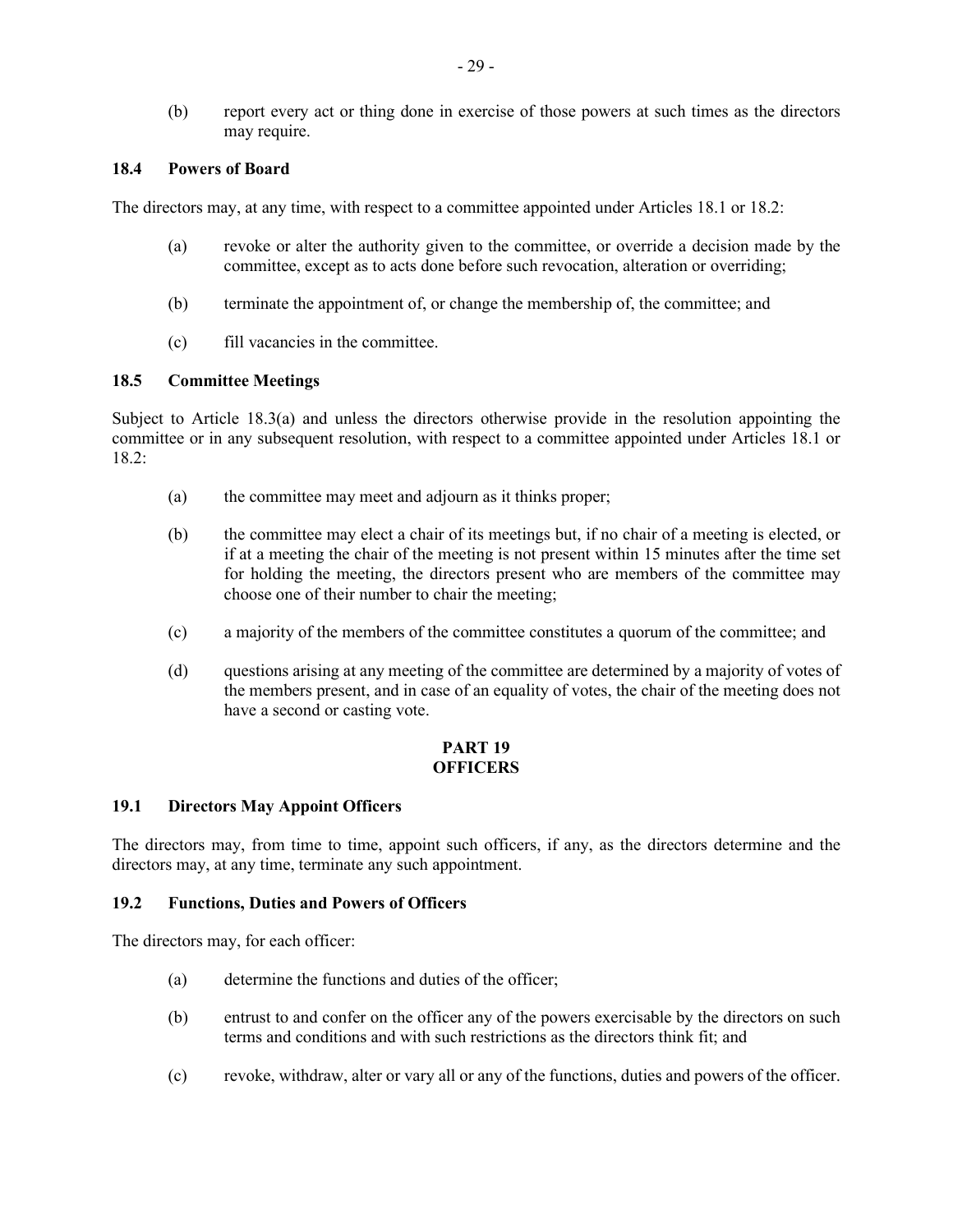## **19.3 Qualifications**

No officer may be appointed unless that officer is qualified in accordance with the *Business Corporations Act*. One person may hold more than one position as an officer of the Company. Any person appointed as the chair of the board or as the managing director must be a director. Any other officer need not be a director.

## **19.4 Remuneration and Terms of Appointment**

All appointments of officers are to be made on the terms and conditions and at the remuneration (whether by way of salary, fee, commission, participation in profits or otherwise) that the directors thinks fit and are subject to termination at the pleasure of the directors, and an officer may in addition to such remuneration be entitled to receive, after he or she ceases to hold such office or leaves the employment of the Company, a pension or gratuity.

## **PART 20 INDEMNIFICATION**

## **20.1 Definitions**

In this Article 20:

- (a) "**eligible party**", in relation to a Company, means an individual who
	- (i) is or was a director or officer of the Company,
	- (ii) is or was a director or officer of another corporation (A) at a time when the corporation is or was an affiliate of the Company, or (B) at the request of the Company, or
	- (iii) at the request of the Company, is or was, or holds or held a position equivalent to that of, a director of officer of a partnership, trust, joint venture or other unincorporated entity,

and includes, to the extent permitted by the Act, the heirs and personal or other legal representatives of that individual;

- (b) "**eligible penalty**" means a judgment, penalty or fine awarded or imposed in, or an amount paid in settlement of, an eligible proceeding;
- (c) "**eligible proceeding**" means a legal proceeding or investigative action, whether current, threatened, pending or completed, in which an eligible party or any of the heirs and legal personal representatives of the eligible party, by reason of the eligible party being or having been a director or officer of, or holding or having held a position equivalent to that of a director or officer of, the Company or an associated corporation:
	- (i) is or may be joined as a party; or
	- (ii) is or may be liable for or in respect of a judgment, penalty or fine in, or expenses related to, the proceeding;
- (d) "**expenses**" has the meaning set out in the *Business Corporations Act*.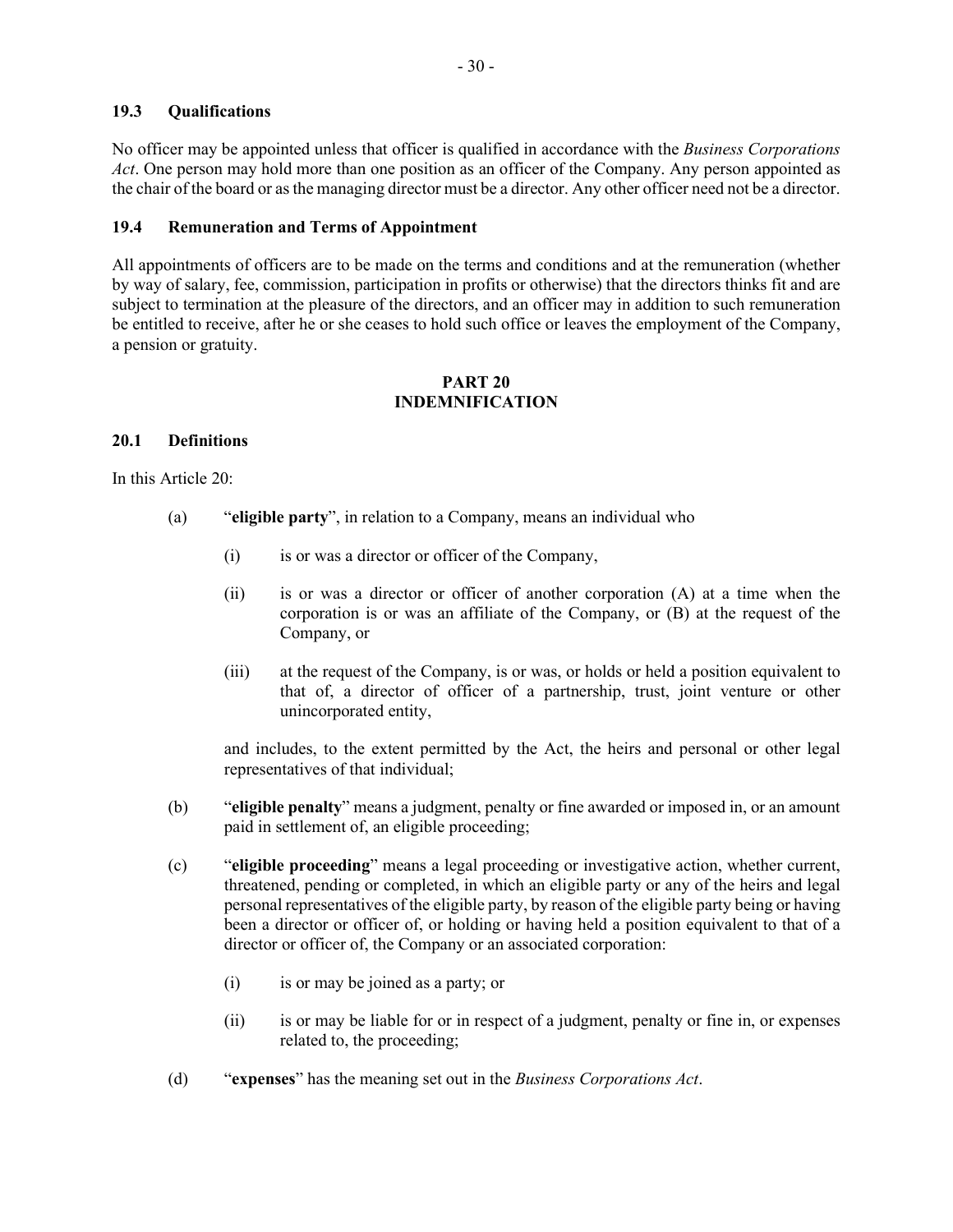# **20.2 Mandatory Indemnification**

Subject to the *Business Corporations Act*, the Company must indemnify an eligible party against all eligible penalties to which such person is or may be liable, and the Company must, after the final disposition of an eligible proceeding, pay the expenses actually and reasonably incurred by such person in respect of that proceeding, except to the extent that such expenses have been advanced in accordance with Section 20.3. Each eligible party is deemed to have contracted with the Company on the terms of the indemnity contained in this Article 20.2.

# **20.3 Advance of Expenses**

Subject to the *Business Corporations Act*, the Company may pay, as they are incurred in advance of the final disposition of an eligible proceeding, the expenses actually and reasonably incurred by an eligible party in respect of that proceeding, provided that the Company first receives from the eligible party a written undertaking that, if it is ultimately determined that the payment of expenses is prohibited by the *Business Corporations Act*, the eligible party will repay the amounts advanced.

# **20.4 Indemnification of Other Persons**

Subject to any restrictions in the *Business Corporations Act*, the Company may indemnify any person.

# **20.5 Non-Compliance with** *Business Corporations Act*

The failure of a director or officer of the Company to comply with the *Business Corporations Act* or these Articles does not invalidate any indemnity to which he or she is entitled under this Part.

# **20.6 Company May Purchase Insurance**

The Company may purchase and maintain insurance for the benefit of any person (or his or her heirs or legal personal representatives) who:

- (a) is or was a director, officer, employee or agent of the Company;
- (b) is or was a director, officer, employee or agent of a corporation at a time when the corporation is or was an affiliate of the Company;
- (c) at the request of the Company, is or was a director, officer, employee or agent of a corporation or of a partnership, trust, joint venture or other unincorporated entity;
- (d) at the request of the Company, holds or held a position equivalent to that of a director or officer of a partnership, trust, joint venture or other unincorporated entity;

against any liability incurred by him or her as such director, officer, employee or agent or person who holds or held such equivalent position.

# **PART 21 DIVIDENDS**

# **21.1 Payment of Dividends Subject to Special Rights**

The provisions of this Article 21 are subject to the rights, if any, of shareholders holding shares with special rights as to dividends.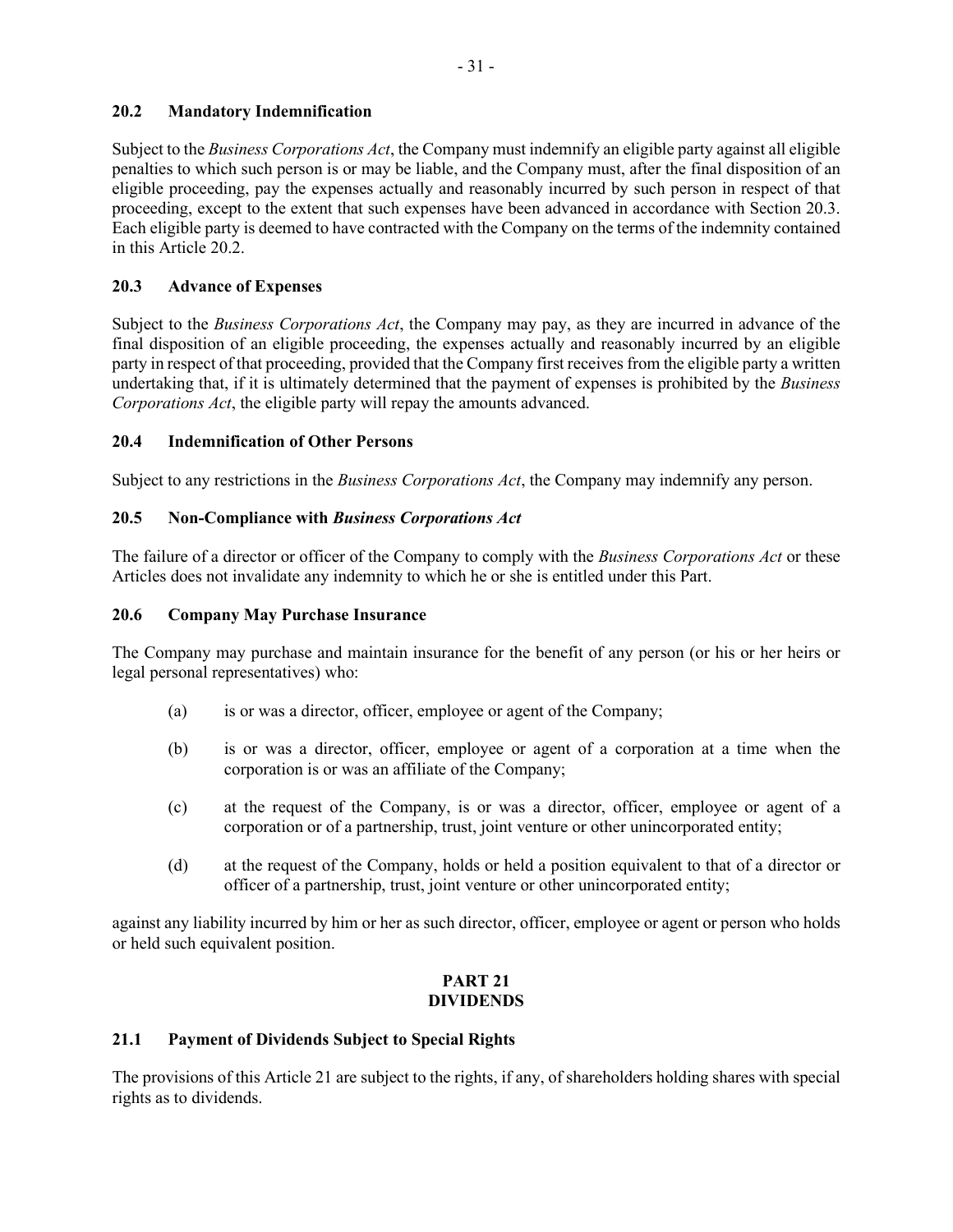# **21.2 Declaration of Dividends**

Subject to the *Business Corporations Act* and the rights of the holders of issued shares of the Company, the directors may from time to time declare and authorize payment of such dividends as they may deem advisable.

## **21.3 No Notice Required**

The directors need not give notice to any shareholder of any declaration under Article 21.2.

## **21.4 Record Date**

The directors may set a date as the record date for the purpose of determining shareholders entitled to receive payment of a dividend. The record date must not precede the date on which the dividend is to be paid by more than two months. If no record date is set, the record date is 5 p.m. on the date on which the directors pass the resolution declaring the dividend.

### **21.5 Manner of Paying Dividend**

A resolution declaring a dividend may direct payment of the dividend wholly or partly by the distribution of specific assets or of fully paid shares or of bonds, debentures or other securities of the Company, or in any one or more of those ways.

### **21.6 Settlement of Difficulties**

If any difficulty arises in regard to a distribution under Article 21.5, the directors may settle the difficulty as they deem advisable, and, in particular, may:

- (a) set the value for distribution of specific assets;
- (b) determine that cash payments in substitution for all or any part of the specific assets to which any shareholders are entitled may be made to any shareholders on the basis of the value so fixed in order to adjust the rights of all parties; and
- (c) vest any such specific assets in trustees for the persons entitled to the dividend.

### **21.7 When Dividend Payable**

Any dividend may be made payable on such date as is fixed by the directors.

### **21.8 Dividends to be Paid in Accordance with Number of Shares**

All dividends on shares of any class or series of shares must be declared and paid according to the number of such shares held.

### **21.9 Receipt by Joint Shareholders**

If several persons are joint shareholders of any share, any one of them may give an effective receipt for any dividend, bonus or other money payable in respect of the share.

### **21.10 Dividend Bears No Interest**

No dividend bears interest against the Company.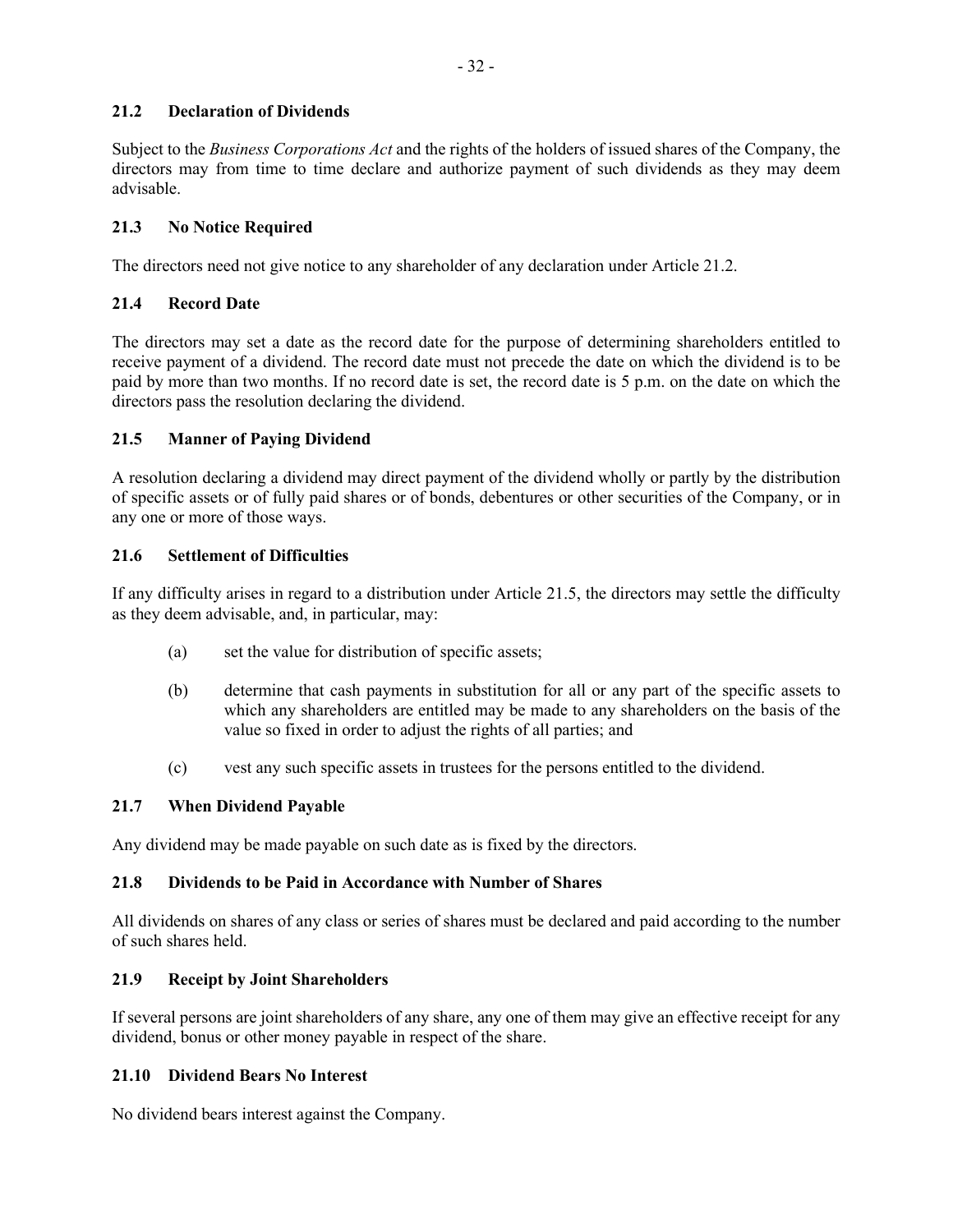## **21.11 Fractional Dividends**

If a dividend to which a shareholder is entitled includes a fraction of the smallest monetary unit of the currency of the dividend, that fraction may be disregarded in making payment of the dividend and that payment represents full payment of the dividend.

## **21.12 Payment of Dividends**

Any dividend or other distribution payable in cash in respect of shares may be paid by cheque, made payable to the order of the person to whom it is sent, and mailed to the address of the shareholder, or in the case of joint shareholders, to the address of the joint shareholder who is first named on the central securities register, or to the person and to the address the shareholder or joint shareholders may direct in writing. The mailing of such cheque will, to the extent of the sum represented by the cheque (plus the amount of the tax required by law to be deducted), discharge all liability for the dividend unless such cheque is not paid on presentation or the amount of tax so deducted is not paid to the appropriate taxing authority.

## **21.13 Capitalization of Surplus**

Notwithstanding anything contained in these Articles, the directors may from time to time capitalize any surplus of the Company and may from time to time issue, as fully paid, shares or any bonds, debentures or other securities of the Company as a dividend representing the surplus or any part of the surplus.

#### **PART 22 DOCUMENTS, RECORDS AND REPORTS**

### **22.1 Recording of Financial Affairs**

The directors must cause adequate accounting records to be kept to record properly the financial affairs and condition of the Company and to comply with the *Business Corporations Act*.

### **22.2 Inspection of Accounting Records**

Unless the directors determine otherwise, or unless otherwise determined by ordinary resolution, no shareholder of the Company is entitled to inspect or obtain a copy of any accounting records of the Company.

### **PART 23 NOTICES**

## **23.1 Method of Giving Notice**

Unless the *Business Corporations Act* or these Articles provides otherwise, a notice, statement, report or other record required or permitted by the *Business Corporations Act* or these Articles to be sent by or to a person may be sent or provided by any one of the following methods:

- (a) mail addressed to the person at the applicable address for that person as follows:
	- (i) for a record mailed to a shareholder, the shareholder's registered address;
	- (ii) for a record mailed to a director or officer, the prescribed address for mailing shown for the director or officer in the records kept by the Company or the mailing address provided by the recipient for the sending of that record or records of that class;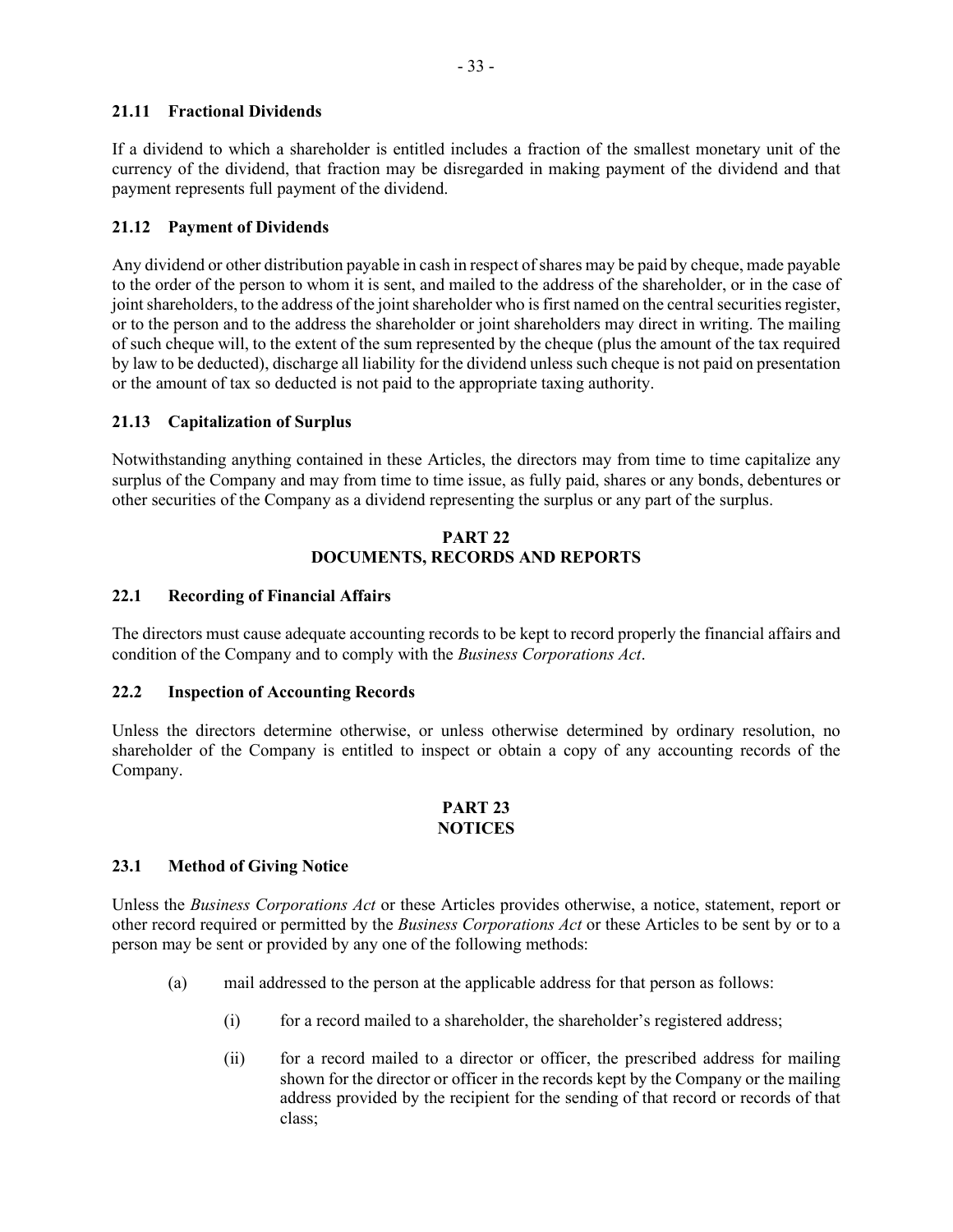- (iii) in any other case, the mailing address of the intended recipient;
- (b) delivery at the applicable address for that person as follows, addressed to the person:
	- (i) for a record delivered to a shareholder, the shareholder's registered address;
	- (ii) for a record delivered to a director or officer, the prescribed address for delivery shown for the director or officer in the records kept by the Company or the delivery address provided by the recipient for the sending of that record or records of that class;
	- (iii) in any other case, the delivery address of the intended recipient;
- (c) sending the record by fax to the fax number provided by the intended recipient for the sending of that record or records of that class;
- (d) sending the record by email to the email address provided by the intended recipient for the sending of that record or records of that class;
- (e) physical delivery to the intended recipient;
- (f) as otherwise permitted by any securities legislation (together with all regulations and rules made and promulgated thereunder and all administrative policy statements, blanket orders, and rulings, notices, and other administrative directions issued by securities commissions or similar authorities appointed thereunder) in any province or territory of Canada or in the federal jurisdiction of the United States or in any state of the United States that is applicable to the Company.

### **23.2 Deemed Receipt of Mailing**

A record that is:

- (a) mailed to a person by ordinary mail to the applicable address for that person referred to in Article 23.1 is deemed to be received by the person to whom it was mailed on the day, Saturdays, Sundays and holidays excepted, following the date of mailing; and
- (b) emailed to a person to the email address provided by that person referred to in Article 23.1 is deemed to be received by the person to whom it has been emailed on the day it was emailed.

# **23.3 Certificate of Sending**

A certificate signed by the secretary, if any, or other officer of the Company or of any other corporation acting in that behalf for the Company stating that a notice, statement, report or other record was addressed as required by Article 23.1, prepaid and mailed or otherwise sent as permitted by Article 23.1 is conclusive evidence of that fact.

### **23.4 Notice to Joint Shareholders**

A notice, statement, report or other record may be provided by the Company to the joint shareholders of a share by providing the notice to the joint shareholder first named in the central securities register in respect of the share.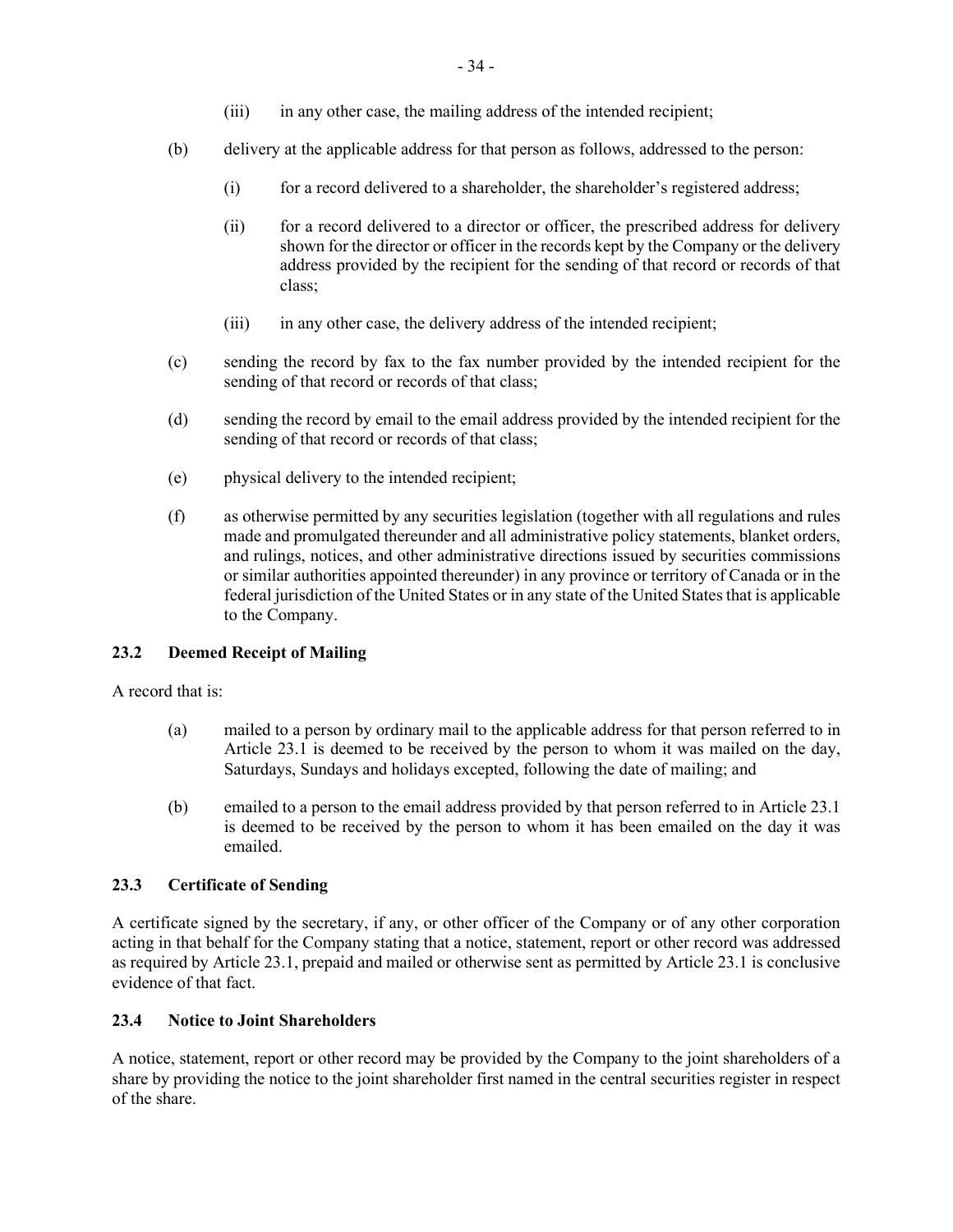#### **23.5 Notice to Trustees**

A notice, statement, report or other record may be provided by the Company to the persons entitled to a share in consequence of the death, bankruptcy or incapacity of a shareholder by:

- (a) mailing the record, addressed to them:
	- (i) by name, by the title of the legal personal representative of the deceased or incapacitated shareholder, by the title of trustee of the bankrupt shareholder or by any similar description; and
	- (ii) at the address, if any, supplied to the Company for that purpose by the persons claiming to be so entitled; or
- (b) if an address referred to in paragraph (a)(ii) has not been supplied to the Company, by giving the notice in a manner in which it might have been given if the death, bankruptcy or incapacity had not occurred.

## **PART 24 SEAL AND EXECUTION OF DOCUMENTS**

#### **24.1 Who May Attest Seal**

Except as provided in Articles 24.2 and 24.3, the Company's seal, if any, must not be impressed on any record except when that impression is attested by the signatures of:

- (a) any two directors;
- (b) any officer, together with any director;
- (c) if the Company only has one director, that director; or
- (d) any one or more directors or officers or persons as may be determined by the directors.

## **24.2 Sealing Copies**

For the purpose of certifying under seal a certificate of incumbency of the directors or officers of the Company or a true copy of any resolution or other document, despite Article 24.1, the impression of the seal may be attested by the signature of any director or officer.

#### **24.3 Mechanical Reproduction of Seal**

The directors may authorize the seal to be impressed by third parties on share certificates or bonds, debentures or other securities of the Company as they may determine appropriate from time to time. To enable the seal to be impressed on any share certificates or bonds, debentures or other securities of the Company, whether in definitive or interim form, on which facsimiles of any of the signatures of the directors or officers of the Company are, in accordance with the *Business Corporations Act* or these Articles, printed or otherwise mechanically reproduced, there may be delivered to the person employed to engrave, lithograph or print such definitive or interim share certificates or bonds, debentures or other securities one or more unmounted dies reproducing the seal and the chair of the board or any senior officer together with the secretary, treasurer, secretary-treasurer, an assistant secretary, an assistant treasurer or an assistant secretary-treasurer may in writing authorize such person to cause the seal to be impressed on such definitive or interim share certificates or bonds, debentures or other securities by the use of such dies. Share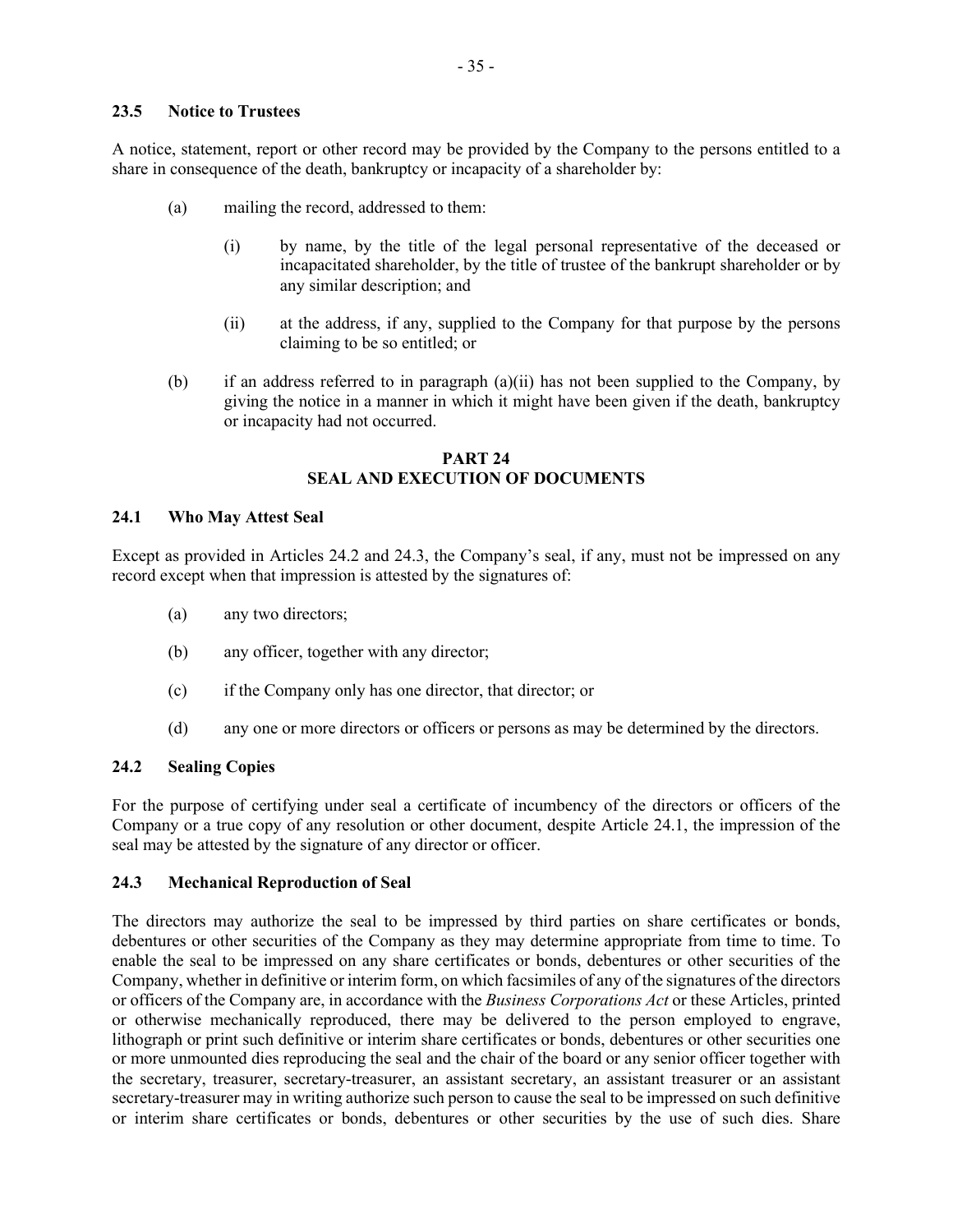certificates or bonds, debentures or other securities to which the seal has been so impressed are for all purposes deemed to be under and to bear the seal impressed on them.

#### **24.4 Execution of Documents Generally**

The Directors may from time to time by resolution appoint any one or more persons, officers or Directors for the purpose of executing any instrument, document or agreement in the name of and on behalf of the Company for which the seal need not be affixed, and if no such person, officer or Director is appointed, then any one officer or Director of the Company may execute such instrument, document or agreement.

## **PART 25 PROHIBITIONS**

#### **25.1 Definitions**

In this Article 25:

- (a) "**designated security**" means:
	- (i) a voting security of the Company;
	- (ii) a security of the Company that is not a debt security and that carries a residual right to participate in the earnings of the Company or, on the liquidation or winding up of the Company, in its assets; or
	- (iii) a security of the Company convertible, directly or indirectly, into a security described in paragraph (i) or (ii);
- (b) "**security**" has the meaning assigned in the *Securities Act* (British Columbia);
- (c) "**voting security**" means a security of the Company that:
	- (i) is not a debt security, and
	- (ii) carries a voting right either under all circumstances or under some circumstances that have occurred and are continuing.

### **25.2 Application**

Article 25.3 does not apply to the Company if and for so long as it is a public company or a pre-existing reporting company which has the Statutory Reporting Company Provisions as part of its Articles or to which the Statutory Reporting Company Provisions apply.

### **25.3 Consent Required for Transfer of Shares or Designated Securities**

No share or designated security may be sold, transferred or otherwise disposed of without the consent of the directors and the directors are not required to give any reason for refusing to consent to any such sale, transfer or other disposition.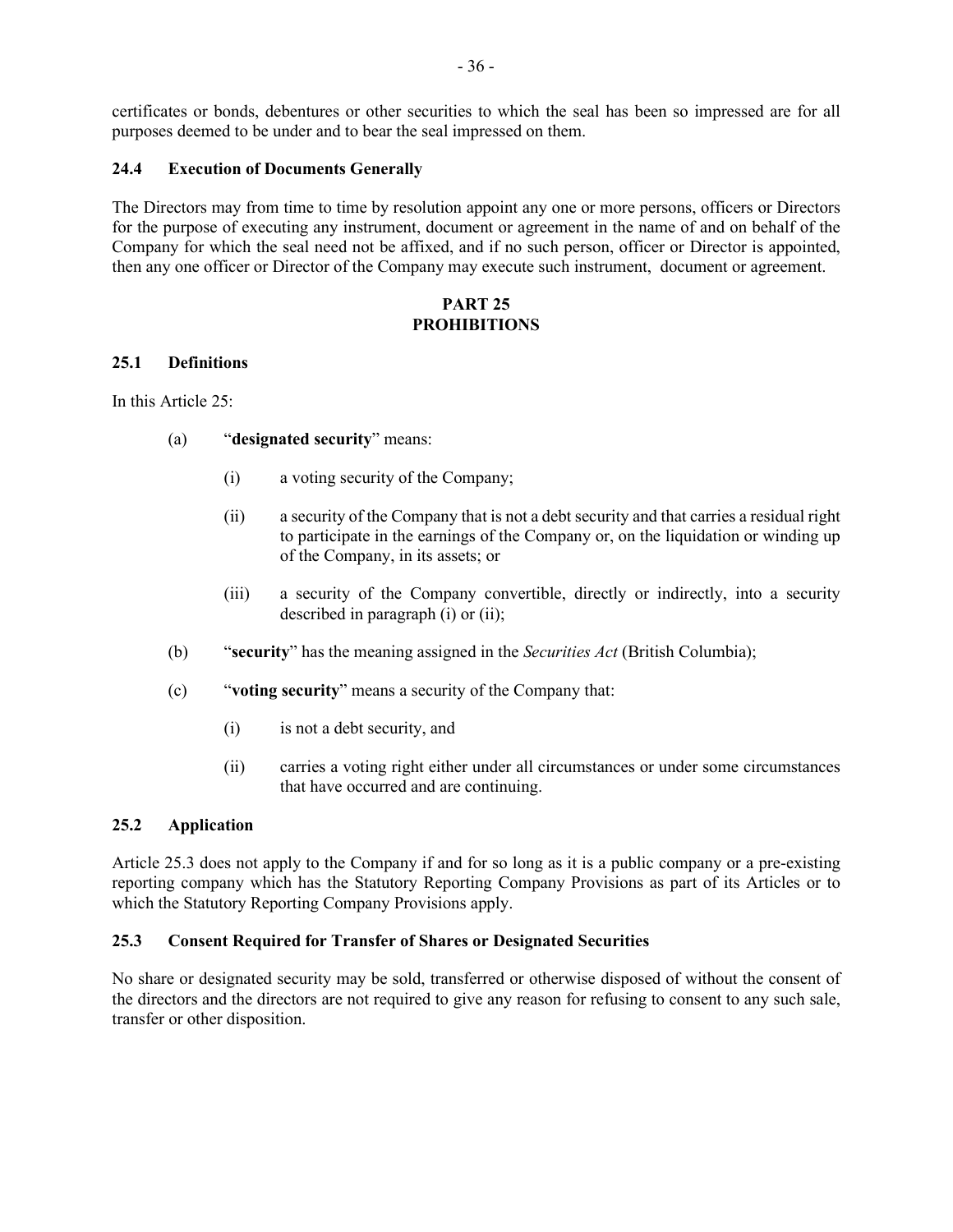# **PART 26 SPECIAL RIGHTS AND RESTRICTIONS PREFERRED SHARES**

#### **26.1 Issuable in Series**

The Preferred shares without par value (the "**Preferred Shares**") may at any time and from time to time be issued in one or more series as determined by the directors of the Company.

## **26.2 Number and Conditions**

From time to time and at any time, the directors, by resolution, shall fix the number of shares that will form the particular series to be issued. Before the first shares of the particular series are issued, the directors, by resolution, shall determine the designation, priorities, preferences, rights, privileges, restrictions and conditions to attach to each particular series, including, but without in any way limiting or restricting the generality of the foregoing, the issue price, the rate, amount or method of calculation of dividends, whether such rate, amount or method of calculation of dividends shall be subject to changes or adjustments, whether dividends shall be cumulative or non-cumulative, the time and place of payment of dividends, the consideration for and terms and conditions (if any) of any purchase or cancellation, retraction or redemption thereof (including a provision that subsequent to the issue of a series the directors may provide additional dates upon which a holder may require the Company to redeem his shares), conversion rights (if any), the terms and conditions of any share purchase plan or sinking fund, the restrictions (if any) respecting payment of dividends on any shares ranking junior to the Preferred Shares, the right (if any) to vote and the circumstances when the right to vote may be exercised, and the right (if any) to receive notices of and to attend meetings of shareholders. Subject to applicable securities legislation with respect to any necessary filings pursuant thereto, such resolution shall be the only authorization required to fix such designation, priorities, preferences, rights, privileges, restrictions and conditions to authorize such issuance, and no approval, sanction or confirmation of such resolution by the shareholders of the Company or otherwise shall be required.

### **26.3 Series Parity**

Each series of Preferred Shares shall rank on a parity with every other series of Preferred Shares with respect to priority in payment of dividends and on return of capital on any distribution of assets of the Company in the event of liquidation, dissolution or winding up of the Company, whether voluntary or involuntary, or any other distribution of the assets of the Company among its shareholders for the purpose of winding up its affairs. When any dividends or amounts payable on a return of capital are not paid in full, the Preferred Shares of all series shall participate rateably in respect of such dividends, including accumulations (if any) in accordance with the sums that would be payable on such shares if all such dividends were declared and paid in full, and in respect of any return of capital in accordance with the sums that would be payable on such return of capital if all sums so payable were paid in full, provided, however, that in the event of there being insufficient assets to satisfy in full all such claims as aforesaid, the claims of the holders of such shares with respect to return of capital shall first be paid and satisfied and any assets remaining thereafter shall be applied towards the payment and satisfaction of claims in respect of dividends.

# **26.4 Class Priority**

Each series of Preferred Shares shall be entitled to such preference over the Common Shares of the Company and over any other shares ranking junior to the Preferred Shares that the Company may be authorized to issue, with respect to priority in payment of dividends and on the return of capital, on the distribution of assets of the Company in the event of the liquidation, dissolution or winding up of the Company, whether voluntary or involuntary, or any other distribution of the assets of the Company among its shareholders for the purpose of winding up its affairs, and such other preferences as may be determined by the directors, all as may be provided for by resolution of the directors referred to in Article 26.2 above.